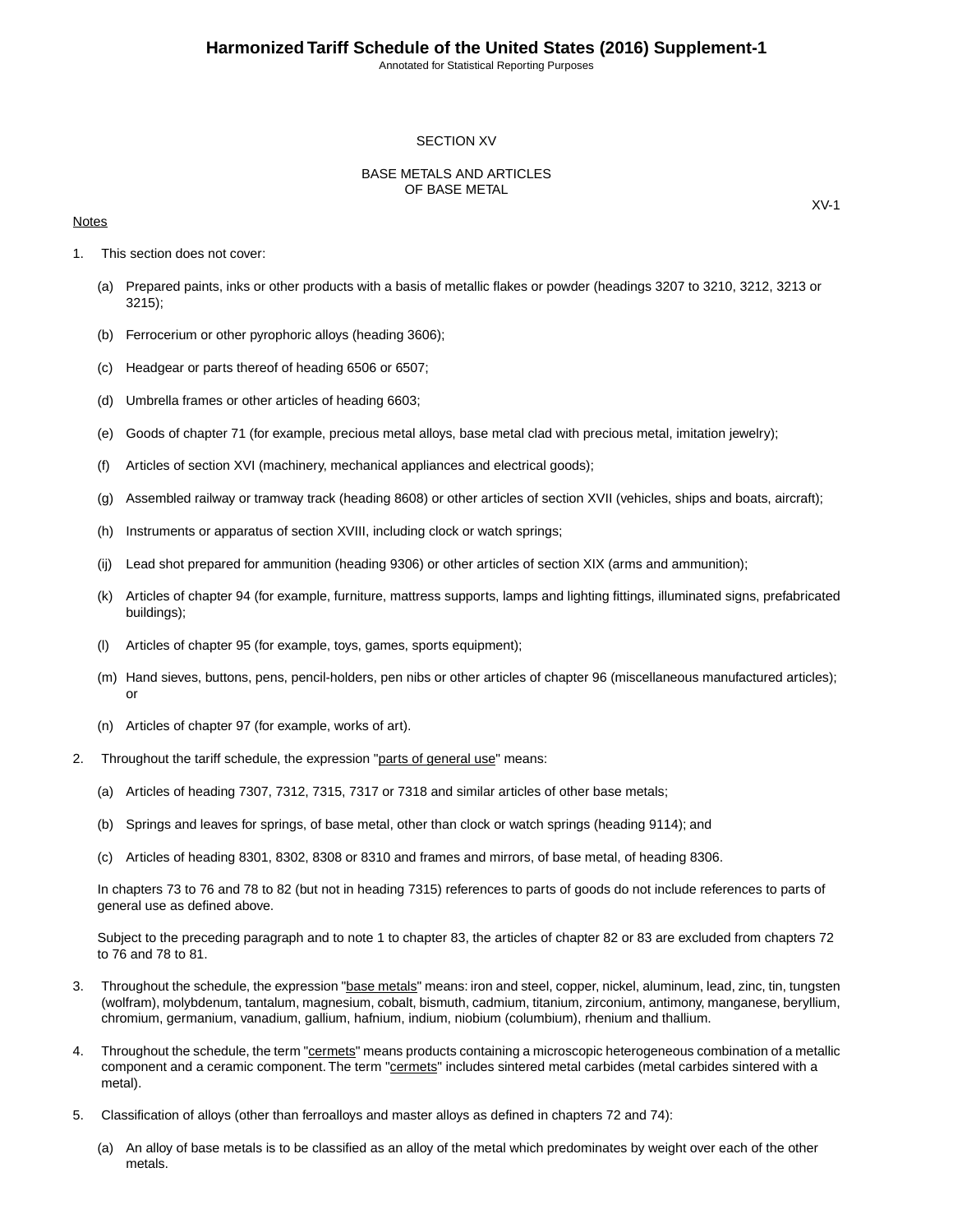Annotated for Statistical Reporting Purposes

Notes (con.)

- (b) An alloy composed of base metals of this section and of elements not falling within this section is to be treated as an alloy of base metals of this section if the total weight of such metals equals or exceeds the total weight of the other elements present.
- (c) In this section the term "alloys" includes sintered mixtures of metal powders, heterogeneous intimate mixtures obtained by melting (other than cermets) and intermetallic compounds.
- 6. Unless the context otherwise requires, any reference in the tariff schedule to a base metal includes a reference to alloys which, by virtue of note 5 above, are to be classified as alloys of that metal.
- 7. Classification of composite articles:

Except where the headings otherwise require, articles of base metal (including articles of mixed materials treated as articles of base metal under the General Rules of Interpretation) containing two or more base metals are to be treated as articles of the base metal predominating by weight over each of the other metals. For this purpose:

- (a) Iron and steel, or different kinds of iron or steel, are regarded as one and the same metal;
- (b) An alloy is regarded as being entirely composed of that metal as an alloy of which, by virtue of note 5, it is classified; and
- (c) A cermet of heading 8113 is regarded as a single base metal.
- 8. In this section, the following expressions have the meanings hereby assigned to them:
	- (a) Waste and scrap

Metal waste and scrap from the manufacture or mechanical working of metals, and metal goods definitely not usable as such because of breakage, cutting-up, wear or other reasons.

(b) Powders

Products of which 90 percent or more by weight passes through a sieve having a mesh aperture of 1 mm.

#### Additional U.S. Note

1. For the purposes of this section, the term "*unwrought*" refers to metal, whether or not refined, in the form of ingots, blocks, lumps, billets, cakes, slabs, pigs, cathodes, anodes, briquettes, cubes, sticks, grains, sponge, pellets, flattened pellets, rounds, rondelles, shot and similar manufactured primary forms, but does not cover rolled, forged, drawn or extruded products, tubular products or cast or sintered forms which have been machined or processed otherwise than by simple trimming, scalping or descaling.

#### XV-2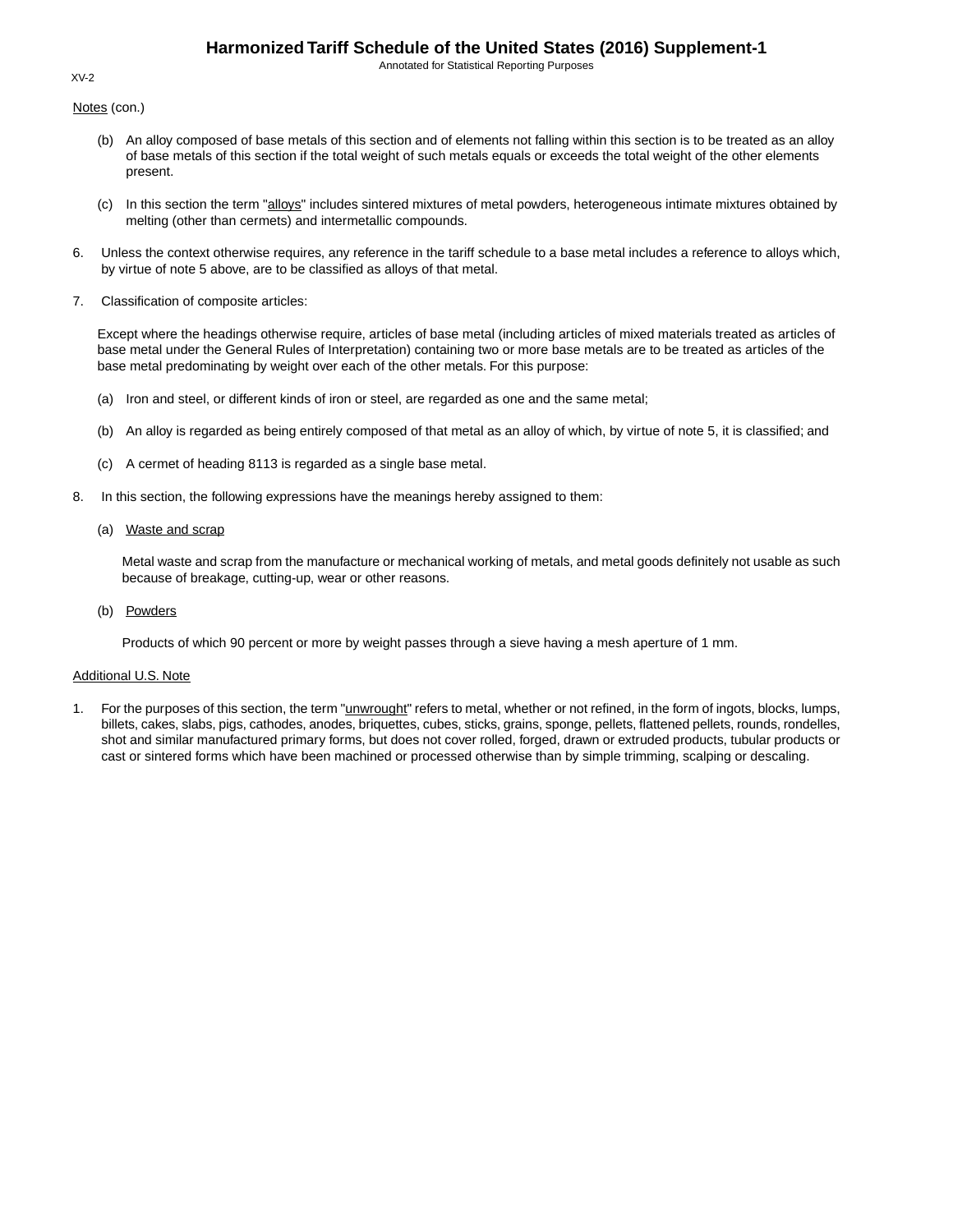#### CHAPTER 72

#### IRON AND STEEL

#### **Notes**

XV 72-1

1. In this chapter and, in the case of notes (d), (e) and (f) below throughout the tariff schedule, the following expressions have the meanings hereby assigned to them:

#### (a) Pig iron

Iron-carbon alloys not usefully malleable, containing more than 2 percent by weight of carbon and which may contain by weight one or more other elements within the following limits:

- not more than 10 percent of chromium
- not more than 6 percent of manganese
- not more than 3 percent of phosphorus
- not more than 8 percent of silicon
- a total of not more than 10 percent of other elements.

#### (b) Spiegeleisen

Iron-carbon alloys containing by weight more than 6 percent but not more than 30 percent of manganese and otherwise conforming to the specification at (a) above.

(c) Ferroalloys

Alloys in pigs, blocks, lumps or similar primary forms, in forms obtained by continuous casting and also in granular or powder forms, whether or not agglomerated, commonly used as an additive in the manufacture of other alloys or as deoxidants, desulfurizing agents or for similar uses in ferrous metallurgy and generally not usefully malleable, containing by weight 4 percent or more of the element iron and one or more of the following:

- more than 10 percent of chromium
- more than 30 percent of manganese
- more than 3 percent of phosphorus
- more than 8 percent of silicon

- a total of more than 10 percent of other elements, excluding carbon, subject to a maximum content of 10 percent in the case of copper.

(d) Steel

Ferrous materials other than those of heading 7203 which (with the exception of certain types produced in the form of castings) are usefully malleable and which contain by weight 2 percent or less of carbon. However, chromium steels may contain higher proportions of carbon.

(e) Stainless steel

Alloy steels containing, by weight 1.2 percent or less of carbon and 10.5 percent or more of chromium, with or without other elements.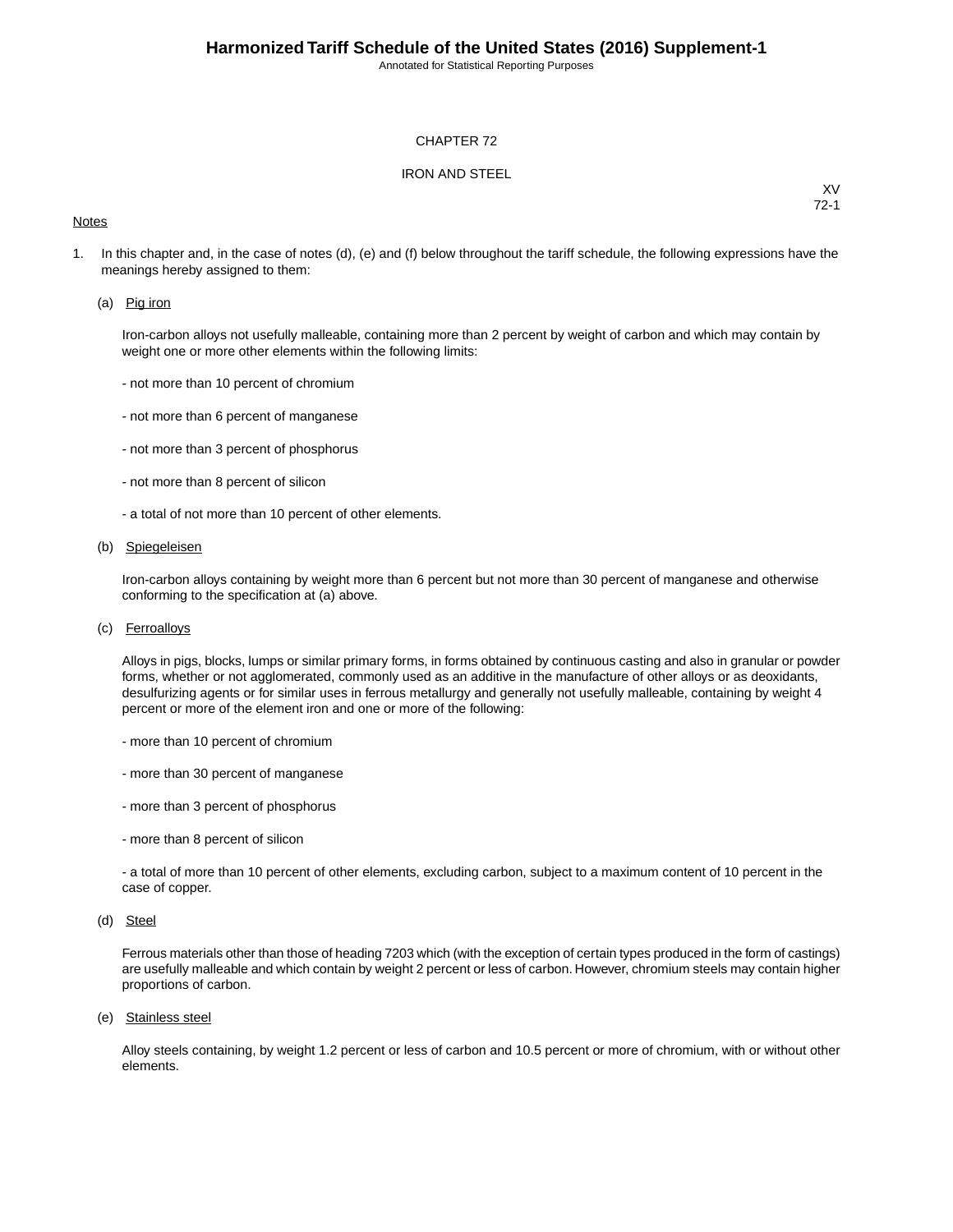Notes (con.) XV 72-2

(f) Other alloy steel

Steels not complying with the definition of stainless steel and containing by weight one or more of the following elements in the proportion shown:

- 0.3 percent or more of aluminum
- 0.0008 percent or more of boron
- 0.3 percent or more of chromium
- 0.3 percent or more of cobalt
- 0.4 percent or more of copper
- 0.4 percent or more of lead
- 1.65 percent or more of manganese
- 0.08 percent or more of molybdenum
- 0.3 percent or more of nickel
- 0.06 percent or more of niobium
- 0.6 percent or more of silicon.
- 0.05 percent or more of titanium
- 0.3 percent or more of tungsten (wolfram)
- 0.1 percent or more of vanadium
- 0.05 percent or more of zirconium
- 0.1 percent or more of other elements (except sulfur, phosphorus, carbon and nitrogen), taken separately.

#### (g) Remelting scrap ingots of iron or steel

Products roughly cast in the form of ingots without feeder-heads or hot tops, or of pigs, having obvious surface faults and not complying with the chemical composition of pig iron, spiegeleisen or ferroalloys.

(h) Granules

Products of which less than 90 percent by weight passes through a sieve with a mesh aperture of 1 mm and of which 90 percent or more by weight passes through a sieve with a mesh aperture of 5 mm.

#### (ij) Semifinished products

Continuous cast products of solid section, whether or not subjected to primary hot-rolling; and

Other products of solid section, which have not been further worked than subjected to primary hot-rolling or roughly shaped by forging, including blanks for angles, shapes or sections.

These products are not presented in coils.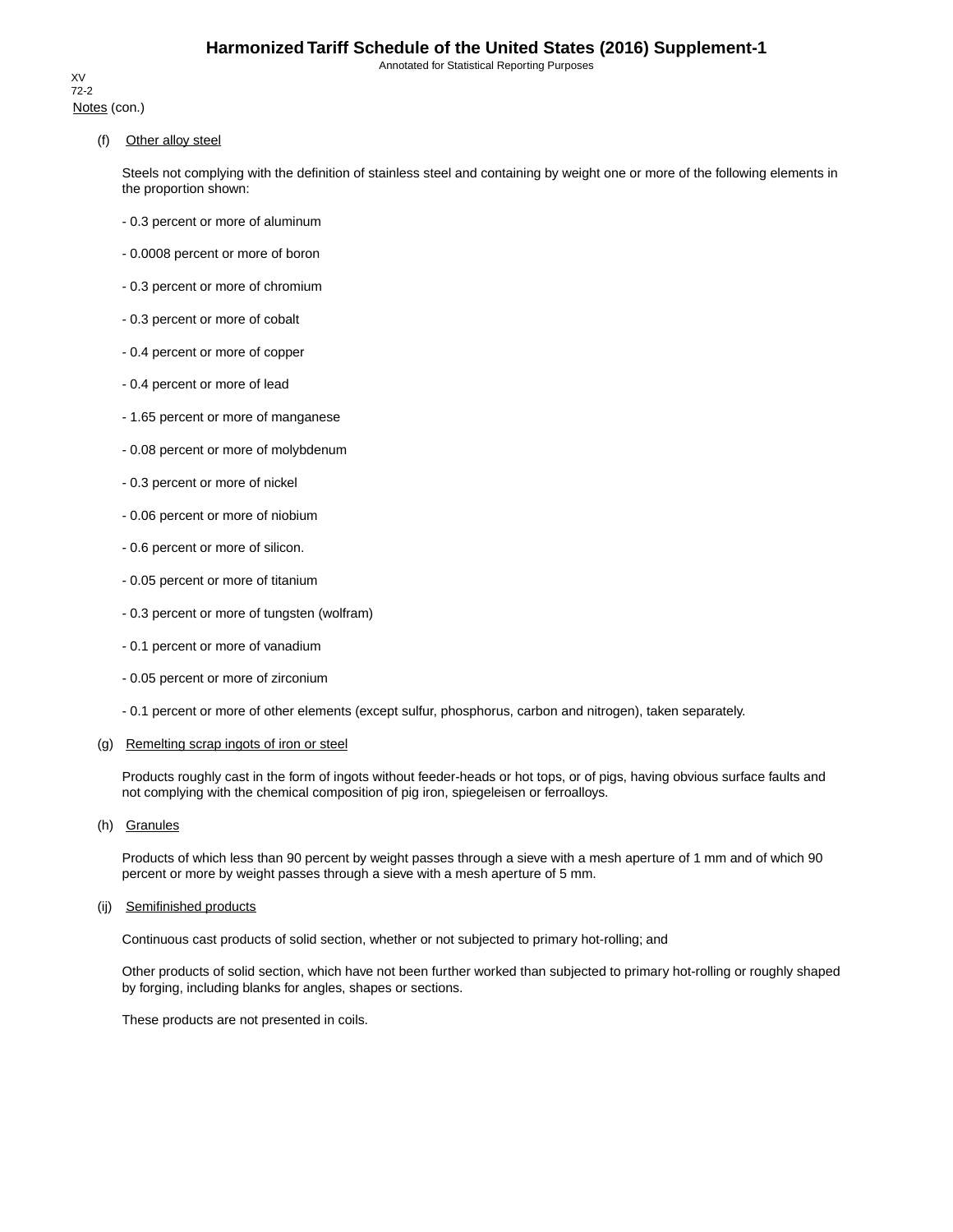Notes (con.)

(k) Flat-rolled products

Rolled products of solid rectangular (other than square) cross section, which do not conform to the definition at (ij) above in the form of:

- coils of successively superimposed layers, or

- straight lengths, which if of a thickness less than 4.75 mm are of a width measuring at least 10 times the thickness or if of a thickness of 4.75 mm or more are of a width which exceeds 150 mm and measures at least twice the thickness.

Flat-rolled products include those with patterns in relief derived directly from rolling (for example, grooves, ribs, checkers, tears, buttons, lozenges) and those which have been perforated, corrugated or polished, provided that they do not thereby assume the character of articles or products of other headings.

Flat-rolled products of a shape other than rectangular or square, of any size, are to be classified as products of a width of 600 mm or more, provided that they do not assume the character of articles or products of other headings.

#### (l) Bars and rods, hot-rolled, in irregularly wound coils

Hot-rolled products in irregularly wound coils, which have a solid cross section in the shape of circles, segments of circles, ovals, rectangles (including squares), triangles or other convex polygons (including "flattened circles" and "modified rectangles", of which two opposite sides are convex arcs, the other two sides being straight, of equal length and parallel).These products may have indentations, ribs, grooves or other deformations produced during the rolling process (reinforcing bars and rods).

#### (m) Other bars and rods

Products which do not conform to any of the definitions at (ij), (k) or (l) above or to the definition of wire, which have a uniform solid cross section along their whole length in the shape of circles, segments of circles, ovals, rectangles (including squares), triangles or other convex polygons (including "flattened circles" and "modified rectangles", of which two opposite sides are convex arcs, the other two sides being straight, of equal length and parallel). These products may:

- have indentations, ribs, grooves or other deformations produced during the rolling process (reinforcing bars and rods);

- be twisted after rolling.

#### (n) Angles, shapes and sections

Products having a uniform solid cross section along their whole length which do not conform to any of the definitions at (ij), (k), (l) or (m) above or to the definition of wire.

Chapter 72 does not include products of heading 7301 or 7302.

(o) Wire

Cold-formed products in coils, of any uniform solid cross section along their whole length, which do not conform to the definition of flat-rolled products.

(p) Hollow drill bars and rods

Hollow bars and rods of any cross section, suitable for drills, of which the greatest external dimension of the cross section exceeds 15 mm but does not exceed 52 mm, and of which the greatest internal dimension does not exceed one half of the greatest external dimension. Hollow bars and rods of iron or steel not conforming to this definition are to be classified in heading 7304.

- 2. Ferrous metals clad with another ferrous metal are to be classified as products of the ferrous metal predominating by weight.
- 3. Iron or steel products obtained by electrolytic deposition, by pressure casting or by sintering are to be classified according to their form, their composition and their appearance, in the headings of this chapter appropriate to similar hot-rolled products.

#### Subheading Notes

In this chapter the following expressions have the meanings hereby assigned to them: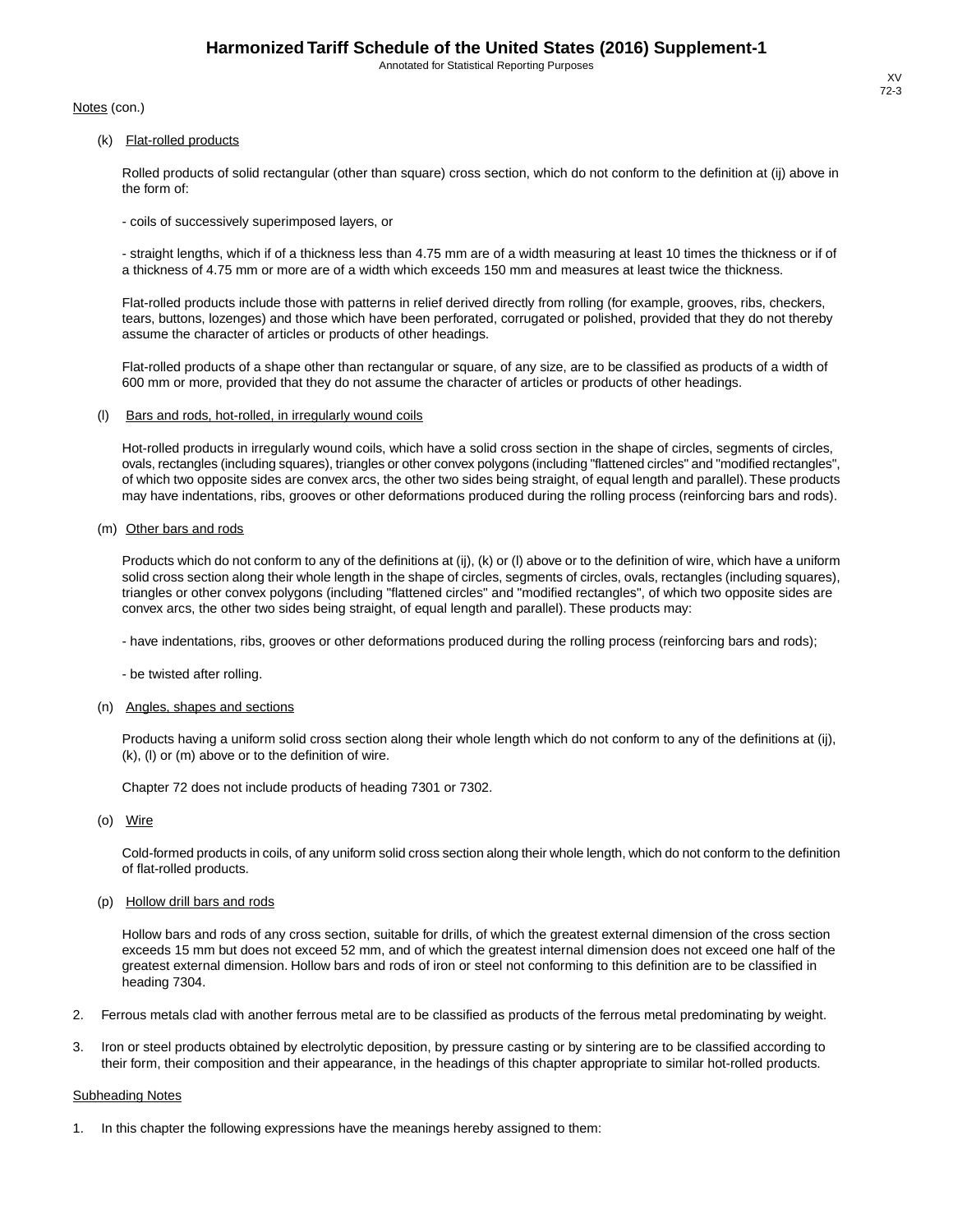Subheading Notes (con.) XV 72-4

(a) Alloy pig iron

Pig iron containing, by weight, one or more of the following elements in the specified proportions:

- more than 0.2 percent of chromium
- more than 0.3 percent of copper
- more than 0.3 percent of nickel
- more than 0.1 percent of any of the following elements: aluminum, molybdenum, titanium, tungsten (wolfram), vanadium.

#### (b) Nonalloy free-cutting steel

Nonalloy steel containing by weight one or more of the following elements in the specified proportions:

- 0.08 percent or more of sulfur
- 0.1 percent or more of lead
- more than 0.05 percent of selenium
- more than 0.01 percent of tellurium
- more than 0.05 percent of bismuth.
- (c) Silicon electrical steel

Alloy steels containing by weight at least 0.6 percent but not more than 6 percent of silicon and not more than 0.08 percent of carbon. They may also contain by weight not more than 1 percent of aluminum but no other element in a proportion that would give the steel the characteristics of another alloy steel.

(d) High-speed steel

Alloy steels containing, with or without other elements, at least two of the three elements molybdenum, tungsten and vanadium with a combined content by weight of 7 percent or more, 0.6 percent or more of carbon and 3 to 6 percent of chromium.

(e) Silico-manganese steel

Alloy steels containing by weight:

- not more than 0.7 percent of carbon,
- 0.5 percent or more but not more than 1.9 percent of manganese, and

- 0.6 percent or more but not more than 2.3 percent of silicon, but no other element in a proportion that would give the steel the characteristics of another alloy steel.

2. For the classification of ferroalloys in the subheadings of heading 7202 the following rule should be observed:

A ferroalloy is considered as binary and classified under the relevant subheading (if it exists) if only one of the alloy elements exceeds the minimum percentage laid down in chapter note 1(c); by analogy, it is considered respectively as ternary or quaternary if two or three alloy elements exceed the minimum percentage.

For the application of this rule, the unspecified "other elements" referred to in chapter note 1(c) must each exceed 10 percent by weight.

#### Additional U.S. Notes

- 1. For the purposes of the tariff schedule the following expressions have the meanings hereby assigned to them:
	- (a) High-strength steel

Flat-rolled products of a thickness of less than 3 mm and having a minimum yield point of 275 MPa or of a thickness of 3 mm or more and having a minimum yield point of 355 MPa.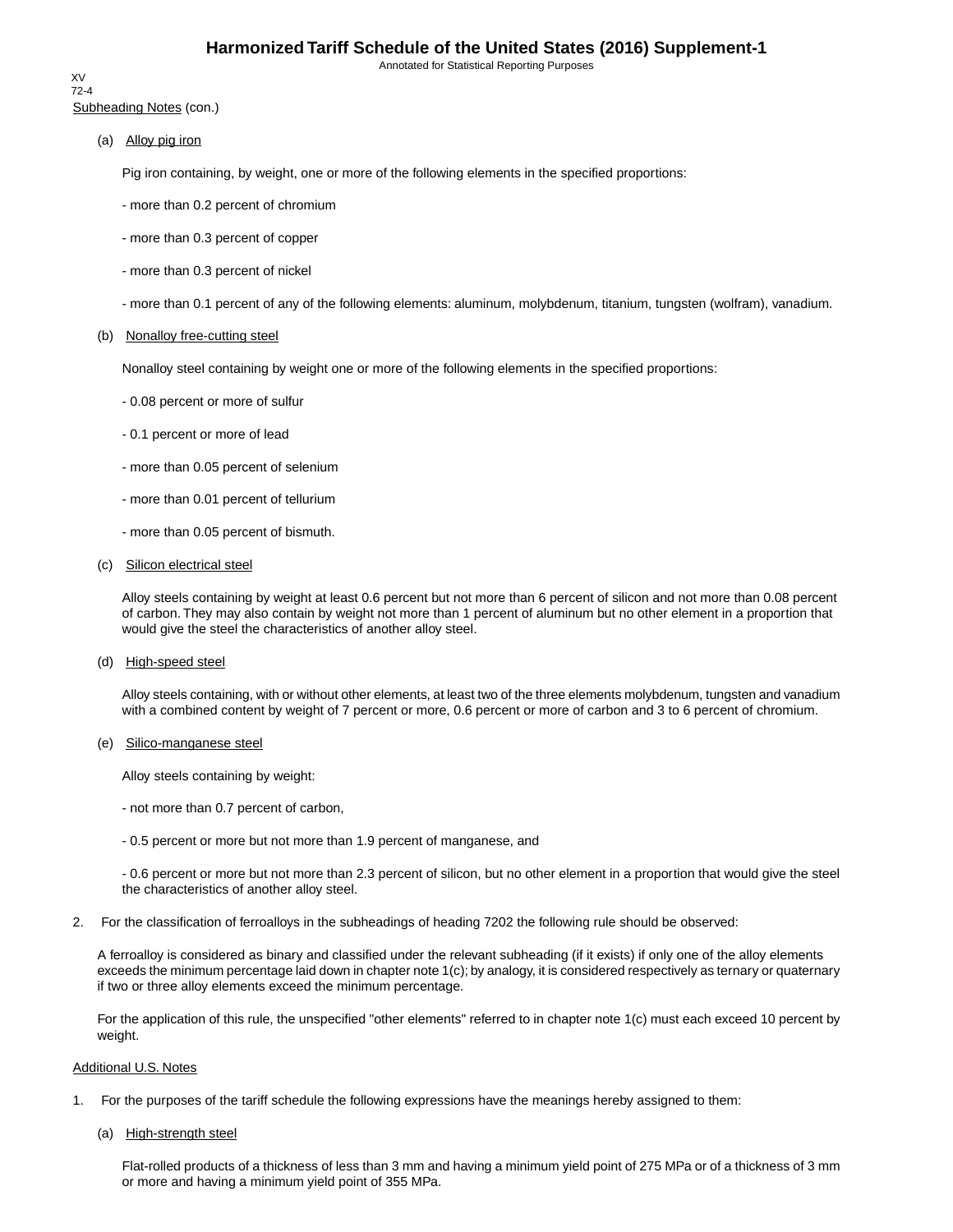# Additional U.S. Notes (con.)

(b) Universal mill plate

Flat-rolled products rolled on four faces or in a closed box pass, of a width exceeding 150 mm but not exceeding 1,250 mm and of thickness of not less than 4 mm, not in coils and without patterns in relief.

#### (c) Concrete reinforcing bars and rods

Hot-rolled bars and rods containing indentations, ribs, grooves or other deformations produced during the rolling process or twisted after rolling.

(d) Razor blade steel

Flat-rolled products of stainless steel not over 0.25 mm in thickness and not over 23 mm in width, and containing by weight not over 14.7 percent of chromium, certified at the time of entry to be used in the manufacture of razor blades.

(e) Tool steel

Alloy steels which contain the following combinations of elements in the quantity by weight respectively indicated:

- (i) more than 1.2 percent carbon and more than 10.5 percent chromium; or
- (ii) not less than 0.3 percent carbon and 1.25 percent or more but less than 10.5 percent chromium; or
- (iii) not less than 0.85 percent carbon and 1 percent to 1.8 percent, inclusive, manganese; or
- (iv) 0.9 percent to 1.2 percent, inclusive, chromium and 0.9 percent to 1.4 percent, inclusive, molybdenum; or
- (v) not less than 0.5 percent carbon and not less than 3.5 percent molybdenum; or
- (vi) not less than 0.5 percent carbon and not less than 5.5 percent tungsten.

#### (f) Chipper knife steel

Alloy tool steels which contain, in addition to iron, each of the following elements by weight in the amount specified:

- (i) not less than 0.48 nor more than 0.55 percent of carbon;
- (ii) not less than 0.2 nor more than 0.5 percent of manganese;
- (iii) not less than 0.75 nor more than 1.05 percent of silicon;
- (iv) not less than 7.25 nor more than 8.75 percent of chromium;
- (v) not less than 1.25 nor more than 1.75 percent of molybdenum;
- (vi) none, or not more than 1.75 percent of tungsten; and
- (vii) not less than 0.2 nor more than 0.55 percent of vanadium.
- (g) Heat-resisting steel

Alloy steels containing by weight less than 0.3 percent of carbon and 4 percent or more but less than 10.5 percent of chromium.

(h) Ball-bearing steel

Alloy tool steels which contain, in addition to iron, each of the following elements by weight in the amount specified:

- (i) not less than 0.95 nor more than 1.13 percent of carbon;
- (ii) not less than 0.22 nor more than 0.48 percent of manganese;
- (iii) none, or not more than 0.03 percent of sulfur;
- (iv) none, or not more than 0.03 percent of phosphorus;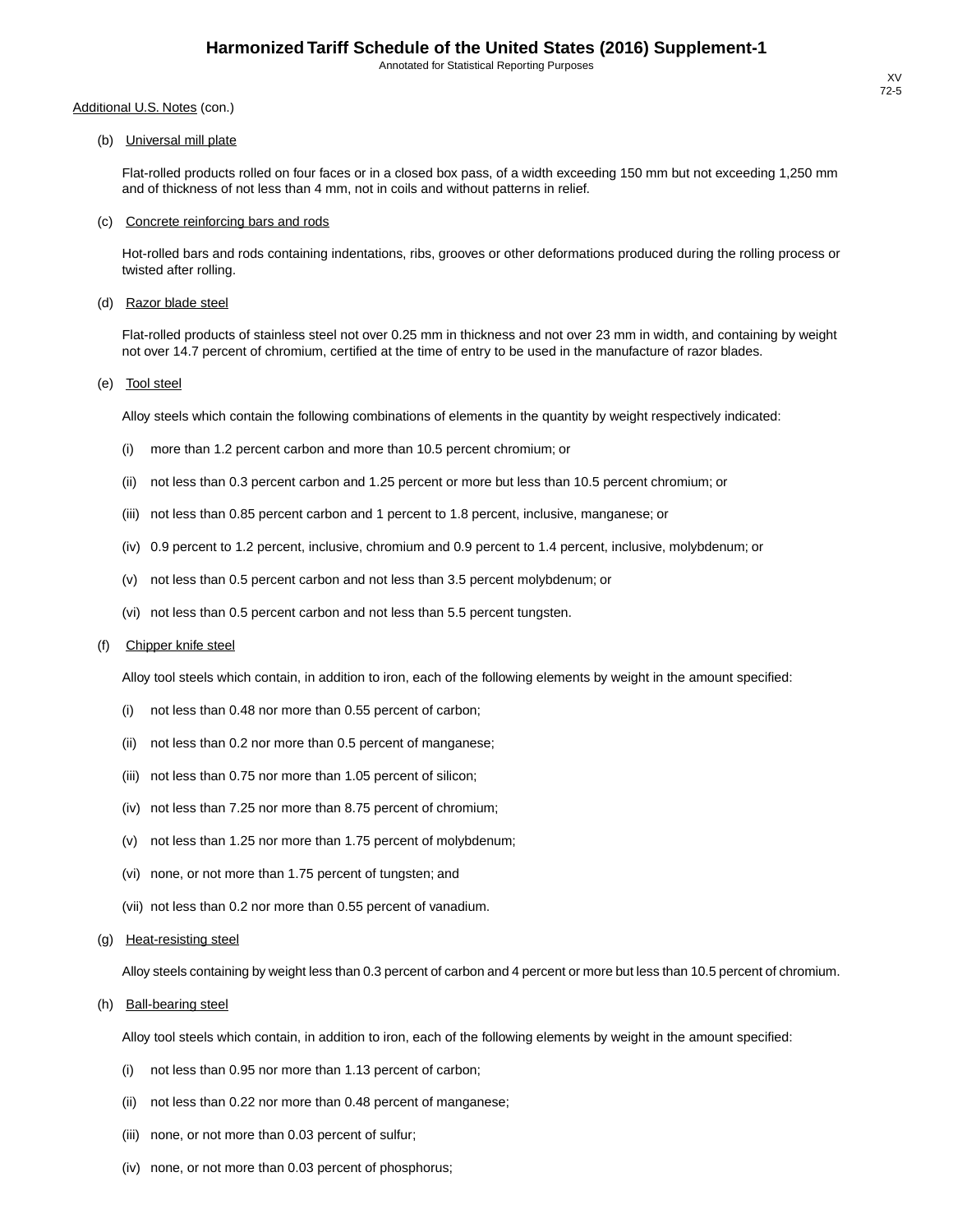Additional U.S. Notes (con.) XV 72-6

- (v) not less than 0.18 nor more than 0.37 percent of silicon;
- (vi) not less than 1.25 nor more than 1.65 percent of chromium;
- (vii) none, or not more than 0.28 percent of nickel;
- (viii) none, or not more than 0.38 percent of copper; and
- (ix) none, or not more than 0.09 percent of molybdenum.
- 2. For the purposes of this chapter, unless the context provides otherwise, the term "further worked" refers to products subjected to any of the following surface treatments: polishing and burnishing; artificial oxidation; chemical surface treatments such as phosphatizing, oxalating and borating; coating with metal; coating with nonmetallic substances (e.g., enameling, varnishing, lacquering, painting, coating with plastics materials); or cladding.
- 3. No allowance or reduction of duties for partial damage or loss in consequence of discoloration or rust occurring before entry shall be made upon iron or steel or upon any article of iron or steel.

#### Statistical Notes

- 1. For the purposes of the tariff schedule, the expression high-nickel alloy steel refers to alloy steel containing by weight 24 percent or more of nickel, with or without other elements.
- 2. For the purposes of subheading 7204.10, waste and scrap of cast iron includes but is not necessarily limited to: cupola cast (ISRI number 252); charging box cast (ISRI number 253); heavy breakable cast (ISRI number 254); hammer blocks or bases (ISRI number 255); burnt iron (ISRI number 256); mixed cast (ISRI number 257); stove plate, clean cast iron stove (ISRI number 258); clean auto cast (ISRI numbers 259, 262 and 263); motor blocks (ISRI number 260); drop broken machinery cast (ISRI number 261); malleable (ISRI number 264); ingot molds and stools (ISRI numbers 265 and 266); and railroad ferrous scrap consisting of cast iron No. 1, No. 2, No. 3 and No. 4, cast iron brake shoes and No. 1 wheels.
- 3. For the purposes of subheading 7204.41 or 7204.49 the expression:
	- (a) No. 1 heavy melting includes, but is not necessarily limited to:

No. 1 heavy melting steel (ISRI numbers 200, 201 and 202); bundled No. 1 steel (ISRI number 217); cast steel (ISRI number 233); springs and crankshafts (ISRI number 244); ship scrap; and railroad ferrous scrap consisting of cast steel No. 1 and No. 2, railroad No. 1 melting steel, spring steel, destroyed steel cars, destroyed steel car sides and box car roofs (note: other types of railroad ferrous scrap are included in some of the grades listed below);

(b) No. 2 heavy melting includes, but is not necessarily limited to:

No. 2 heavy melting steel (ISRI numbers 203, 204, 205 and 206); bundled No. 2 steel (ISRI number 218); foundry steel (ISRI numbers 242 and 243); and hard steel cut 76 cm and under (ISRI number 248);

(c) No. 1 bundles includes, but is not necessarily limited to:

No. 1 busheling (ISRI number 207); new black sheet clippings (ISRI number 207A); No. 1 bundles (ISRI number 208); electric furnace bundles (ISRI number 235); silicon-bearing steel busheling, clippings, and bundles (ISRI numbers 239, 240 and 250); No. 1 railroad ferrous sheet scrap; and car clips;

(d) No. 2 bundles includes, but is not necessarily limited to:

No. 2 bundles (ISRI number 209); No. 3 bundles (ISRI number 214); incinerator bundles (ISRI number 215); terne plate bundles (ISRI number 216); and auto slabs (ISRI numbers 224 and 225);

(e) Borings, shovelings and turnings includes, but it not necessarily limited to:

Machine shop turnings, shoveling turnings and iron borings (ISRI numbers 219, 220, 221, 222 and 223); briquetted iron borings (ISRI number 226); briquetted steel turnings (ISRI number 227); alloy free turnings (ISRI numbers 245, 246 and 247); heavy turnings (ISRI number 251); chemical borings, No. 1 and No. 2 (ISRI numbers 267 and 271); malleable borings (ISRI number 270); steel shavings; and railroad ferrous scrap consisting of No. 1 turnings and No. 2 turnings, drillings and/or borings;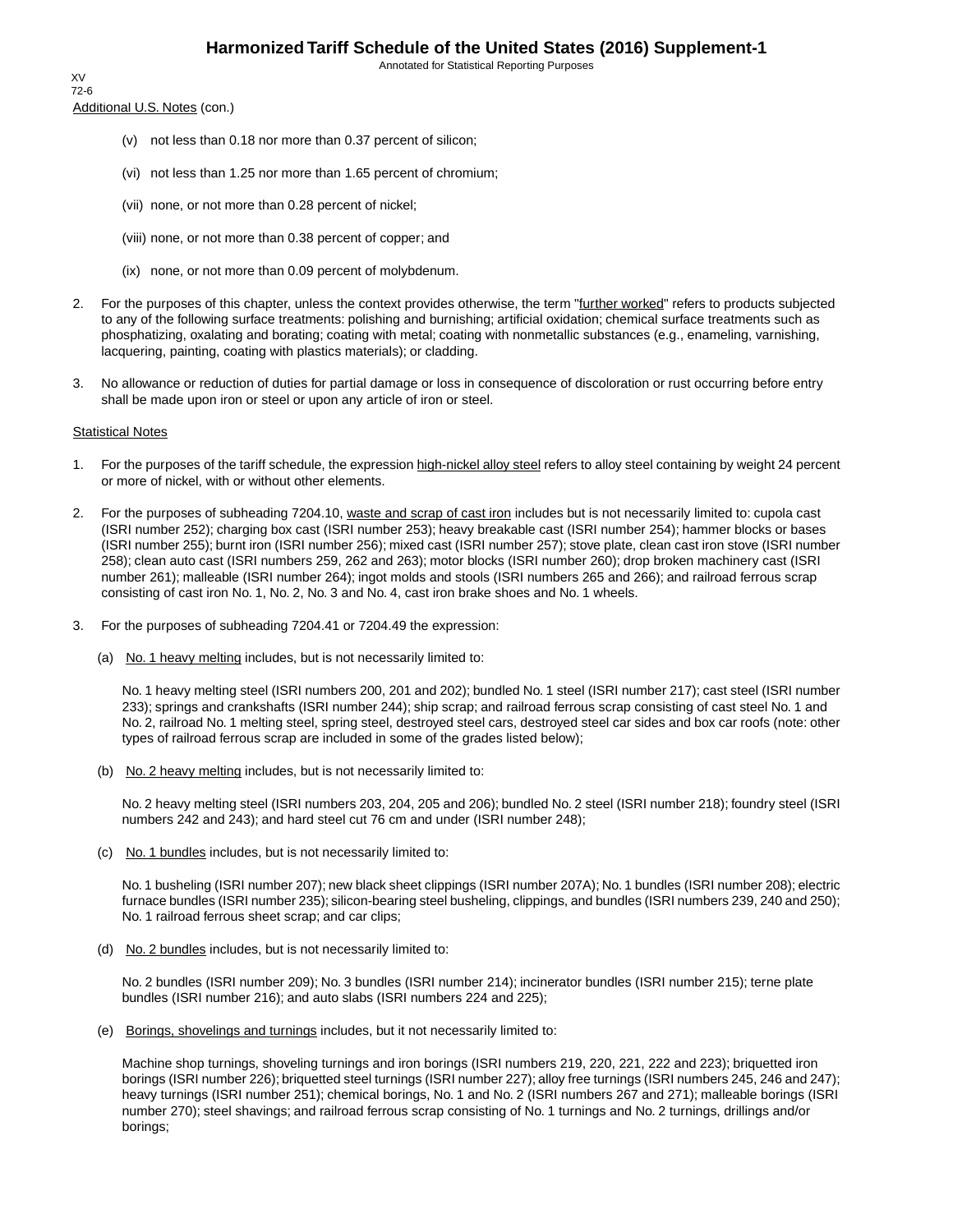#### Statistical Notes (con.)

(f) Shredded scrap includes, but is not necessarily limited to:

Shredded clippings (ISRI number 212); and shredded automobile scrap (ISRI numbers 210 and 211);

(g) Cut plate and structural includes but is not necessarily limited to:

Billet, bloom and forge crops (ISRI number 229); bar crops, punchings and plate scrap (ISRI numbers 230 and 234); plate and structural (ISRI numbers 231, 232, 236, 237 and 238); chargeable ingots and ingot butts (ISRI number 241); and chargeable slab crops (ISRI number 249).

4. Tire cord-quality steel wire rod

Rod measuring 5.0 mm or more but not more than 6.0 mm in cross-sectional diameter, with an average partial decarburization of no more than 70 micrometers in depth (maximum 200 micrometers); having no non-deformable inclusions with a thickness (measured perpendicular to the rolling direction) greater than 20 micrometers; and, containing by weight the following elements in proportions:

- 0.68 percent or more carbon,
- less than 0.01 percent of aluminum,
- 0.040 percent or less, in aggregate, of phosphorus and sulfur,
- 0.008 percent or less of nitrogen, and
- not more than 0.55 percent, in the aggregate, of copper, nickel and chromium.

#### 5. Cold Heading Quality (CHQ)

Rod suitable for cold heading, forging, or thread rolling, and meeting standard ASTM F2282.

6. Welding quality wire rod

Rod measuring less than 10 mm in diameter having less than 0.2% carbon, less than 0.04% sulfur, and less than 0.04% phosphorus, suitable for drawing or rolling to final size for use as:

- (i) an uncoated or plated or copper coated solid welding wire or rod;
- (ii) the core wire or core rod for covered shielded metal arc ("SMAW") welding electrode, or
- (iii) the formed jacket of a flux cored welding electrode

that is suitable for consumption in the electric arc welding process.

7. Spring round wire

For the purposes of statistical reporting number 7223.00.1005, the term "spring round wire" means wire suitable for the manufacture of springs and meeting ASTM standard A313.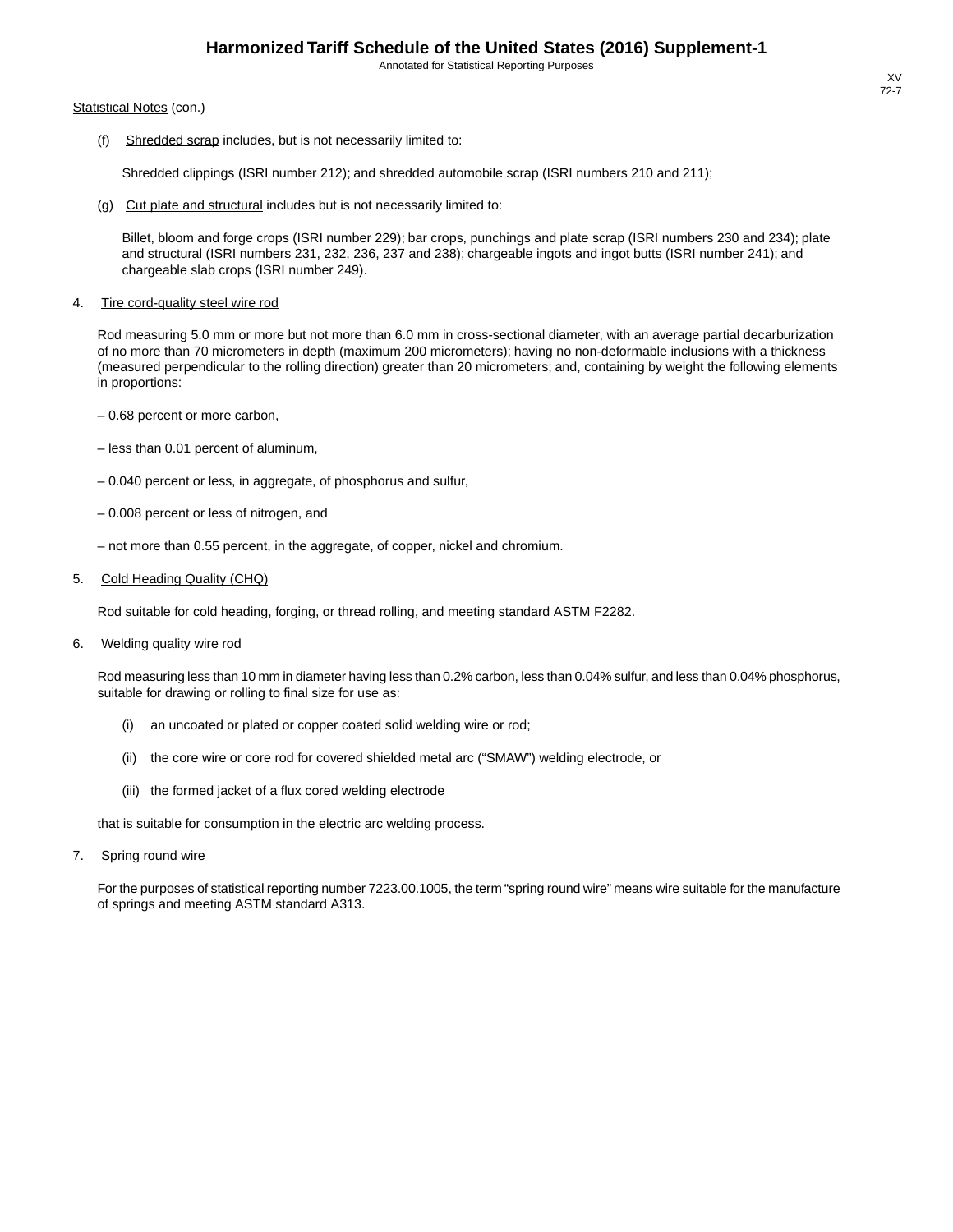Annotated for Statistical Reporting Purposes

| Stat.<br>Unit<br>Rates of Duty<br>Heading/<br>$\overline{2}$<br>Suf-<br>Article Description<br>of<br>Subheading<br>Quantity<br>fix<br>General<br>Special<br>I. PRIMARY MATERIALS; PRODUCTS IN GRANULAR OR<br>POWDER FORM<br>Pig iron and spiegeleisen in pigs, blocks or other primary forms:<br>7201<br>Nonalloy pig iron containing by weight 0.5 percent or less<br>7201.10.00 00<br>\$1.11/t<br>Nonalloy pig iron containing by weight more than 0.5<br>7201.20.00 00<br>\$1.11/t<br>Alloy pig iron; spiegeleisen:<br>7201.50<br>7201.50.30 00<br>\$1.11/t<br>7201.50.60 00<br>0.5%<br>Ferroalloys:<br>7202<br>Ferromanganese:<br>Containing by weight more than 2 percent of carbon:<br>7202.11<br>7202.11.10 00<br>Containing by weight more than 2 percent but not<br>more than 4 percent of carbon<br>kg 1.4%<br>6.5%<br>Free (A, AU, BH,<br>CA, CL, CO, D, E,<br>Mn kg<br>IL, JO, KR, MA,<br>MX, OM, P, PA,<br>PE, SG)<br>7202.11.50 00<br>Containing by weight more than 4 percent of<br>Free (A+, AU, BH,<br>10.5%<br>Mn kg<br>CA, CL, CO, D, E,<br>IL, JO, KR, MA,<br>MX, OM, P, PA,<br>PE, SG)<br>7202.19<br>Other:<br>7202.19.10 00<br>Containing by weight not more than 1 percent of<br>kg 2.3%<br>Free (A, AU, BH,<br>22%<br>CA, CL, CO, D, E,<br>Mn kg<br>IL, JO, KR, MA,<br>MX, OM, P, PA,<br>PE, SG)<br>7202.19.50 00<br>Containing by weight more than 1 percent but not<br>6.5%<br>kg 1.4%<br>Free (A, AU, BH,<br>CA, CL, CO, D, E,<br>Mn kg<br>IL, JO, KR, MA,<br>MX, OM, P, PA,<br>PE, SG) |  |  |  |  |
|--------------------------------------------------------------------------------------------------------------------------------------------------------------------------------------------------------------------------------------------------------------------------------------------------------------------------------------------------------------------------------------------------------------------------------------------------------------------------------------------------------------------------------------------------------------------------------------------------------------------------------------------------------------------------------------------------------------------------------------------------------------------------------------------------------------------------------------------------------------------------------------------------------------------------------------------------------------------------------------------------------------------------------------------------------------------------------------------------------------------------------------------------------------------------------------------------------------------------------------------------------------------------------------------------------------------------------------------------------------------------------------------------------------------------------------------------------------------------------------------------------------------|--|--|--|--|
|                                                                                                                                                                                                                                                                                                                                                                                                                                                                                                                                                                                                                                                                                                                                                                                                                                                                                                                                                                                                                                                                                                                                                                                                                                                                                                                                                                                                                                                                                                                    |  |  |  |  |
|                                                                                                                                                                                                                                                                                                                                                                                                                                                                                                                                                                                                                                                                                                                                                                                                                                                                                                                                                                                                                                                                                                                                                                                                                                                                                                                                                                                                                                                                                                                    |  |  |  |  |
|                                                                                                                                                                                                                                                                                                                                                                                                                                                                                                                                                                                                                                                                                                                                                                                                                                                                                                                                                                                                                                                                                                                                                                                                                                                                                                                                                                                                                                                                                                                    |  |  |  |  |
|                                                                                                                                                                                                                                                                                                                                                                                                                                                                                                                                                                                                                                                                                                                                                                                                                                                                                                                                                                                                                                                                                                                                                                                                                                                                                                                                                                                                                                                                                                                    |  |  |  |  |
|                                                                                                                                                                                                                                                                                                                                                                                                                                                                                                                                                                                                                                                                                                                                                                                                                                                                                                                                                                                                                                                                                                                                                                                                                                                                                                                                                                                                                                                                                                                    |  |  |  |  |
|                                                                                                                                                                                                                                                                                                                                                                                                                                                                                                                                                                                                                                                                                                                                                                                                                                                                                                                                                                                                                                                                                                                                                                                                                                                                                                                                                                                                                                                                                                                    |  |  |  |  |
|                                                                                                                                                                                                                                                                                                                                                                                                                                                                                                                                                                                                                                                                                                                                                                                                                                                                                                                                                                                                                                                                                                                                                                                                                                                                                                                                                                                                                                                                                                                    |  |  |  |  |
|                                                                                                                                                                                                                                                                                                                                                                                                                                                                                                                                                                                                                                                                                                                                                                                                                                                                                                                                                                                                                                                                                                                                                                                                                                                                                                                                                                                                                                                                                                                    |  |  |  |  |
|                                                                                                                                                                                                                                                                                                                                                                                                                                                                                                                                                                                                                                                                                                                                                                                                                                                                                                                                                                                                                                                                                                                                                                                                                                                                                                                                                                                                                                                                                                                    |  |  |  |  |
|                                                                                                                                                                                                                                                                                                                                                                                                                                                                                                                                                                                                                                                                                                                                                                                                                                                                                                                                                                                                                                                                                                                                                                                                                                                                                                                                                                                                                                                                                                                    |  |  |  |  |
|                                                                                                                                                                                                                                                                                                                                                                                                                                                                                                                                                                                                                                                                                                                                                                                                                                                                                                                                                                                                                                                                                                                                                                                                                                                                                                                                                                                                                                                                                                                    |  |  |  |  |
|                                                                                                                                                                                                                                                                                                                                                                                                                                                                                                                                                                                                                                                                                                                                                                                                                                                                                                                                                                                                                                                                                                                                                                                                                                                                                                                                                                                                                                                                                                                    |  |  |  |  |
|                                                                                                                                                                                                                                                                                                                                                                                                                                                                                                                                                                                                                                                                                                                                                                                                                                                                                                                                                                                                                                                                                                                                                                                                                                                                                                                                                                                                                                                                                                                    |  |  |  |  |
|                                                                                                                                                                                                                                                                                                                                                                                                                                                                                                                                                                                                                                                                                                                                                                                                                                                                                                                                                                                                                                                                                                                                                                                                                                                                                                                                                                                                                                                                                                                    |  |  |  |  |
|                                                                                                                                                                                                                                                                                                                                                                                                                                                                                                                                                                                                                                                                                                                                                                                                                                                                                                                                                                                                                                                                                                                                                                                                                                                                                                                                                                                                                                                                                                                    |  |  |  |  |
|                                                                                                                                                                                                                                                                                                                                                                                                                                                                                                                                                                                                                                                                                                                                                                                                                                                                                                                                                                                                                                                                                                                                                                                                                                                                                                                                                                                                                                                                                                                    |  |  |  |  |
|                                                                                                                                                                                                                                                                                                                                                                                                                                                                                                                                                                                                                                                                                                                                                                                                                                                                                                                                                                                                                                                                                                                                                                                                                                                                                                                                                                                                                                                                                                                    |  |  |  |  |
|                                                                                                                                                                                                                                                                                                                                                                                                                                                                                                                                                                                                                                                                                                                                                                                                                                                                                                                                                                                                                                                                                                                                                                                                                                                                                                                                                                                                                                                                                                                    |  |  |  |  |
|                                                                                                                                                                                                                                                                                                                                                                                                                                                                                                                                                                                                                                                                                                                                                                                                                                                                                                                                                                                                                                                                                                                                                                                                                                                                                                                                                                                                                                                                                                                    |  |  |  |  |
|                                                                                                                                                                                                                                                                                                                                                                                                                                                                                                                                                                                                                                                                                                                                                                                                                                                                                                                                                                                                                                                                                                                                                                                                                                                                                                                                                                                                                                                                                                                    |  |  |  |  |
|                                                                                                                                                                                                                                                                                                                                                                                                                                                                                                                                                                                                                                                                                                                                                                                                                                                                                                                                                                                                                                                                                                                                                                                                                                                                                                                                                                                                                                                                                                                    |  |  |  |  |
|                                                                                                                                                                                                                                                                                                                                                                                                                                                                                                                                                                                                                                                                                                                                                                                                                                                                                                                                                                                                                                                                                                                                                                                                                                                                                                                                                                                                                                                                                                                    |  |  |  |  |
|                                                                                                                                                                                                                                                                                                                                                                                                                                                                                                                                                                                                                                                                                                                                                                                                                                                                                                                                                                                                                                                                                                                                                                                                                                                                                                                                                                                                                                                                                                                    |  |  |  |  |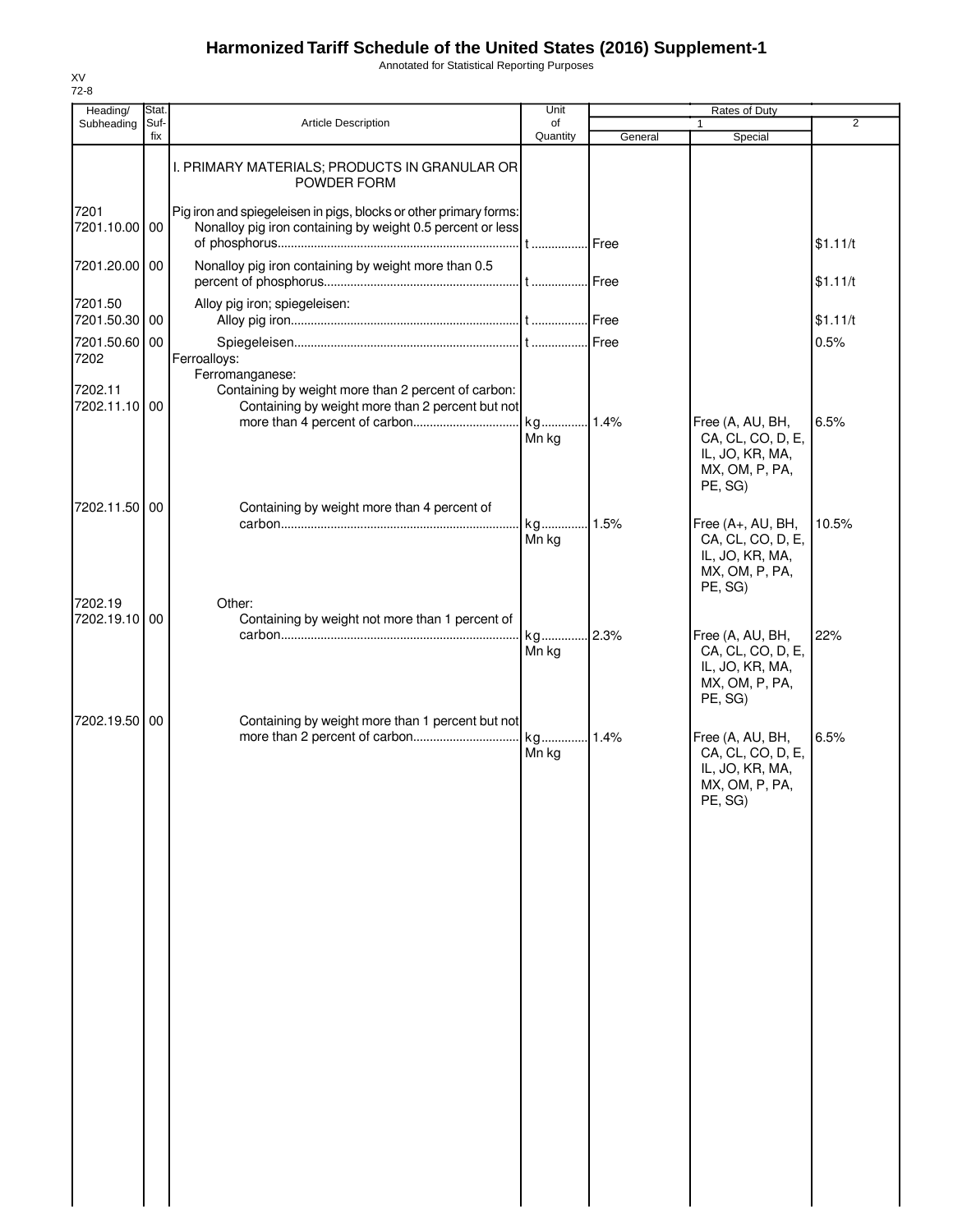Annotated for Statistical Reporting Purposes

| Heading/               | Stat.       |                                                                                                                                      | Unit           | Rates of Duty |                                                                                        |                                  |
|------------------------|-------------|--------------------------------------------------------------------------------------------------------------------------------------|----------------|---------------|----------------------------------------------------------------------------------------|----------------------------------|
| Subheading             | Suf-<br>fix | Article Description                                                                                                                  | of<br>Quantity | General       | 1<br>Special                                                                           | $\overline{2}$                   |
| 7202 (con.)<br>7202.21 |             | Ferroalloys: (con.)<br>Ferrosilicon:<br>Containing by weight more than 55 percent of silicon:                                        |                |               |                                                                                        |                                  |
| 7202.21.10 00          |             | Containing by weight more than 55 percent but not<br>more than 80 percent of silicon:<br>Containing by weight more than 3 percent of | kg<br>Si kg    | $.11\%$       | Free (A*, AU, BH,<br>CA, CL, CO, D, E,                                                 | 11.5%                            |
| 7202.21.50 00          |             |                                                                                                                                      |                |               | IL, JO, KR, MA,<br>MX, OM, P, PA,<br>PE, SG)<br>Free (A*, AU, BH,                      | 11.5%                            |
|                        |             |                                                                                                                                      | Si kg          |               | CA, CL, CO, D, E,<br>IL, JO, KR, MA,<br>MX, OM, P, PA,<br>PE, SG)                      |                                  |
| 7202.21.75 00          |             | Containing by weight more than 80 percent but not<br>more than 90 percent of silicon                                                 | kg<br>Si kg    | .1.9%         | Free (A+, AU, BH,<br>CA, CL, CO, D, E,<br>IL, JO, KR, MA,<br>MX, OM, P, PA,<br>PE, SG) | 9%                               |
| 7202.21.90 00          |             | Containing by weight more than 90 percent of                                                                                         | kg<br>Si kg    | .5.8%         | Free (A+, AU, BH,<br>CA, CL, CO, D, E,<br>IL, JO, KR, MA,<br>MX, OM, P, PA,<br>PE, SG) | 40%                              |
| 7202.29.00             |             |                                                                                                                                      |                | Free          |                                                                                        | 4.4¢/kg on<br>silicon<br>content |
|                        | 10          | Containing by weight over 2 percent of                                                                                               | kg<br>Si kg    |               |                                                                                        |                                  |
|                        | 50          |                                                                                                                                      | kg<br>Si kg    |               |                                                                                        |                                  |
| 7202.30.00 00          |             |                                                                                                                                      | kg<br>Mn kg    | 3.9%          | Free (A*, AU, BH,<br>CA, CL, CO, D, E,<br>IL, JO, KR, MA,<br>MX, OM, P, PA,<br>PE, SG) | 23%                              |
|                        |             |                                                                                                                                      |                |               |                                                                                        |                                  |
|                        |             |                                                                                                                                      |                |               |                                                                                        |                                  |
|                        |             |                                                                                                                                      |                |               |                                                                                        |                                  |
|                        |             |                                                                                                                                      |                |               |                                                                                        |                                  |
|                        |             |                                                                                                                                      |                |               |                                                                                        |                                  |
|                        |             |                                                                                                                                      |                |               |                                                                                        |                                  |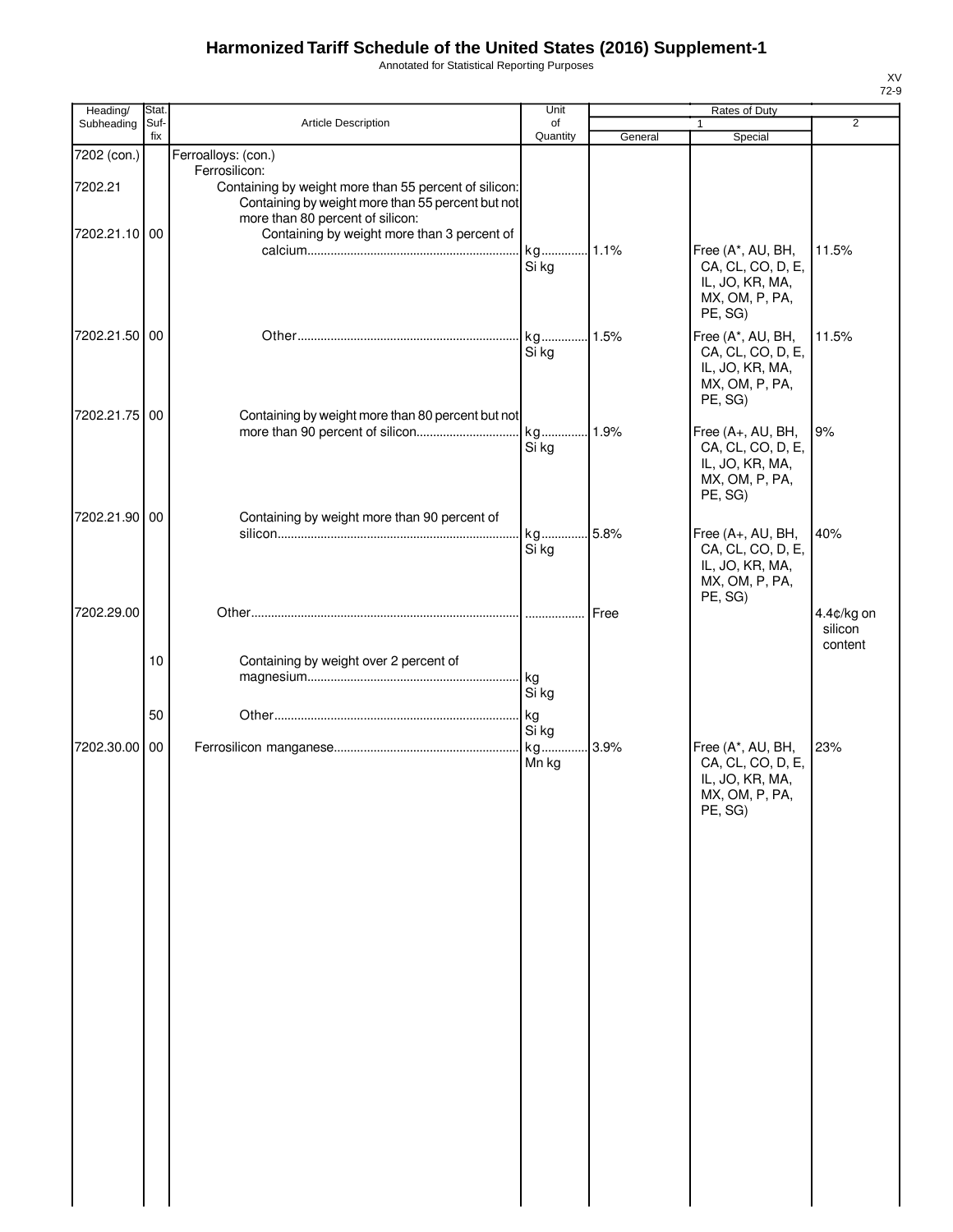Annotated for Statistical Reporting Purposes

| Heading/<br>Subheading       | Stat.<br>Suf- | Article Description                                   | Unit<br>of       |         | Rates of Duty<br>$\mathbf{1}$                                                          | $\overline{2}$ |
|------------------------------|---------------|-------------------------------------------------------|------------------|---------|----------------------------------------------------------------------------------------|----------------|
|                              | fix           |                                                       | Quantity         | General | Special                                                                                |                |
| 7202 (con.)<br>7202.41.00 00 |               | Ferroalloys: (con.)<br>Ferrochromium:                 | Cr kg            |         | Free (A*, AU, BH,<br>CA, CL, CO, D, E,<br>IL, JO, KR, MA,<br>MX, OM, P, PA,<br>PE, SG) | 7.5%           |
| 7202.49<br>7202.49.10 00     |               | Other:<br>Containing by weight more than 3 percent of | kg 1.9%<br>Cr kg |         | Free (A+, AU, BH,<br>CA, CL, CO, D, E,<br>IL, JO, KR, MA,<br>MX, OM, P, PA,<br>PE, SG) | 7.5%           |
| 7202.49.50                   | 10            | Containing by weight more than 0.5 percent            |                  |         | Free (A, AU, BH,<br>CA, CL, CO, D, E,<br>IL, JO, KR, MA,<br>MX, OM, P, PA,<br>PE, SG)  | 30%            |
|                              |               |                                                       | kg<br>Cr kg      |         |                                                                                        |                |
|                              | 90            |                                                       | kg<br>Cr kg      |         |                                                                                        |                |
| 7202.50.00 00                |               |                                                       | kg<br>Cr kg      | 10%     | Free (A, AU, BH,<br>CA, CL, CO, D, E,<br>IL, JO, KR, MA,<br>MX, OM, P, PA,<br>PE, SG)  | 25%            |
| 7202.60.00 00                |               |                                                       | kg Free<br>Ni kg |         |                                                                                        | 6.6¢/kg        |
| 7202.70.00 00                |               |                                                       | Mo kg            |         | Free (A+, AU, BH,<br>CA, CL, CO, D, E,<br>IL, JO, KR, MA,<br>MX, OM, P, PA,<br>PE, SG) | 31.5%          |
| 7202.80.00 00                |               |                                                       | W kg             |         | Free (A, AU, BH,<br>CA, CL, CO, D, E,<br>IL, JO, KR, MA,<br>MX, OM, P, PA,<br>PE, SG)  | 35%            |

XV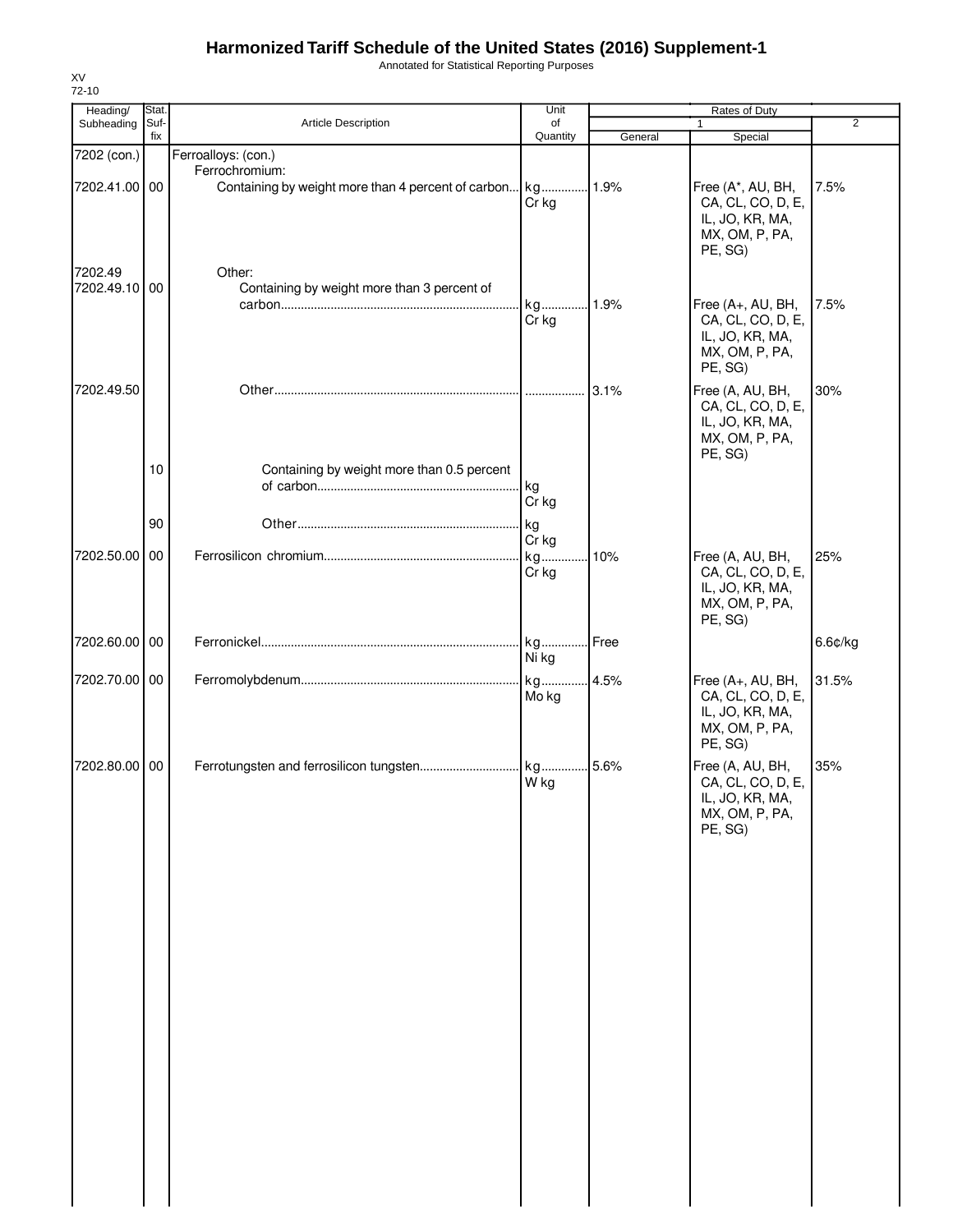Annotated for Statistical Reporting Purposes

| Heading/                 | Stat.       |                                                                                                                                                                                                                                        | Unit           |         | Rates of Duty                                                                                     |          |
|--------------------------|-------------|----------------------------------------------------------------------------------------------------------------------------------------------------------------------------------------------------------------------------------------|----------------|---------|---------------------------------------------------------------------------------------------------|----------|
| Subheading               | Suf-<br>fix | <b>Article Description</b>                                                                                                                                                                                                             | of<br>Quantity | General | $\mathbf{1}$<br>Special                                                                           | 2        |
| 7202 (con.)              |             | Ferroalloys: (con.)                                                                                                                                                                                                                    |                |         |                                                                                                   |          |
| 7202.91.00 00            |             | Other:                                                                                                                                                                                                                                 |                |         | Free (A+, AU, BH,<br>CA, CL, CO, D, E,<br>IL, JO, KR, MA,<br>MX, OM, P, PA,<br>PE, SG)            | 25%      |
| 7202.92.00 00            |             |                                                                                                                                                                                                                                        | V ka           | 4.2%    | Free (A+, AU, BH,<br>CA, CL, CO, E, IL,<br>JO, KR, MA, MX,<br>OM, P, PA, PE,<br>SG)               | 25%      |
| 7202.93<br>7202.93.40    | 00          | Ferroniobium:<br>Containing by weight less than 0.02 percent of<br>phosphorus or sulfur or less than 0.4 percent of                                                                                                                    | kg 5%          |         | Free (A+, AU, BH,<br>CA, CL, CO, D, E,<br>IL, JO, KR, MA,<br>MX, OM, P, PA,                       | 25%      |
| 7202.93.80 00            |             |                                                                                                                                                                                                                                        |                |         | PE, SG)<br>Free (A*, AU, BH,<br>CA, CL, CO, D, E,<br>IL, JO, KR, MA,<br>MX, OM, P, PA,<br>PE, SG) | 25%      |
| 7202.99<br>7202.99.10 00 |             | Other:                                                                                                                                                                                                                                 |                |         | Free (A*, AU, BH,<br>CA, CL, CO, D, E,<br>IL, JO, KR, MA,<br>MX, OM, P, PA,<br>PE, SG)            | 25%      |
| 7202.99.20 00            |             |                                                                                                                                                                                                                                        |                |         | Free (A, AU, BH,<br>CA, CL, CO, D, E,<br>IL, JO, KR, MA,<br>MX, OM, P, PA,<br>PE, SG)             | 25%      |
| 7202.99.80               |             |                                                                                                                                                                                                                                        | .              | 5%      | Free (A+, AU, BH,<br>CA, CL, CO, D, E,<br>IL, JO, KR, MA,<br>MX, OM, P, PA,<br>PE, SG)            | 25%      |
|                          | 20          |                                                                                                                                                                                                                                        |                |         |                                                                                                   |          |
| 7203                     | 40          | Ferrous products obtained by direct reduction of iron ore and<br>other spongy ferrous products, in lumps, pellets or similar<br>forms; iron having a minimum purity by weight of 99.94 percent,<br>in lumps, pellets or similar forms: |                |         |                                                                                                   |          |
| 7203.10.00 00            |             | Ferrous products obtained by direct reduction of iron                                                                                                                                                                                  |                | .l Free |                                                                                                   | \$2.21/t |
| 7203.90.00 00            |             |                                                                                                                                                                                                                                        |                |         |                                                                                                   | \$2.21/t |
|                          |             |                                                                                                                                                                                                                                        |                |         |                                                                                                   |          |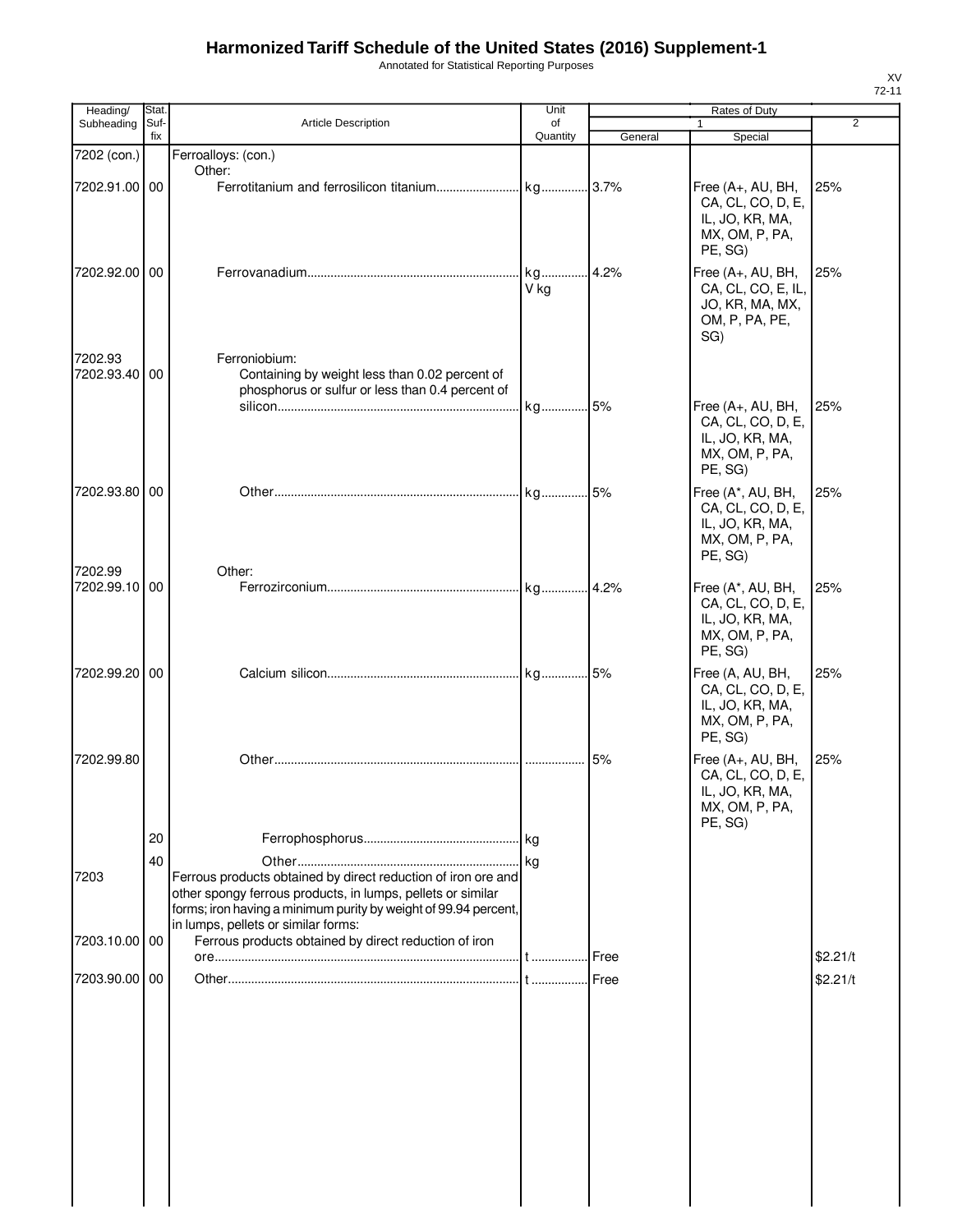Annotated for Statistical Reporting Purposes

| Heading/              | Stat.       |                                                                                                                                     | Unit           |         | Rates of Duty |                |
|-----------------------|-------------|-------------------------------------------------------------------------------------------------------------------------------------|----------------|---------|---------------|----------------|
| Subheading            | Suf-<br>fix | Article Description                                                                                                                 | of<br>Quantity | General | 1<br>Special  | $\overline{2}$ |
| 7204                  |             | Ferrous waste and scrap; remelting scrap ingots of iron or                                                                          |                |         |               |                |
|                       |             | steel:                                                                                                                              |                |         |               |                |
| 7204.10.00 00         |             |                                                                                                                                     |                |         |               | 74¢/t          |
| 7204.21.00 00         |             | Waste and scrap of alloy steel:                                                                                                     |                | .I Free |               | 74¢/t          |
| 7204.29.00            | 00          |                                                                                                                                     |                |         |               | 74¢/t          |
| 7204.30.00            | 00          |                                                                                                                                     |                |         |               | Free           |
| 7204.41.00            |             | Other waste and scrap:<br>Turnings, shavings, chips, milling waste, sawdust,<br>filings, trimmings and stampings, whether or not in |                | Free    |               | 74¢/t          |
|                       | 20          |                                                                                                                                     |                |         |               |                |
|                       | 40          |                                                                                                                                     |                |         |               |                |
|                       | 60          |                                                                                                                                     |                |         |               |                |
|                       | 80          |                                                                                                                                     |                |         |               |                |
| 7204.49.00            | 20          |                                                                                                                                     |                | Free    |               | 74¢/t          |
|                       | 40          |                                                                                                                                     |                |         |               |                |
|                       |             | Other:                                                                                                                              |                |         |               |                |
|                       | 60          |                                                                                                                                     |                |         |               |                |
|                       | 70          |                                                                                                                                     |                |         |               |                |
|                       | 80          |                                                                                                                                     |                |         |               |                |
| 7204.50.00            | 00          |                                                                                                                                     |                | Free    |               | 74¢/t          |
| 7205<br>7205.10.00 00 |             | Granules and powders, of pig iron, spiegeleisen, iron or steel:                                                                     |                |         |               | 3%             |
|                       |             | Powders:                                                                                                                            |                |         |               |                |
| 7205.21.00 00         |             |                                                                                                                                     |                |         |               | 45%            |
| 7205.29.00            | 00          |                                                                                                                                     |                |         |               | \$2.21/t       |
|                       |             |                                                                                                                                     |                |         |               |                |
|                       |             |                                                                                                                                     |                |         |               |                |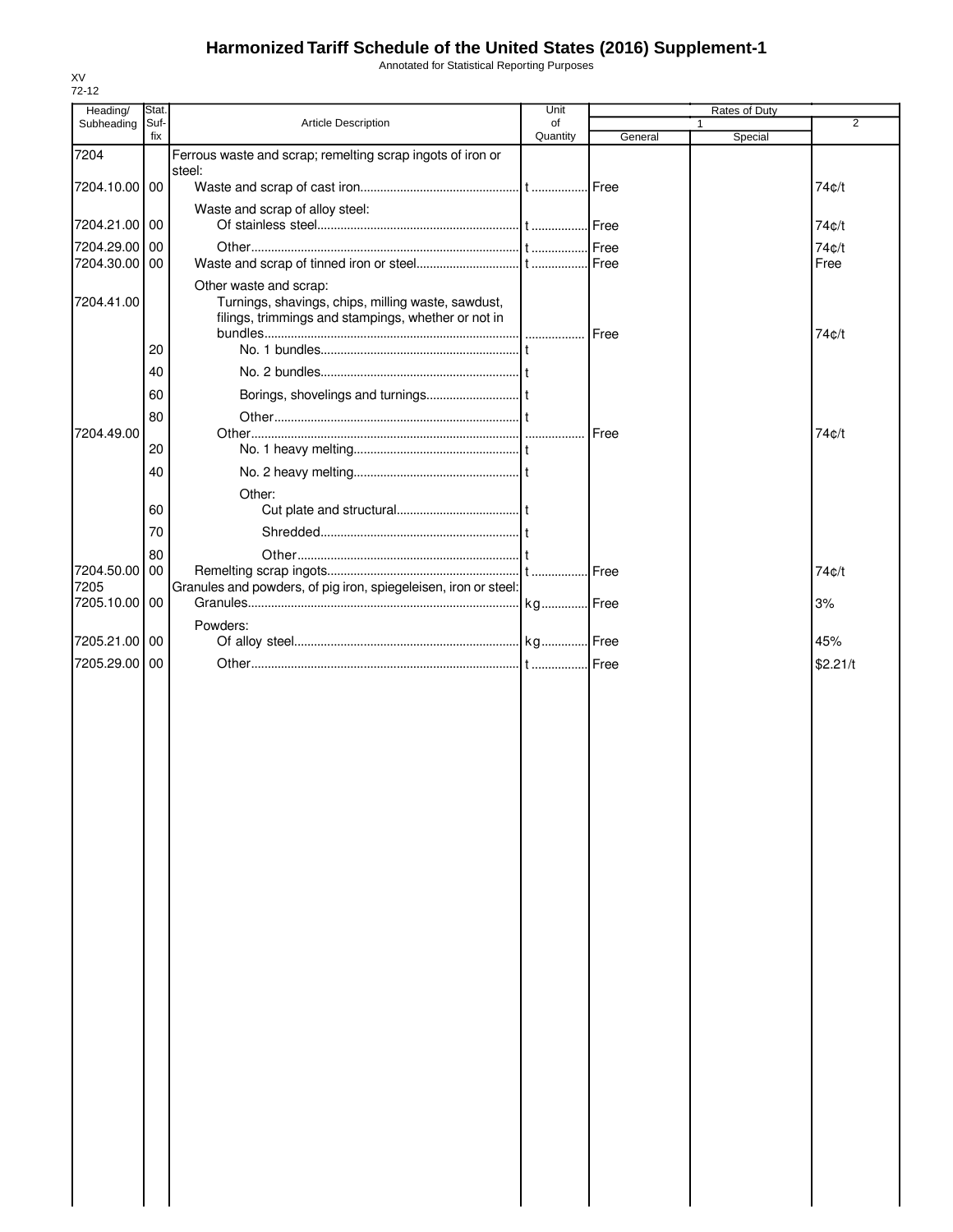Annotated for Statistical Reporting Purposes

| Heading/      | Stat.       |                                                                                                               | Unit           |         | Rates of Duty |                |
|---------------|-------------|---------------------------------------------------------------------------------------------------------------|----------------|---------|---------------|----------------|
| Subheading    | Suf-<br>fix | Article Description                                                                                           | of<br>Quantity | General | 1<br>Special  | $\overline{2}$ |
|               |             | II. IRON AND NONALLOY STEEL                                                                                   |                |         |               |                |
| 7206          |             | Iron and nonalloy steel in ingots or other primary forms<br>(excluding iron of heading 7203):                 |                |         |               |                |
| 7206.10.00 00 |             |                                                                                                               |                |         |               | 20%            |
| 7206.90.00    | 00          |                                                                                                               |                |         |               | 20%            |
| 7207          |             | Semifinished products of iron or nonalloy steel:<br>Containing by weight less than 0.25 percent of carbon:    |                |         |               |                |
| 7207.11.00 00 |             | Of rectangular (including square) cross section, the<br>width measuring less than twice the thickness kg Free |                |         |               | 20%            |
| 7207.12.00    |             | Other, of rectangular (other than square) cross                                                               | <b>Free</b>    |         |               | 20%            |
|               | 10          | Having a width measuring less than four times the                                                             |                |         |               |                |
|               | 50          | Having a width measuring at least four times the                                                              |                |         |               |                |
| 7207.19.00    |             |                                                                                                               |                | Free    |               | 20%            |
|               | 30          |                                                                                                               |                |         |               |                |
|               | 90          |                                                                                                               |                |         |               |                |
| 7207.20.00    |             | Containing by weight 0.25 percent or more of carbon                                                           | .              | Free    |               | 20%            |
|               | 25          | Of rectangular (including square) cross section:<br>Having a width measuring less than four times the         |                |         |               |                |
|               | 45          | Having a width measuring at least four times the                                                              |                |         |               |                |
|               | 75          |                                                                                                               |                |         |               |                |
|               | 90          |                                                                                                               |                |         |               |                |
|               |             |                                                                                                               |                |         |               |                |
|               |             |                                                                                                               |                |         |               |                |
|               |             |                                                                                                               |                |         |               |                |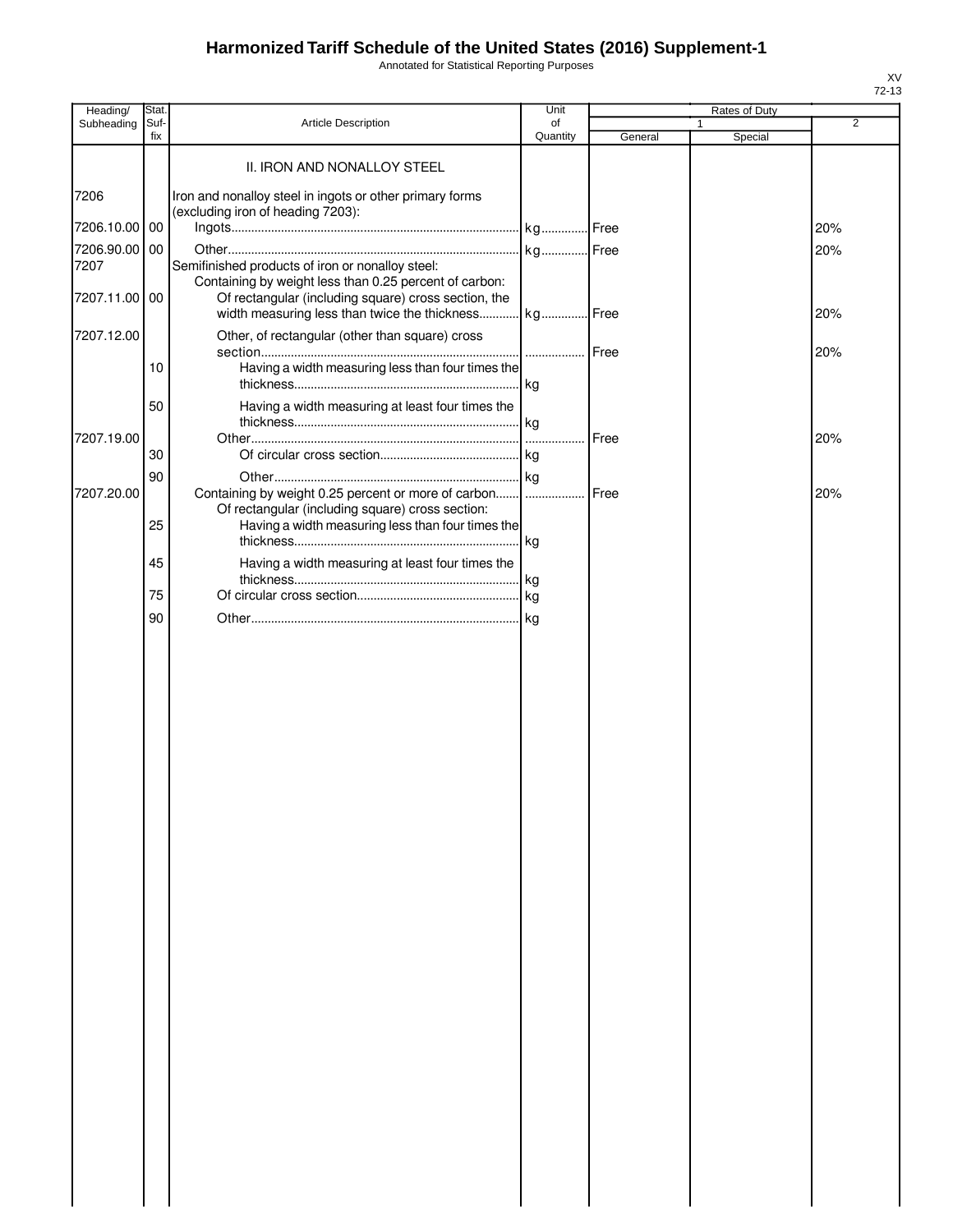Annotated for Statistical Reporting Purposes

| Heading/                    | <b>Stat</b> |                                                                                                                                      | Unit           |               | Rates of Duty           |                                      |
|-----------------------------|-------------|--------------------------------------------------------------------------------------------------------------------------------------|----------------|---------------|-------------------------|--------------------------------------|
| Subheading                  | Suf-<br>fix | <b>Article Description</b>                                                                                                           | of<br>Quantity | General       | $\mathbf{1}$<br>Special | 2                                    |
| 7208                        |             | Flat-rolled products of iron or nonalloy steel, of a width of                                                                        |                |               |                         |                                      |
| 7208.10                     |             | 600 mm or more, hot-rolled, not clad, plated or coated:<br>In coils, not further worked than hot-rolled, with patterns<br>in relief: |                |               |                         |                                      |
| 7208.10.15 00               |             |                                                                                                                                      |                |               |                         | $0.4$ ¢/kg + 20%                     |
| 7208.10.30 00               |             | Other:                                                                                                                               |                |               |                         | 20%                                  |
| 7208.10.60 00<br>7208.25    |             | Other, in coils, not further worked than hot-rolled, pickled:<br>Of a thickness of 4.75 mm or more:                                  |                |               |                         | 20%                                  |
| 7208.25.30 00               |             |                                                                                                                                      |                |               |                         | 20%                                  |
| 7208.25.60 00<br>7208.26.00 |             | Of a thickness of 3 mm or more but less than                                                                                         |                |               |                         | $0.4$ ¢/kg + 20%<br>$0.4$ ¢/kg + 20% |
|                             | 30          |                                                                                                                                      |                |               |                         |                                      |
|                             | 60          |                                                                                                                                      |                |               |                         |                                      |
| 7208.27.00                  | 30          |                                                                                                                                      |                | Free          |                         | $0.4$ ¢/kg + 20%                     |
|                             | 60          |                                                                                                                                      |                |               |                         |                                      |
|                             |             | Other, in coils, not further worked than hot-rolled:                                                                                 |                |               |                         |                                      |
| 7208.36.00                  |             |                                                                                                                                      |                |               |                         | 20%                                  |
|                             | 30          |                                                                                                                                      |                |               |                         |                                      |
|                             | 60          | Of a thickness of 4.75 mm or more but not exceeding                                                                                  |                |               |                         |                                      |
| 7208.37.00                  |             |                                                                                                                                      | .              | <b>I</b> Free |                         | 20%                                  |
|                             | 30          |                                                                                                                                      |                |               |                         |                                      |
|                             | 60          |                                                                                                                                      |                |               |                         |                                      |
| 7208.38.00                  |             | Of a thickness of 3 mm or more but less than                                                                                         |                |               |                         |                                      |
|                             | 15          |                                                                                                                                      |                | Free          |                         | 20%                                  |
|                             |             | Other:                                                                                                                               |                |               |                         |                                      |
|                             | 30          |                                                                                                                                      |                |               |                         |                                      |
|                             | 90          |                                                                                                                                      |                |               |                         |                                      |
| 7208.39.00                  |             |                                                                                                                                      |                |               |                         | 20%                                  |
|                             | 15          |                                                                                                                                      |                |               |                         |                                      |
|                             |             | Other:                                                                                                                               |                |               |                         |                                      |
|                             | 30          |                                                                                                                                      |                |               |                         |                                      |
| 7208.40                     | 90          | Not in coils, not further worked than hot-rolled, with patterns<br>in relief:                                                        |                |               |                         |                                      |
| 7208.40.30                  |             |                                                                                                                                      |                | Free          |                         | 20%                                  |
|                             | 30          |                                                                                                                                      |                |               |                         |                                      |
| 7208.40.60                  | 60          |                                                                                                                                      |                | Free          |                         | 20%                                  |
|                             | 30          |                                                                                                                                      |                |               |                         |                                      |
|                             | 60          |                                                                                                                                      |                |               |                         |                                      |
|                             |             |                                                                                                                                      |                |               |                         |                                      |
|                             |             |                                                                                                                                      |                |               |                         |                                      |
|                             |             |                                                                                                                                      |                |               |                         |                                      |
|                             |             |                                                                                                                                      |                |               |                         |                                      |
|                             |             |                                                                                                                                      |                |               |                         |                                      |
|                             |             |                                                                                                                                      |                |               |                         |                                      |
|                             |             |                                                                                                                                      |                |               |                         |                                      |
|                             |             |                                                                                                                                      |                |               |                         |                                      |
|                             |             |                                                                                                                                      |                |               |                         |                                      |
|                             |             |                                                                                                                                      |                |               |                         |                                      |
|                             |             |                                                                                                                                      |                |               |                         |                                      |
|                             |             |                                                                                                                                      |                |               |                         |                                      |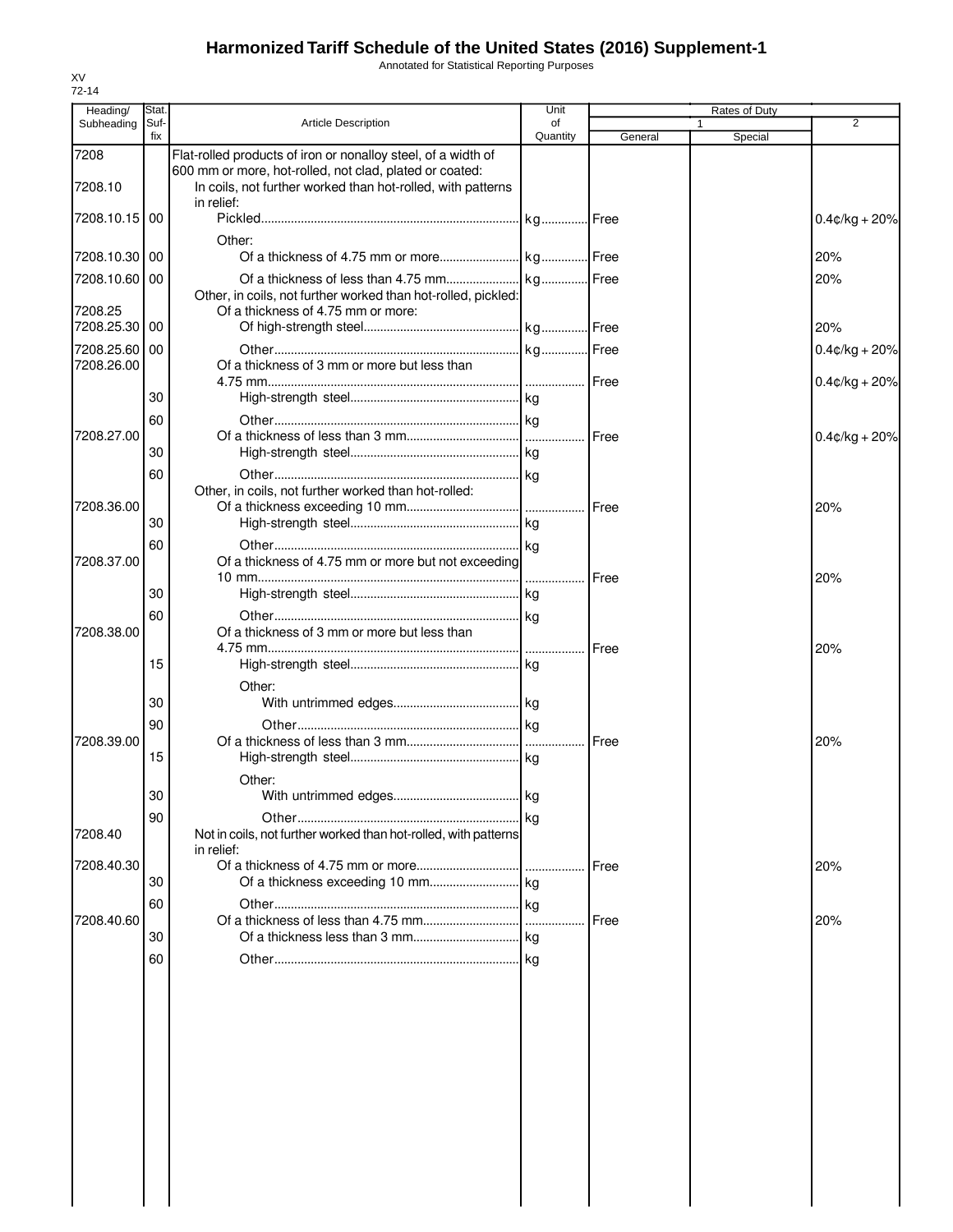Annotated for Statistical Reporting Purposes

| Heading/<br>Subheading    | Stat<br>Suf- | <b>Article Description</b>                                                                                                                                                                  | Unit<br>of |              | Rates of Duty<br>1 | 2                |
|---------------------------|--------------|---------------------------------------------------------------------------------------------------------------------------------------------------------------------------------------------|------------|--------------|--------------------|------------------|
|                           | fix          |                                                                                                                                                                                             | Quantity   | General      | Special            |                  |
| 7208 (con.)<br>7208.51.00 |              | Flat-rolled products of iron or nonalloy steel, of a width of<br>600 mm or more, hot-rolled, not clad, plated or coated: (con.)<br>Other, not in coils, not further worked than hot-rolled: |            |              |                    | 20%              |
|                           | 30           |                                                                                                                                                                                             |            |              |                    |                  |
|                           | 45           | Other:                                                                                                                                                                                      |            |              |                    |                  |
|                           | 60           |                                                                                                                                                                                             |            |              |                    |                  |
| 7208.52.00 00             |              | Of a thickness of 4.75 mm or more but not exceeding                                                                                                                                         |            |              |                    | 20%              |
| 7208.53.00 00             |              | Of a thickness of 3 mm or more but less than                                                                                                                                                |            |              |                    | 20%              |
| 7208.54.00 00             |              |                                                                                                                                                                                             |            |              |                    | 20%              |
| 7208.90.00<br>7209        | 00           | Flat-rolled products of iron or nonalloy steel, of a width of<br>600 mm or more, cold-rolled (cold-reduced), not clad, plated<br>or coated:                                                 |            |              |                    | 20%              |
| 7209.15.00 00             |              | In coils, not further worked than cold-rolled (cold-reduced):                                                                                                                               |            |              |                    | $0.4$ ¢/kg + 20% |
| 7209.16.00                |              | Of a thickness exceeding 1 mm but less than 3 mm    Free<br>Of high-strength steel:                                                                                                         |            |              |                    | $0.4$ ¢/kg + 20% |
|                           | 30           |                                                                                                                                                                                             |            |              |                    |                  |
|                           | 60           | Other:                                                                                                                                                                                      |            |              |                    |                  |
|                           | 70           |                                                                                                                                                                                             |            |              |                    |                  |
| 7209.17.00                | 91           | Of a thickness of 0.5 mm or more but not exceeding                                                                                                                                          |            |              |                    |                  |
|                           |              | Of high-strength steel:                                                                                                                                                                     |            | <b>IFree</b> |                    | $0.4$ ¢/kg + 20% |
|                           | 30<br>60     |                                                                                                                                                                                             |            |              |                    |                  |
|                           |              | Other:                                                                                                                                                                                      |            |              |                    |                  |
|                           | 70           |                                                                                                                                                                                             |            |              |                    |                  |
|                           | 91           |                                                                                                                                                                                             |            |              |                    |                  |
|                           |              |                                                                                                                                                                                             |            |              |                    |                  |
|                           |              |                                                                                                                                                                                             |            |              |                    |                  |
|                           |              |                                                                                                                                                                                             |            |              |                    |                  |
|                           |              |                                                                                                                                                                                             |            |              |                    |                  |
|                           |              |                                                                                                                                                                                             |            |              |                    |                  |
|                           |              |                                                                                                                                                                                             |            |              |                    |                  |
|                           |              |                                                                                                                                                                                             |            |              |                    |                  |
|                           |              |                                                                                                                                                                                             |            |              |                    |                  |
|                           |              |                                                                                                                                                                                             |            |              |                    |                  |
|                           |              |                                                                                                                                                                                             |            |              |                    |                  |
|                           |              |                                                                                                                                                                                             |            |              |                    |                  |
|                           |              |                                                                                                                                                                                             |            |              |                    |                  |
|                           |              |                                                                                                                                                                                             |            |              |                    |                  |
|                           |              |                                                                                                                                                                                             |            |              |                    |                  |
|                           |              |                                                                                                                                                                                             |            |              |                    |                  |
|                           |              |                                                                                                                                                                                             |            |              |                    |                  |
|                           |              |                                                                                                                                                                                             |            |              |                    |                  |
|                           |              |                                                                                                                                                                                             |            |              |                    |                  |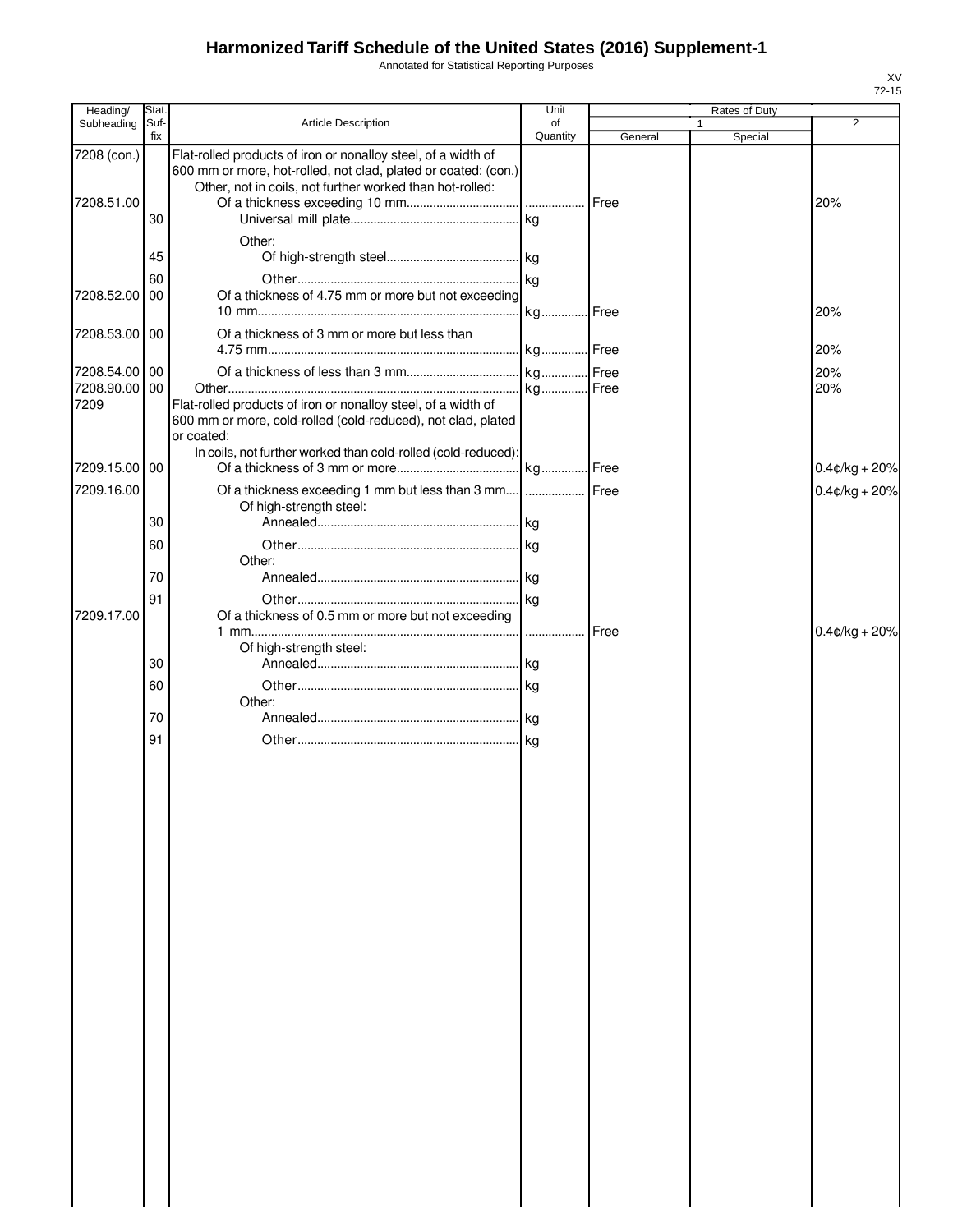Annotated for Statistical Reporting Purposes

| Heading/                       | Stat.<br>Suf- | Article Description                                                                                                                                | Unit<br>of |         | Rates of Duty<br>$\mathbf{1}$ | $\overline{2}$   |
|--------------------------------|---------------|----------------------------------------------------------------------------------------------------------------------------------------------------|------------|---------|-------------------------------|------------------|
| Subheading                     | fix           |                                                                                                                                                    | Quantity   | General | Special                       |                  |
| 7209 (con.)                    |               | Flat-rolled products of iron or nonalloy steel, of a width of<br>600 mm or more, cold-rolled (cold-reduced), not clad, plated<br>or coated: (con.) |            |         |                               |                  |
|                                |               | In coils, not further worked than cold-rolled (cold-reduced):<br>(con.)                                                                            |            |         |                               |                  |
| 7209.18                        |               | Of a thickness of less than 0.5 mm:                                                                                                                |            |         |                               |                  |
| 7209.18.15                     | 30            |                                                                                                                                                    |            |         |                               | $0.4$ ¢/kg + 20% |
|                                | 60            |                                                                                                                                                    |            |         |                               |                  |
|                                |               | Other:                                                                                                                                             |            |         |                               |                  |
| 7209.18.25                     |               | Of a thickness of less than 0.361 mm                                                                                                               |            | Free    |                               | 20%              |
|                                | 10            | Of a kind for use in making aperture masks<br>for cathode-ray tube video displays kg                                                               |            |         |                               |                  |
|                                |               | Other:                                                                                                                                             |            |         |                               |                  |
|                                | 20            |                                                                                                                                                    |            |         |                               |                  |
|                                | 80            |                                                                                                                                                    |            |         |                               |                  |
| 7209.18.60                     |               |                                                                                                                                                    |            |         |                               | $0.4$ ¢/kg + 20% |
|                                | 20            |                                                                                                                                                    |            |         |                               |                  |
|                                | 90            | Not in coils, not further worked than cold-rolled                                                                                                  |            |         |                               |                  |
| 7209.25.00 00                  |               | (cold-reduced):                                                                                                                                    |            |         |                               | $0.4$ ¢/kg + 20% |
|                                |               |                                                                                                                                                    |            |         |                               |                  |
| 7209.26.00 00<br>7209.27.00 00 |               | Of a thickness exceeding 1 mm but less than 3 mm kg Free<br>Of a thickness of 0.5 mm or more but not exceeding                                     |            |         |                               | $0.4$ ¢/kg + 20% |
|                                |               |                                                                                                                                                    |            |         |                               | $0.4$ ¢/kg + 20% |
| 7209.28.00 00                  |               |                                                                                                                                                    |            |         |                               | $0.4$ ¢/kg + 20% |
| 7209.90.00 00                  |               |                                                                                                                                                    |            |         |                               | $0.4$ ¢/kg + 20% |
|                                |               |                                                                                                                                                    |            |         |                               |                  |
|                                |               |                                                                                                                                                    |            |         |                               |                  |
|                                |               |                                                                                                                                                    |            |         |                               |                  |
|                                |               |                                                                                                                                                    |            |         |                               |                  |
|                                |               |                                                                                                                                                    |            |         |                               |                  |
|                                |               |                                                                                                                                                    |            |         |                               |                  |
|                                |               |                                                                                                                                                    |            |         |                               |                  |
|                                |               |                                                                                                                                                    |            |         |                               |                  |
|                                |               |                                                                                                                                                    |            |         |                               |                  |
|                                |               |                                                                                                                                                    |            |         |                               |                  |
|                                |               |                                                                                                                                                    |            |         |                               |                  |
|                                |               |                                                                                                                                                    |            |         |                               |                  |
|                                |               |                                                                                                                                                    |            |         |                               |                  |
|                                |               |                                                                                                                                                    |            |         |                               |                  |
|                                |               |                                                                                                                                                    |            |         |                               |                  |
|                                |               |                                                                                                                                                    |            |         |                               |                  |
|                                |               |                                                                                                                                                    |            |         |                               |                  |
|                                |               |                                                                                                                                                    |            |         |                               |                  |
|                                |               |                                                                                                                                                    |            |         |                               |                  |
|                                |               |                                                                                                                                                    |            |         |                               |                  |
|                                |               |                                                                                                                                                    |            |         |                               |                  |
|                                |               |                                                                                                                                                    |            |         |                               |                  |
|                                |               |                                                                                                                                                    |            |         |                               |                  |
|                                |               |                                                                                                                                                    |            |         |                               |                  |
|                                |               |                                                                                                                                                    |            |         |                               |                  |
|                                |               |                                                                                                                                                    |            |         |                               |                  |
|                                |               |                                                                                                                                                    |            |         |                               |                  |
|                                |               |                                                                                                                                                    |            |         |                               |                  |
|                                |               |                                                                                                                                                    |            |         |                               |                  |
|                                |               |                                                                                                                                                    |            |         |                               |                  |
|                                |               |                                                                                                                                                    |            |         |                               |                  |
|                                |               |                                                                                                                                                    |            |         |                               |                  |

XV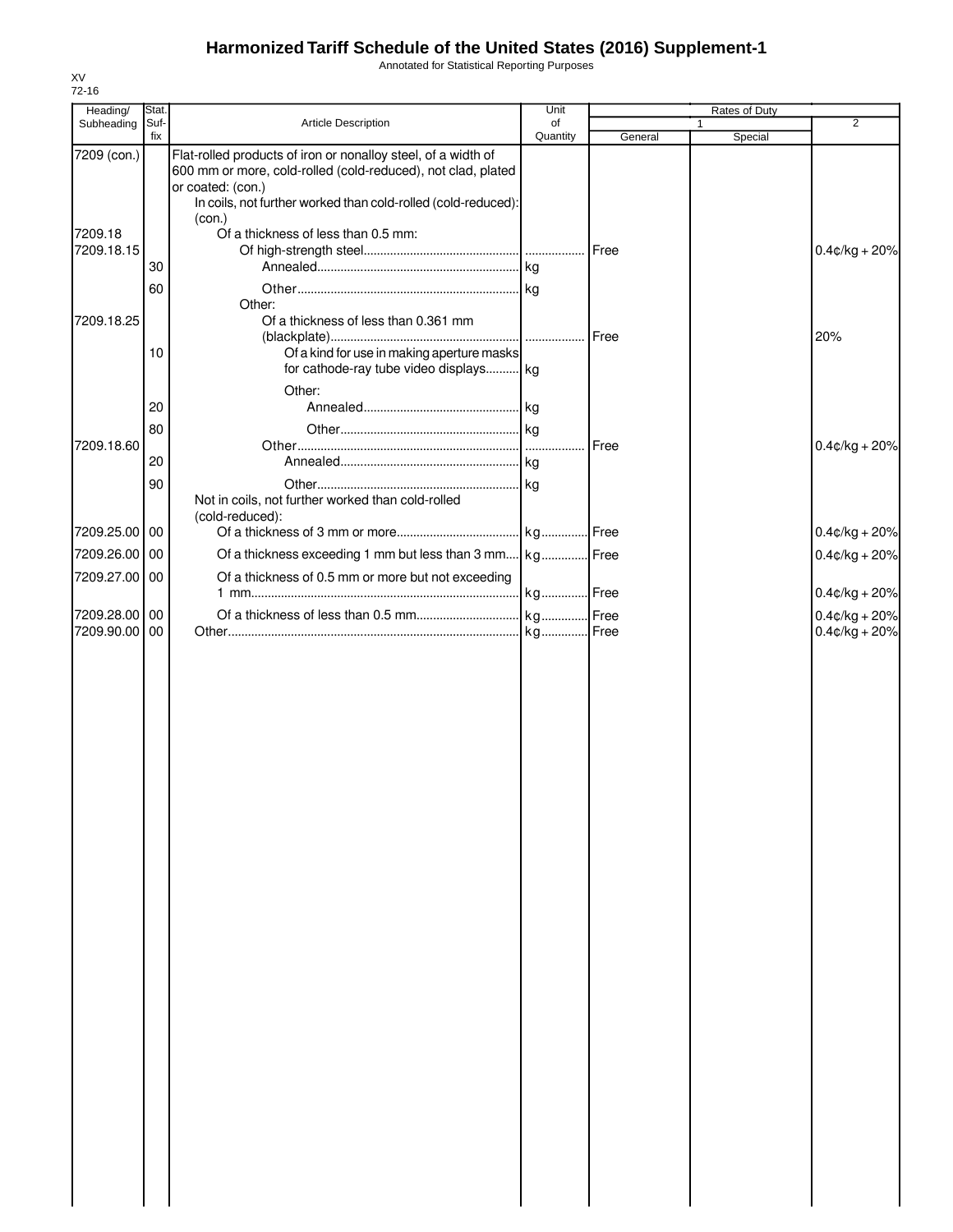Annotated for Statistical Reporting Purposes

| Heading/<br>Subheading         | <b>Stat</b><br>Suf- | <b>Article Description</b>                                                                                                             | Unit<br>of |         | Rates of Duty<br>1 | $\overline{2}$   |
|--------------------------------|---------------------|----------------------------------------------------------------------------------------------------------------------------------------|------------|---------|--------------------|------------------|
|                                | fix                 |                                                                                                                                        | Quantity   | General | Special            |                  |
| 7210                           |                     | Flat-rolled products of iron or nonalloy steel, of a width of<br>600 mm or more, clad, plated or coated:<br>Plated or coated with tin: |            |         |                    |                  |
| 7210.11.00 00                  |                     |                                                                                                                                        |            |         |                    | 6%               |
| 7210.12.00 00                  |                     |                                                                                                                                        |            |         |                    | 6%               |
| 7210.20.00 00                  |                     | Plated or coated with lead, including terne-plate kg Free                                                                              |            |         |                    | 6%               |
| 7210.30.00                     | 30                  |                                                                                                                                        |            |         |                    | 21.5%            |
|                                | 60                  | Otherwise plated or coated with zinc:                                                                                                  |            |         |                    |                  |
| 7210.41.00 00                  |                     |                                                                                                                                        |            |         |                    | 21.5%            |
| 7210.49.00                     |                     |                                                                                                                                        |            |         |                    | 21.5%            |
|                                | 30                  |                                                                                                                                        |            |         |                    |                  |
|                                | 91                  | Other:                                                                                                                                 |            |         |                    |                  |
|                                | 95                  |                                                                                                                                        |            |         |                    |                  |
| 7210.50.00   00                |                     | Plated or coated with chromium oxides or with chromium                                                                                 |            |         |                    |                  |
|                                |                     |                                                                                                                                        |            |         |                    | 45%              |
|                                |                     | Plated or coated with aluminum:                                                                                                        |            |         |                    |                  |
| 7210.61.00 00<br>7210.69.00 00 |                     | Plated or coated with aluminum-zinc alloys kg Free                                                                                     |            |         |                    | 21.5%<br>21.5%   |
| 7210.70                        |                     | Painted, varnished or coated with plastics:                                                                                            |            |         |                    |                  |
| 7210.70.30 00                  |                     | Not coated or plated with metal and not clad kg Free                                                                                   |            |         |                    | $0.4$ ¢/kg + 20% |
| 7210.70.60                     |                     |                                                                                                                                        |            |         |                    | 21.5%            |
|                                | 30                  | Zinc coated or plated:                                                                                                                 |            |         |                    |                  |
|                                | 60                  |                                                                                                                                        |            |         |                    |                  |
|                                | 90                  |                                                                                                                                        |            |         |                    |                  |
| 7210.90<br>7210.90.10 00       |                     | Other:                                                                                                                                 |            |         |                    | 30%              |
| 7210.90.60 00                  |                     | Other:<br>Electrolytically coated or plated with base metal kg Free                                                                    |            |         |                    | 45%              |
| 7210.90.90 00                  |                     |                                                                                                                                        |            |         |                    | 21.5%            |
|                                |                     |                                                                                                                                        |            |         |                    |                  |
|                                |                     |                                                                                                                                        |            |         |                    |                  |
|                                |                     |                                                                                                                                        |            |         |                    |                  |
|                                |                     |                                                                                                                                        |            |         |                    |                  |
|                                |                     |                                                                                                                                        |            |         |                    |                  |
|                                |                     |                                                                                                                                        |            |         |                    |                  |
|                                |                     |                                                                                                                                        |            |         |                    |                  |
|                                |                     |                                                                                                                                        |            |         |                    |                  |
|                                |                     |                                                                                                                                        |            |         |                    |                  |
|                                |                     |                                                                                                                                        |            |         |                    |                  |
|                                |                     |                                                                                                                                        |            |         |                    |                  |
|                                |                     |                                                                                                                                        |            |         |                    |                  |
|                                |                     |                                                                                                                                        |            |         |                    |                  |
|                                |                     |                                                                                                                                        |            |         |                    |                  |
|                                |                     |                                                                                                                                        |            |         |                    |                  |
|                                |                     |                                                                                                                                        |            |         |                    |                  |
|                                |                     |                                                                                                                                        |            |         |                    |                  |
|                                |                     |                                                                                                                                        |            |         |                    |                  |
|                                |                     |                                                                                                                                        |            |         |                    |                  |
|                                |                     |                                                                                                                                        |            |         |                    |                  |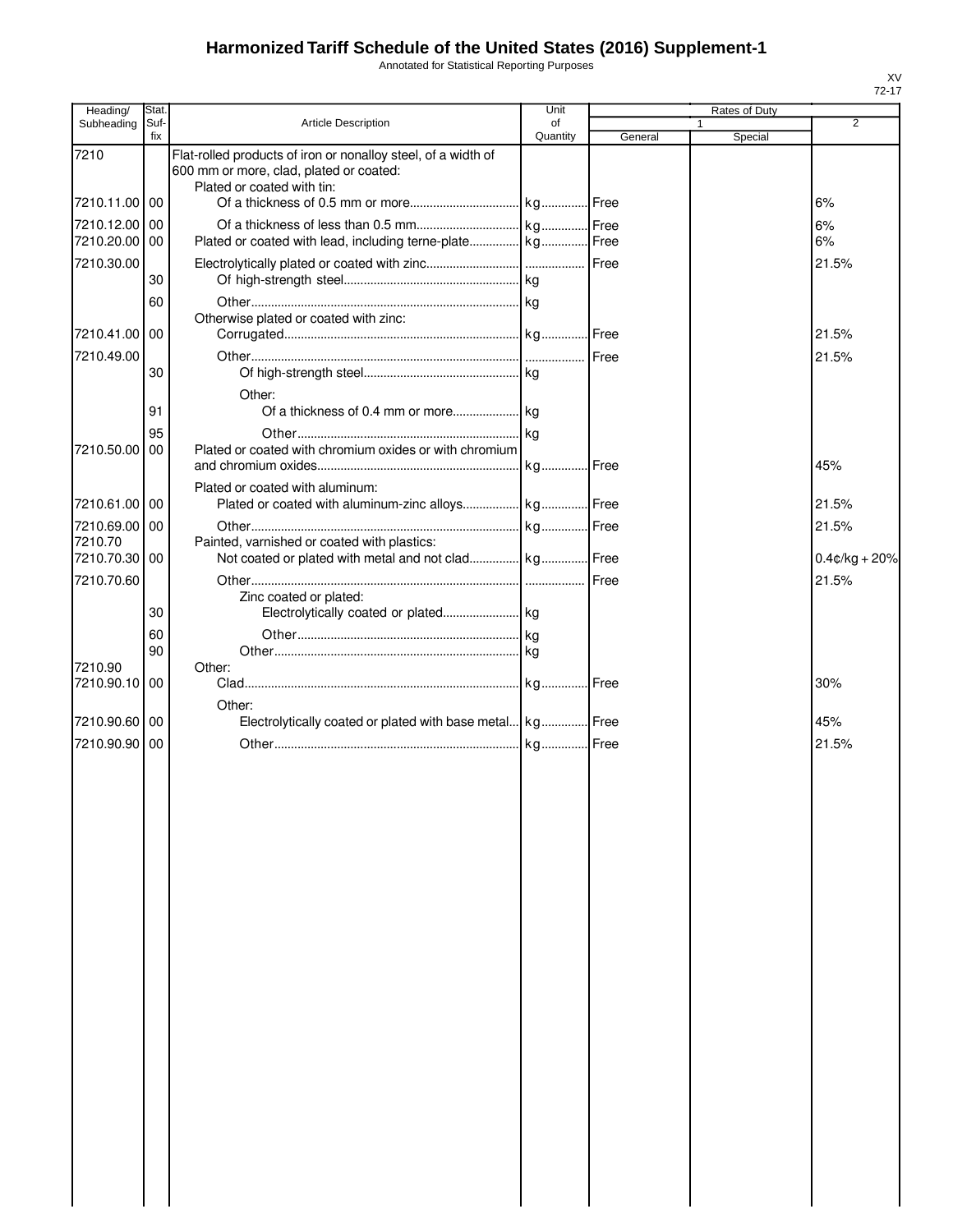Annotated for Statistical Reporting Purposes

| Heading/      | Stat. |                                                                                                                | Unit     |         | Rates of Duty |                  |
|---------------|-------|----------------------------------------------------------------------------------------------------------------|----------|---------|---------------|------------------|
| Subheading    | Suf-  | Article Description                                                                                            | of       |         | $\mathbf{1}$  | $\overline{2}$   |
| 7211          | fix   | Flat-rolled products of iron or nonalloy steel, of a width of less<br>than 600 mm, not clad, plated or coated: | Quantity | General | Special       |                  |
|               |       | Not further worked than hot-rolled:                                                                            |          |         |               |                  |
| 7211.13.00    | 00    |                                                                                                                |          |         |               | 20%              |
| 7211.14.00    |       |                                                                                                                |          |         |               | 20%              |
|               | 30    |                                                                                                                |          |         |               |                  |
|               |       | Other:                                                                                                         |          |         |               |                  |
|               | 45    |                                                                                                                |          |         |               |                  |
|               | 90    | Other:                                                                                                         |          |         |               |                  |
| 7211.19       |       | Of a width of less than 300 mm:                                                                                |          |         |               |                  |
| 7211.19.15    | 00    |                                                                                                                |          |         |               | 25%              |
|               |       | Other:                                                                                                         |          |         |               |                  |
| 7211.19.20    | 00    | Of a thickness exceeding 1.25 mm kg Free                                                                       |          |         |               | 25%              |
| 7211.19.30    | 00    |                                                                                                                |          |         |               | 25%              |
|               |       | Other:                                                                                                         |          |         |               |                  |
| 7211.19.45 00 |       |                                                                                                                |          |         |               | 20%              |
| 7211.19.60    | 00    | Other:                                                                                                         |          |         |               | $0.4$ ¢/kg + 20% |
| 7211.19.75    |       |                                                                                                                |          | Free    |               | 20%              |
|               |       | In coils:                                                                                                      |          |         |               |                  |
|               | 30    | With untrimmed edges kg                                                                                        |          |         |               |                  |
|               | 60    |                                                                                                                |          |         |               |                  |
|               | 90    |                                                                                                                |          |         |               |                  |
|               |       |                                                                                                                |          |         |               |                  |
|               |       |                                                                                                                |          |         |               |                  |
|               |       |                                                                                                                |          |         |               |                  |
|               |       |                                                                                                                |          |         |               |                  |
|               |       |                                                                                                                |          |         |               |                  |
|               |       |                                                                                                                |          |         |               |                  |
|               |       |                                                                                                                |          |         |               |                  |
|               |       |                                                                                                                |          |         |               |                  |
|               |       |                                                                                                                |          |         |               |                  |
|               |       |                                                                                                                |          |         |               |                  |
|               |       |                                                                                                                |          |         |               |                  |
|               |       |                                                                                                                |          |         |               |                  |
|               |       |                                                                                                                |          |         |               |                  |
|               |       |                                                                                                                |          |         |               |                  |
|               |       |                                                                                                                |          |         |               |                  |
|               |       |                                                                                                                |          |         |               |                  |
|               |       |                                                                                                                |          |         |               |                  |
|               |       |                                                                                                                |          |         |               |                  |
|               |       |                                                                                                                |          |         |               |                  |
|               |       |                                                                                                                |          |         |               |                  |
|               |       |                                                                                                                |          |         |               |                  |
|               |       |                                                                                                                |          |         |               |                  |
|               |       |                                                                                                                |          |         |               |                  |
|               |       |                                                                                                                |          |         |               |                  |
|               |       |                                                                                                                |          |         |               |                  |
|               |       |                                                                                                                |          |         |               |                  |
|               |       |                                                                                                                |          |         |               |                  |
|               |       |                                                                                                                |          |         |               |                  |
|               |       |                                                                                                                |          |         |               |                  |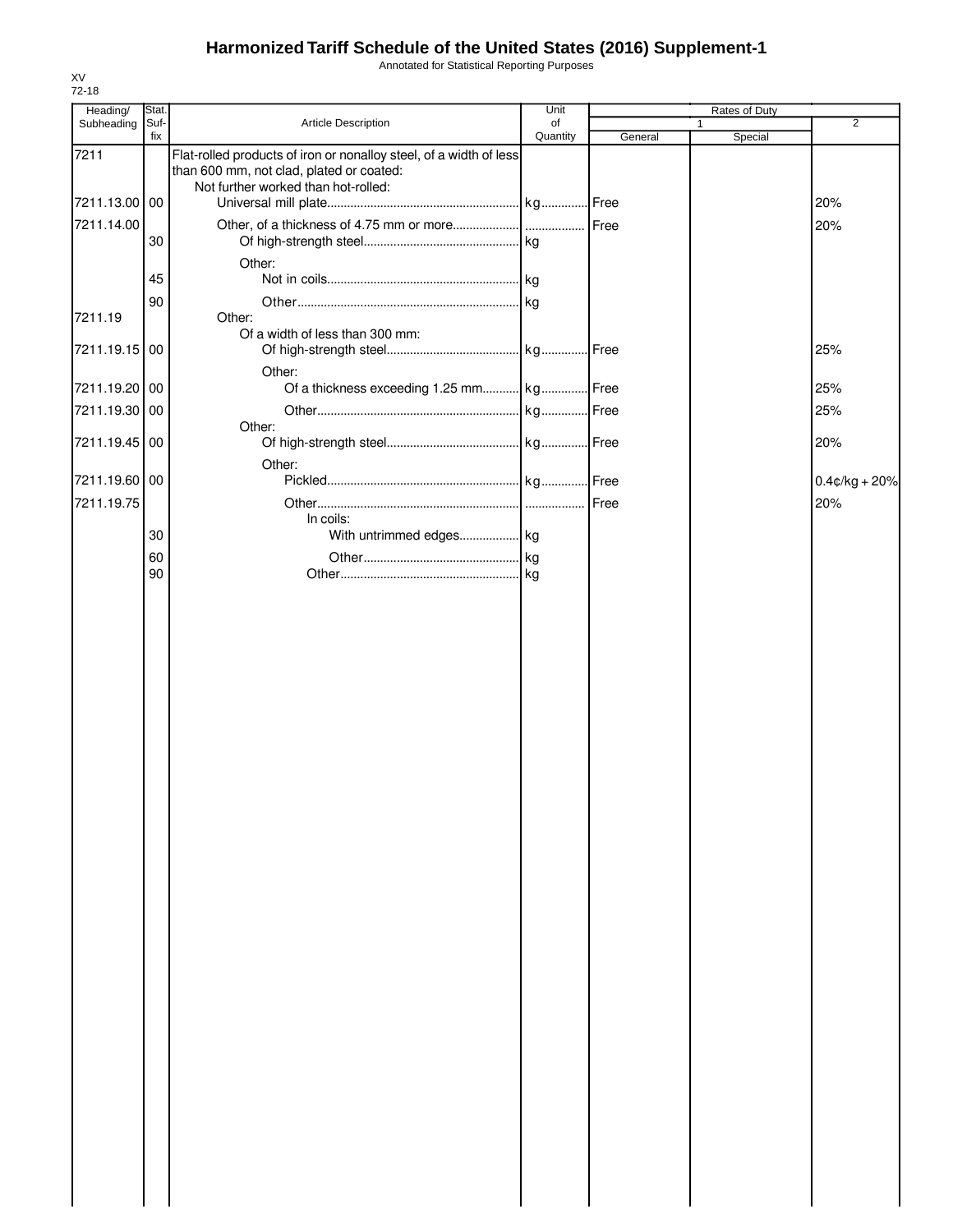Annotated for Statistical Reporting Purposes

| Heading/                    | Stat.       |                                                                                                                                                                              | Unit           |         | Rates of Duty |                         |
|-----------------------------|-------------|------------------------------------------------------------------------------------------------------------------------------------------------------------------------------|----------------|---------|---------------|-------------------------|
| Subheading                  | Suf-<br>fix | <b>Article Description</b>                                                                                                                                                   | of<br>Quantity | General | Special       | $\overline{2}$          |
| 7211 (con.)                 |             | Flat-rolled products of iron or nonalloy steel, of a width of less<br>than 600 mm, not clad, plated or coated: (con.)<br>Not further worked than cold-rolled (cold-reduced): |                |         |               |                         |
| 7211.23                     |             | Containing by weight less than 0.25 percent of carbon:<br>Of a width of less than 300 mm:<br>Of a thickness exceeding 1.25 mm:                                               |                |         |               |                         |
| 7211.23.15 00               |             |                                                                                                                                                                              |                |         |               | 25%                     |
| 7211.23.20                  | 00          |                                                                                                                                                                              |                |         |               | 25%                     |
| 7211.23.30 00               |             | Of a thickness exceeding 0.25 mm but not                                                                                                                                     |                |         |               | 25%                     |
| 7211.23.45 00<br>7211.23.60 |             | Of a thickness not exceeding 0.25 mm kg Free                                                                                                                                 |                |         |               | 25%<br>$0.4$ ¢/kg + 20% |
|                             | 30          |                                                                                                                                                                              |                |         |               |                         |
|                             | 60          | Of a thickness exceeding 0.25 mm but not                                                                                                                                     |                |         |               |                         |
| 7211.29                     | 90          | Of a thickness not exceeding 0.25 mm: kg<br>Other:                                                                                                                           |                |         |               |                         |
|                             |             | Of a width of less than 300 mm:                                                                                                                                              |                |         |               |                         |
| 7211.29.20                  |             |                                                                                                                                                                              |                |         |               | 25%                     |
|                             | 30<br>90    | Of a width less than 51 mm, in coils kg                                                                                                                                      |                |         |               |                         |
| 7211.29.45                  | 00          |                                                                                                                                                                              |                |         |               | 25%                     |
| 7211.29.60                  |             |                                                                                                                                                                              |                |         |               | $0.4$ ¢/kg + 20%        |
|                             | 30          |                                                                                                                                                                              |                |         |               |                         |
| 7211.90.00                  | 80<br>00    |                                                                                                                                                                              |                |         |               | 20%                     |
| 7212                        |             | Flat-rolled products of iron or nonalloy steel, of a width of less<br>than 600 mm, clad, plated or coated:                                                                   |                |         |               |                         |
| 7212.10.00 00               |             |                                                                                                                                                                              |                |         |               | 6%                      |
| 7212.20.00 00               |             |                                                                                                                                                                              |                |         |               | 21.5%                   |
| 7212.30<br>7212.30.10       |             | Otherwise plated or coated with zinc:<br>Of a width of less than 300 mm:                                                                                                     |                |         |               | 25%                     |
|                             | 30          |                                                                                                                                                                              |                |         |               |                         |
| 7212.30.30 00               | 90          |                                                                                                                                                                              |                |         |               | 25%                     |
| 7212.30.50 00               |             |                                                                                                                                                                              |                |         |               | 21.5%                   |
| 7212.40<br>7212.40.10 00    |             | Painted, varnished or coated with plastics:                                                                                                                                  |                |         |               | 25%                     |
| 7212.40.50 00               |             |                                                                                                                                                                              |                | Free    |               | $0.4$ ¢/kg + 20%        |
| 7212.50.00 00               |             |                                                                                                                                                                              |                |         |               | 21.5%                   |
| 7212.60.00 00               |             |                                                                                                                                                                              |                | Free    |               | 30%                     |
|                             |             |                                                                                                                                                                              |                |         |               |                         |
|                             |             |                                                                                                                                                                              |                |         |               |                         |
|                             |             |                                                                                                                                                                              |                |         |               |                         |
|                             |             |                                                                                                                                                                              |                |         |               |                         |
|                             |             |                                                                                                                                                                              |                |         |               |                         |
|                             |             |                                                                                                                                                                              |                |         |               |                         |
|                             |             |                                                                                                                                                                              |                |         |               |                         |
|                             |             |                                                                                                                                                                              |                |         |               |                         |
|                             |             |                                                                                                                                                                              |                |         |               |                         |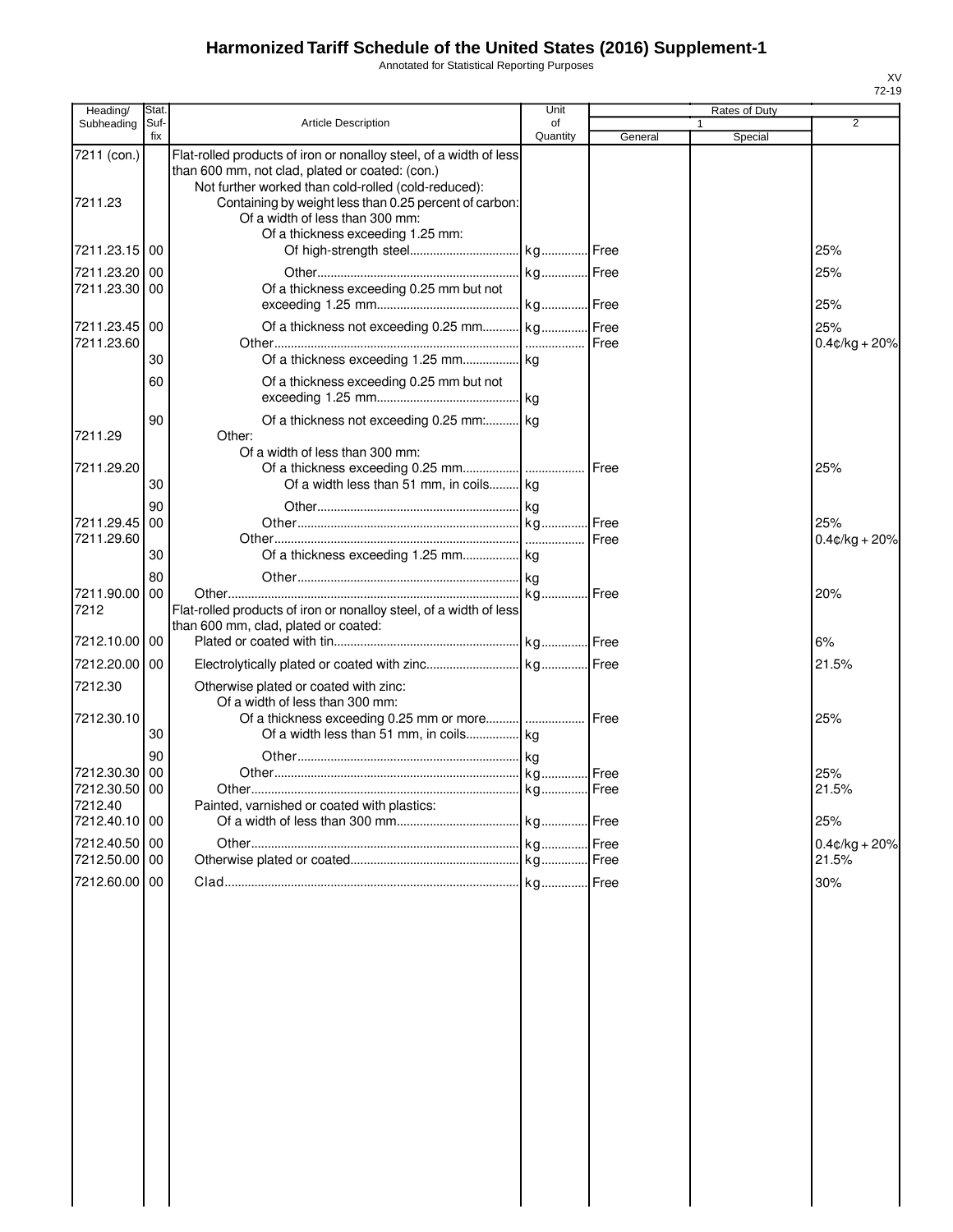Annotated for Statistical Reporting Purposes

| Heading/      | Stat.       |                                                                   | Unit           |         | Rates of Duty |                |
|---------------|-------------|-------------------------------------------------------------------|----------------|---------|---------------|----------------|
| Subheading    | Suf-<br>fix | Article Description                                               | of<br>Quantity | General | 1<br>Special  | $\overline{2}$ |
| 7213          |             | Bars and rods, hot-rolled, in irregularly wound coils, of iron or |                |         |               |                |
|               |             | nonalloy steel:                                                   |                |         |               |                |
| 7213.10.00 00 |             |                                                                   |                |         |               | 20%            |
| 7213.20.00    |             |                                                                   |                |         |               | 5.5%           |
|               | 10          |                                                                   |                |         |               |                |
|               | 80          |                                                                   |                |         |               |                |
| 7213.91       |             | Other:<br>Of circular cross section measuring less than 14 mm     |                |         |               |                |
|               |             | in diameter:                                                      |                |         |               |                |
| 7213.91.30    |             | Not tempered, not treated and not partly                          |                |         |               | 5.5%           |
|               | 11          | Tire cord-quality steel wire rod as defined in                    |                |         |               |                |
|               | 15          | Of Cold Heading Quality (CHQ) steel, as                           |                |         |               |                |
|               |             | defined in statistical note 5 to this chapter kg                  |                |         |               |                |
|               | 20          | Of welding quality wire rods as defined in                        |                |         |               |                |
|               |             |                                                                   |                |         |               |                |
|               | 93          | Other:                                                            |                |         |               |                |
| 7213.91.45    | 00          | Containing by weight 0.6 percent or more of                       |                |         |               |                |
|               |             |                                                                   |                |         |               | 5.5%           |
| 7213.91.60    | 00          |                                                                   |                |         |               | 6%             |
| 7213.99.00    |             |                                                                   |                | Free    |               | 5.5%           |
|               |             | Of circular cross section:                                        |                |         |               |                |
|               | 30          | With a diameter of 14 mm or more but less                         |                |         |               |                |
|               | 60          |                                                                   |                |         |               |                |
|               | 90          |                                                                   |                |         |               |                |
|               |             |                                                                   |                |         |               |                |
|               |             |                                                                   |                |         |               |                |
|               |             |                                                                   |                |         |               |                |
|               |             |                                                                   |                |         |               |                |
|               |             |                                                                   |                |         |               |                |
|               |             |                                                                   |                |         |               |                |
|               |             |                                                                   |                |         |               |                |
|               |             |                                                                   |                |         |               |                |
|               |             |                                                                   |                |         |               |                |
|               |             |                                                                   |                |         |               |                |
|               |             |                                                                   |                |         |               |                |
|               |             |                                                                   |                |         |               |                |
|               |             |                                                                   |                |         |               |                |
|               |             |                                                                   |                |         |               |                |
|               |             |                                                                   |                |         |               |                |
|               |             |                                                                   |                |         |               |                |
|               |             |                                                                   |                |         |               |                |
|               |             |                                                                   |                |         |               |                |
|               |             |                                                                   |                |         |               |                |
|               |             |                                                                   |                |         |               |                |
|               |             |                                                                   |                |         |               |                |
|               |             |                                                                   |                |         |               |                |
|               |             |                                                                   |                |         |               |                |
|               |             |                                                                   |                |         |               |                |
|               |             |                                                                   |                |         |               |                |
|               |             |                                                                   |                |         |               |                |
|               |             |                                                                   |                |         |               |                |
|               |             |                                                                   |                |         |               |                |
|               |             |                                                                   |                |         |               |                |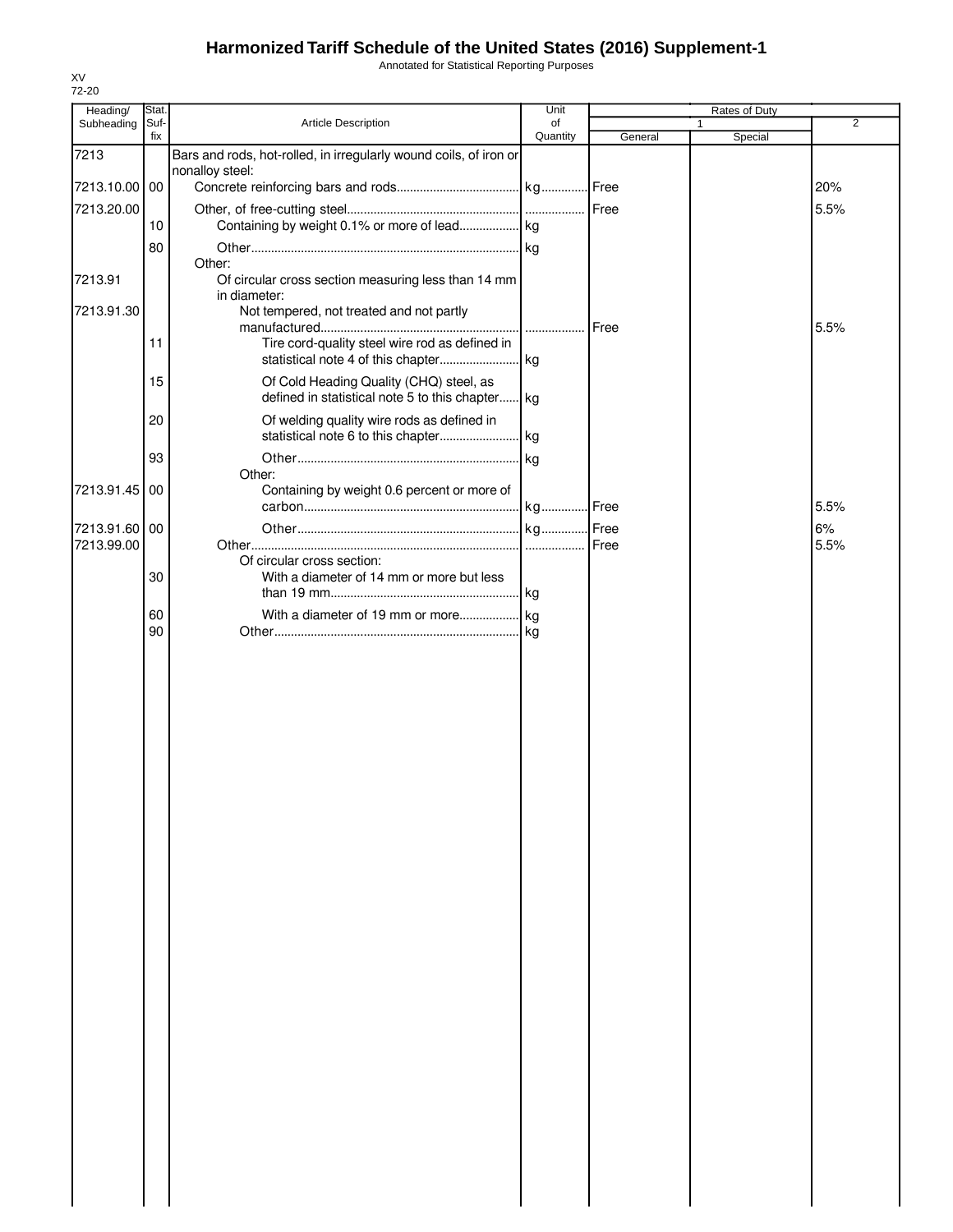Annotated for Statistical Reporting Purposes

| Heading/      | Stat.    |                                                                                                                                        | Unit     |              | Rates of Duty |     |
|---------------|----------|----------------------------------------------------------------------------------------------------------------------------------------|----------|--------------|---------------|-----|
| Subheading    | Suf-     | <b>Article Description</b>                                                                                                             | of       |              |               | 2   |
| 7214          | fix      | Other bars and rods of iron or nonalloy steel, not further worked<br>than forged, hot-rolled, hot-drawn or hot-extruded, but including | Quantity | General      | Special       |     |
|               |          | those twisted after rolling:                                                                                                           |          |              |               |     |
| 7214.10.00 00 |          |                                                                                                                                        |          |              |               | 20% |
| 7214.20.00    | 00       |                                                                                                                                        |          |              |               | 20% |
| 7214.30.00    |          |                                                                                                                                        |          |              |               | 20% |
|               | 10       | Containing by weight 0.1% or more of lead kg                                                                                           |          |              |               |     |
|               | 80       |                                                                                                                                        |          |              |               |     |
|               |          | Other:                                                                                                                                 |          |              |               |     |
| 7214.91.00    | 15       | Of rectangular (other than square) cross-section<br>Containing by weight less than 0.25 percent of                                     |          | <b>IFree</b> |               | 20% |
|               | 60       | Containing by weight 0.25 percent or more but less                                                                                     |          |              |               |     |
|               | 90       | Containing by weight 0.6 percent or more of                                                                                            |          |              |               |     |
| 7214.99.00    |          |                                                                                                                                        |          | Free         |               | 20% |
|               |          | Rounds:<br>Containing by weight less than 0.25 percent<br>of carbon:                                                                   |          |              |               |     |
|               | 16       | With a diameter less than 76 mm kg                                                                                                     |          |              |               |     |
|               | 20<br>30 | Containing by weight 0.25 percent or more but                                                                                          |          |              |               |     |
|               | 45       | Containing by weight 0.6 percent or more of                                                                                            |          |              |               |     |
|               | 60       | Other:<br>Containing by weight less than 0.25 percent                                                                                  |          |              |               |     |
|               | 75       | Containing by weight 0.25 percent or more but                                                                                          |          |              |               |     |
|               | 90       | Containing by weight 0.6 percent or more of                                                                                            |          |              |               |     |
|               |          |                                                                                                                                        |          |              |               |     |
|               |          |                                                                                                                                        |          |              |               |     |
|               |          |                                                                                                                                        |          |              |               |     |
|               |          |                                                                                                                                        |          |              |               |     |
|               |          |                                                                                                                                        |          |              |               |     |
|               |          |                                                                                                                                        |          |              |               |     |
|               |          |                                                                                                                                        |          |              |               |     |
|               |          |                                                                                                                                        |          |              |               |     |
|               |          |                                                                                                                                        |          |              |               |     |
|               |          |                                                                                                                                        |          |              |               |     |
|               |          |                                                                                                                                        |          |              |               |     |
|               |          |                                                                                                                                        |          |              |               |     |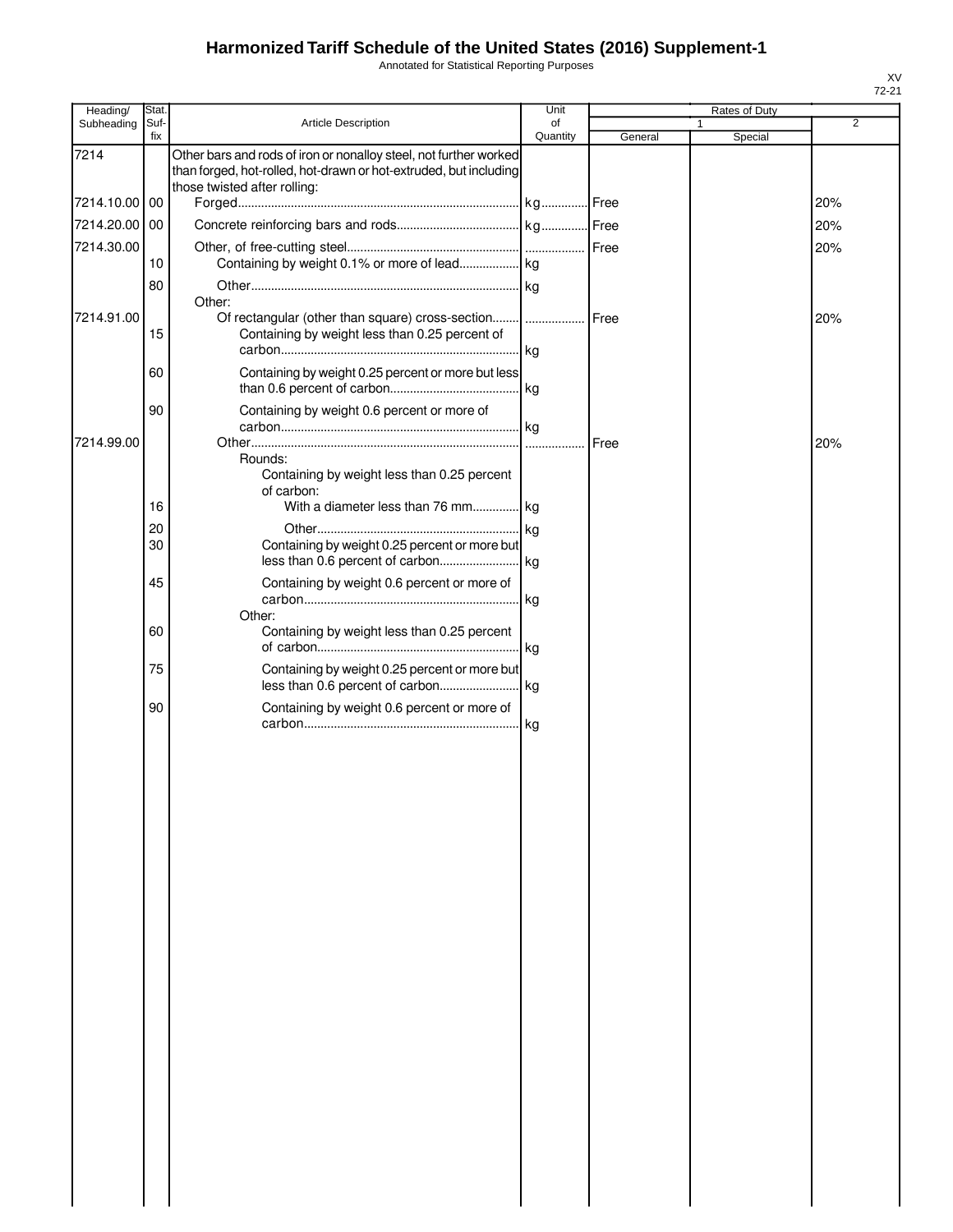Annotated for Statistical Reporting Purposes

| Heading/                       | Stat.       |                                                                                                              | Unit           |         | Rates of Duty |                                      |
|--------------------------------|-------------|--------------------------------------------------------------------------------------------------------------|----------------|---------|---------------|--------------------------------------|
| Subheading                     | Suf-<br>fix | Article Description                                                                                          | of<br>Quantity | General | 1<br>Special  | 2                                    |
| 7215<br>7215.10.00             |             | Other bars and rods of iron or nonalloy steel:<br>Of free-cutting steel, not further worked than cold-formed |                | Free    |               | $0.3$ ¢/kg + 20%                     |
| 7215.50.00                     | 10<br>80    | Other, not further worked than cold-formed or                                                                |                |         |               |                                      |
|                                | 16          | Containing by weight less than 0.25 percent of carbon:                                                       |                |         |               | $0.3$ ¢/kg + 20%                     |
|                                | 18          | With a diameter of 76 mm or more but not                                                                     |                |         |               |                                      |
|                                | 20          | Containing by weight 0.25 percent or more but less<br>than 0.6 percent of carbon:                            |                |         |               |                                      |
|                                | 61<br>63    | With a diameter of 76 mm or more but not                                                                     |                |         |               |                                      |
|                                | 65          |                                                                                                              |                |         |               |                                      |
| 7215.90                        | 90          | Containing by weight 0.6 percent or more of carbon kg<br>Other:<br>Plated or coated with metal:              |                |         |               |                                      |
| 7215.90.10 00                  |             |                                                                                                              |                |         |               | $0.4$ ¢/kg + 20%                     |
| 7215.90.30 00<br>7215.90.50 00 |             |                                                                                                              |                |         |               | $0.3$ ¢/kg + 20%<br>$0.3$ ¢/kg + 20% |
|                                |             |                                                                                                              |                |         |               |                                      |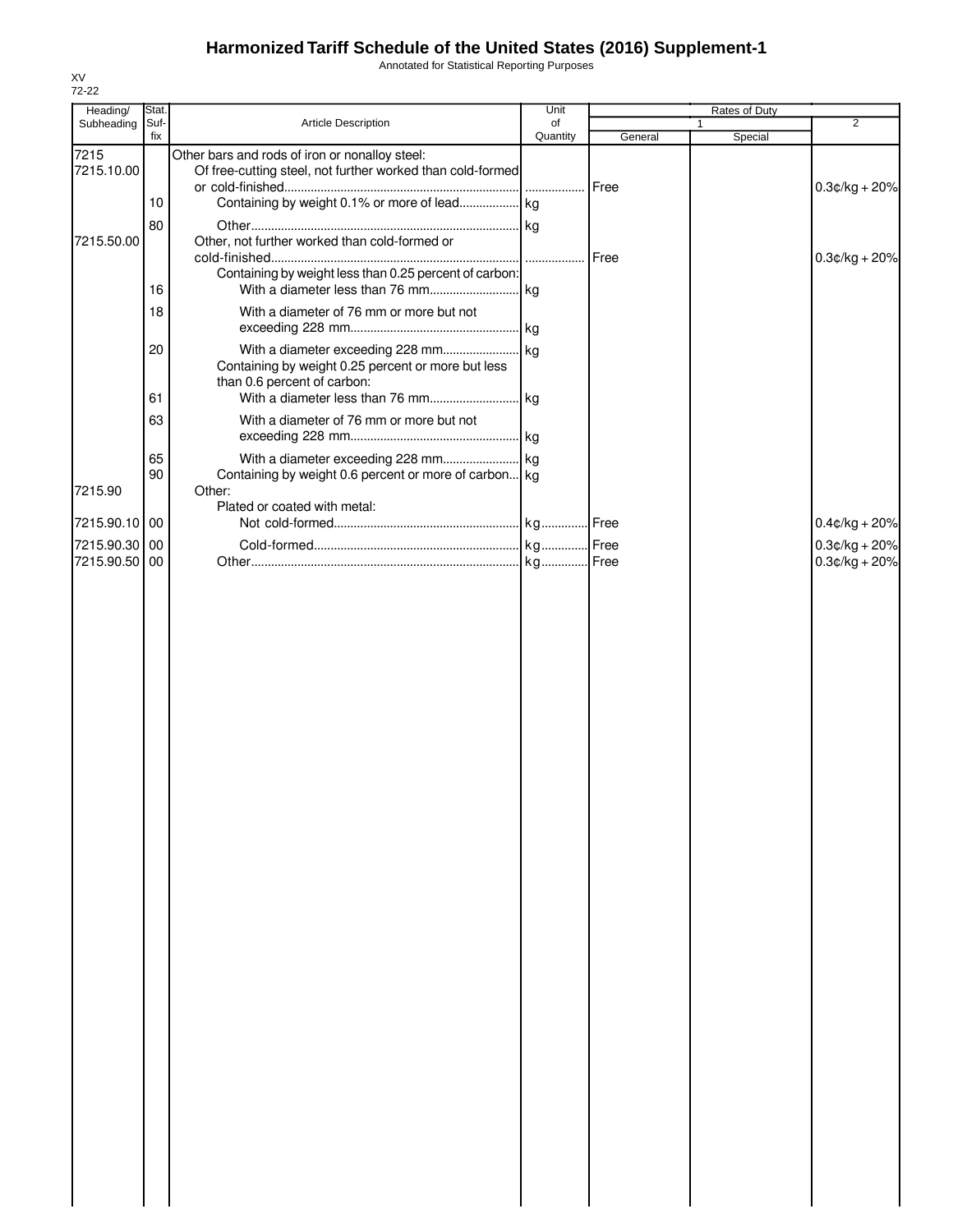Annotated for Statistical Reporting Purposes

| Heading/           | Stat.       |                                                                                                                                                                                  | Unit           |         | Rates of Duty |                |
|--------------------|-------------|----------------------------------------------------------------------------------------------------------------------------------------------------------------------------------|----------------|---------|---------------|----------------|
| Subheading         | Suf-<br>fix | <b>Article Description</b>                                                                                                                                                       | of<br>Quantity | General | Special       | $\overline{2}$ |
| 7216<br>7216.10.00 | 10          | Angles, shapes and sections of iron or nonalloy steel:<br>U, I or H sections, not further worked than hot-rolled,<br>hot-drawn or extruded, of a height of less than 80 mm  Free | kg             |         |               | 2%             |
|                    | 50          | L or T sections, not further worked than hot-rolled,<br>hot-drawn or extruded, of a height of less than 80 mm:                                                                   |                |         |               |                |
| 7216.21.00 00      |             |                                                                                                                                                                                  | kg Free        |         |               | 2%             |
| 7216.22.00 00      |             | U, I or H sections, not further worked than hot-rolled,<br>hot-drawn or extruded, of a height of 80 mm or more:                                                                  |                |         |               | 2%             |
| 7216.31.00         | 00          |                                                                                                                                                                                  |                |         |               | 2%             |
| 7216.32.00 00      |             |                                                                                                                                                                                  |                |         |               | 2%             |
| 7216.33.00         | 30          | Weighing not more than 11.3 kg per 30.5 cm, with<br>a web depth measuring 102 mm to 356 mm kg                                                                                    |                |         |               | 2%             |
|                    | 60          | Weighing more than 11.3 kg but not more than<br>27.2 kg per 30.5 cm, with a web depth measuring                                                                                  | kg             |         |               |                |
| 7216.40.00         | 90          | L or T sections, not further worked than hot-rolled,<br>hot-drawn or extruded, of a height of 80 mm or more     Free                                                             |                |         |               | 2%             |
|                    | 10<br>50    |                                                                                                                                                                                  | kg             |         |               |                |
| 7216.50.00         | 00          | Other angles, shapes and sections, not further worked                                                                                                                            |                |         |               | 2%             |
| 7216.61.00 00      |             | Angles, shapes and sections, not further worked than<br>cold-formed or cold-finished:                                                                                            |                |         |               | 20%            |
| 7216.69.00         |             |                                                                                                                                                                                  |                |         |               |                |
| 7216.91.00         | 00          | Other:<br>Cold-formed or cold-finished from flat-rolled                                                                                                                          |                |         |               | 20%            |
|                    | 10<br>90    |                                                                                                                                                                                  |                |         |               | 20%            |
| 7216.99.00         |             |                                                                                                                                                                                  |                |         |               | 20%            |
|                    | $10$        | Drilled, notched, punched or cambered kg                                                                                                                                         |                |         |               |                |
|                    | 90          |                                                                                                                                                                                  |                |         |               |                |
|                    |             |                                                                                                                                                                                  |                |         |               |                |
|                    |             |                                                                                                                                                                                  |                |         |               |                |
|                    |             |                                                                                                                                                                                  |                |         |               |                |
|                    |             |                                                                                                                                                                                  |                |         |               |                |
|                    |             |                                                                                                                                                                                  |                |         |               |                |
|                    |             |                                                                                                                                                                                  |                |         |               |                |
|                    |             |                                                                                                                                                                                  |                |         |               |                |
|                    |             |                                                                                                                                                                                  |                |         |               |                |
|                    |             |                                                                                                                                                                                  |                |         |               |                |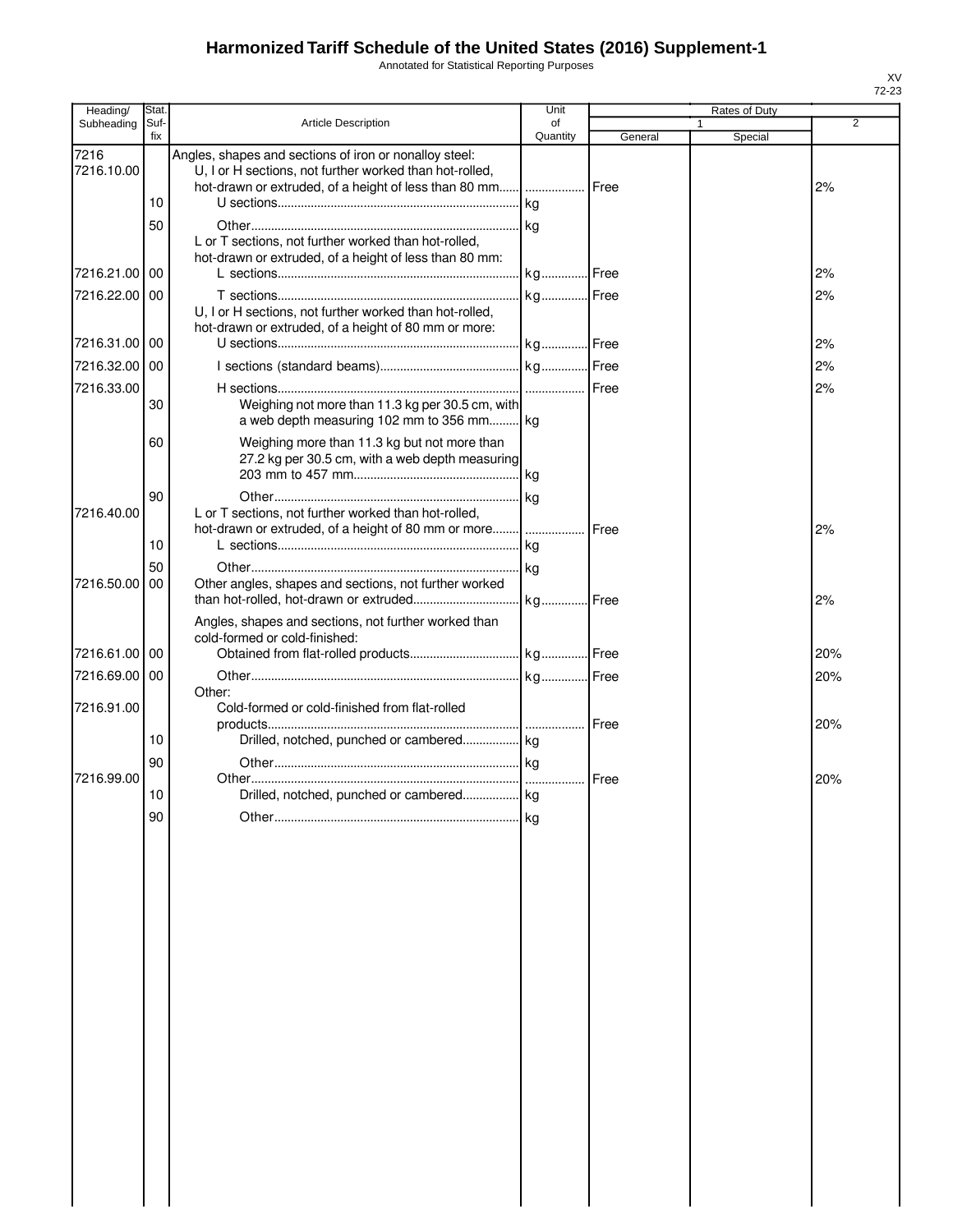Annotated for Statistical Reporting Purposes

| Heading/        | Stat.       |                                                                                                                                                           | Unit           |         | <b>Rates of Duty</b>    |     |
|-----------------|-------------|-----------------------------------------------------------------------------------------------------------------------------------------------------------|----------------|---------|-------------------------|-----|
| Subheading      | Suf-<br>fix | <b>Article Description</b>                                                                                                                                | of<br>Quantity | General | $\mathbf{1}$<br>Special | 2   |
| 7217<br>7217.10 |             | Wire of iron or nonalloy steel:<br>Not plated or coated, whether or not polished:<br>Containing by weight less than 0.25 percent of carbon:<br>Flat wire: |                |         |                         |     |
| 7217.10.10      | 00          | Of a thickness not exceeding 0.25 mm kg Free                                                                                                              |                |         |                         | 25% |
| 7217.10.20 00   |             | Of a thickness exceeding 0.25 mm but not                                                                                                                  |                |         |                         | 25% |
| 7217.10.30 00   |             | Round wire:                                                                                                                                               |                |         |                         | 25% |
| 7217.10.40      |             | Heat treated:                                                                                                                                             |                |         |                         | 25% |
|                 | 40          | In coils weighing not more than 2                                                                                                                         |                |         |                         |     |
|                 | 45          |                                                                                                                                                           |                |         |                         |     |
|                 | 90          |                                                                                                                                                           |                |         |                         |     |
| 7217.10.50      |             |                                                                                                                                                           |                |         |                         | 7%  |
|                 | 30          |                                                                                                                                                           |                |         |                         |     |
| 7217.10.60 00   | 90          |                                                                                                                                                           |                |         |                         |     |
|                 |             | Other:                                                                                                                                                    |                |         |                         | 25% |
| 7217.10.70 00   |             |                                                                                                                                                           |                |         |                         | 25% |
| 7217.10.80      |             |                                                                                                                                                           |                |         |                         | 25% |
|                 |             | Containing by weight 0.25 percent or more but<br>less than 0.6 percent of carbon:                                                                         |                |         |                         |     |
|                 | 10          |                                                                                                                                                           |                |         |                         |     |
|                 | 20          |                                                                                                                                                           |                |         |                         |     |
|                 | 25          | Containing by weight more than 0.6 percent<br>of carbon:<br>Heat treated:<br>With a diameter of less than 1.0                                             |                |         |                         |     |
|                 | 30          | With a diameter of 1.0 mm or more but                                                                                                                     |                |         |                         |     |
|                 |             |                                                                                                                                                           |                |         |                         |     |
|                 | 45          | With a diameter of 1.5 mm or more kg<br>Other:                                                                                                            |                |         |                         |     |
|                 | 60          | With a diameter of less than 1.0                                                                                                                          | <b>kg</b>      |         |                         |     |
|                 | 75          | With a diameter of 1.0 mm or more but                                                                                                                     |                |         |                         |     |
|                 |             |                                                                                                                                                           | <b>k</b> q     |         |                         |     |
|                 | 90          | With a diameter of 1.5 mm or more kg                                                                                                                      |                |         |                         |     |
| 7217.10.90      | 00          |                                                                                                                                                           |                |         |                         | 25% |
|                 |             |                                                                                                                                                           |                |         |                         |     |
|                 |             |                                                                                                                                                           |                |         |                         |     |
|                 |             |                                                                                                                                                           |                |         |                         |     |
|                 |             |                                                                                                                                                           |                |         |                         |     |
|                 |             |                                                                                                                                                           |                |         |                         |     |
|                 |             |                                                                                                                                                           |                |         |                         |     |
|                 |             |                                                                                                                                                           |                |         |                         |     |
|                 |             |                                                                                                                                                           |                |         |                         |     |
|                 |             |                                                                                                                                                           |                |         |                         |     |
|                 |             |                                                                                                                                                           |                |         |                         |     |
|                 |             |                                                                                                                                                           |                |         |                         |     |
|                 |             |                                                                                                                                                           |                |         |                         |     |
|                 |             |                                                                                                                                                           |                |         |                         |     |
|                 |             |                                                                                                                                                           |                |         |                         |     |
|                 |             |                                                                                                                                                           |                |         |                         |     |
|                 |             |                                                                                                                                                           |                |         |                         |     |
|                 |             |                                                                                                                                                           |                |         |                         |     |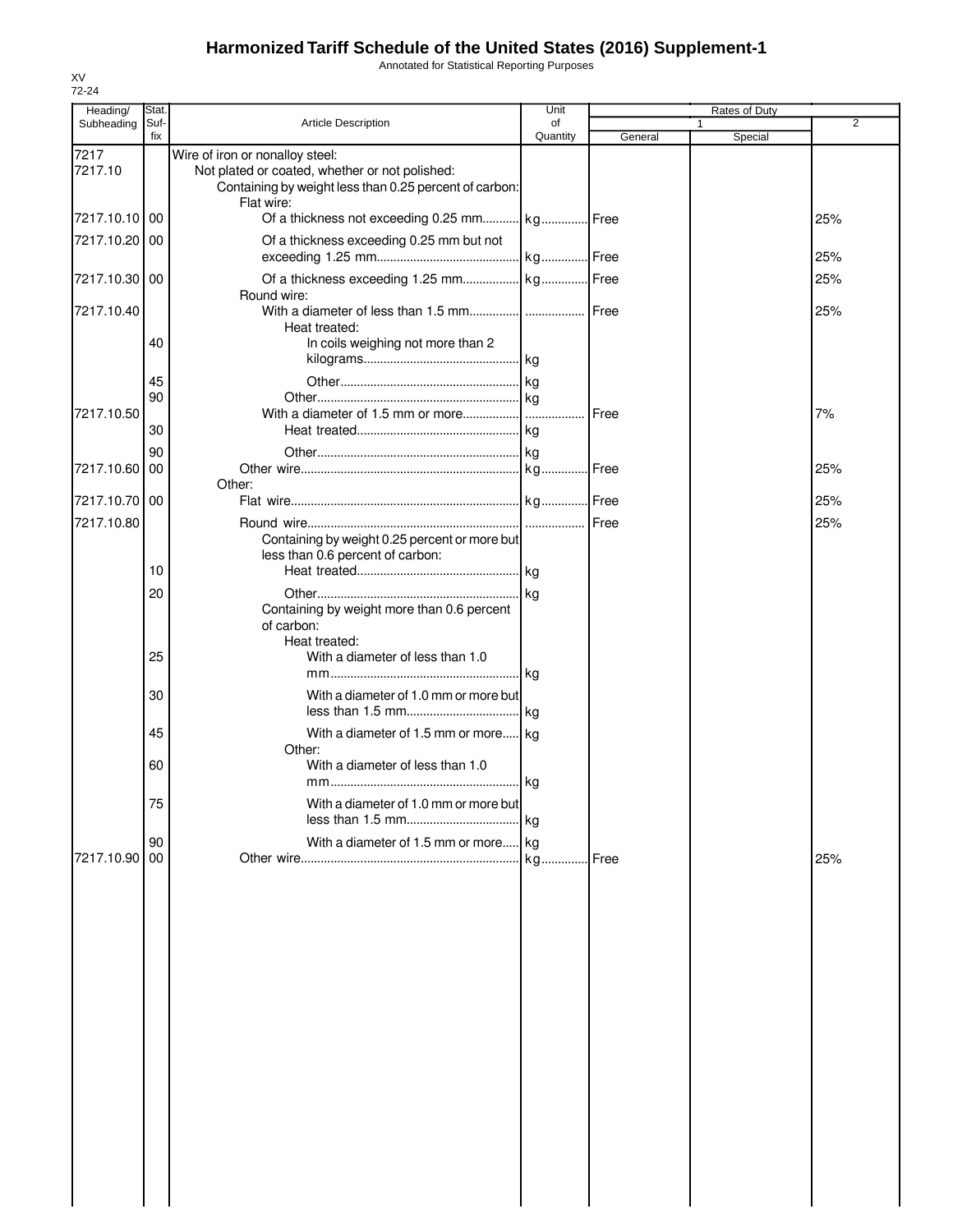Annotated for Statistical Reporting Purposes

| Heading/      | Stat. |                                                    | Unit     |         | Rates of Duty |                |
|---------------|-------|----------------------------------------------------|----------|---------|---------------|----------------|
| Subheading    | Suf-  | Article Description                                | of       |         | $\mathbf{1}$  | $\overline{2}$ |
|               | fix   |                                                    | Quantity | General | Special       |                |
| 7217 (con.)   |       | Wire of iron or nonalloy steel: (con.)             |          |         |               |                |
| 7217.20       |       | Plated or coated with zinc:                        |          |         |               |                |
| 7217.20.15 00 |       |                                                    |          |         |               | 26%            |
|               |       |                                                    |          |         |               |                |
|               |       | Round wire:                                        |          |         |               |                |
| 7217.20.30 00 |       | With a diameter of 1.5 mm or more and containing   |          |         |               |                |
|               |       | by weight less than 0.25 percent of carbon kg Free |          |         |               | 7%             |
| 7217.20.45    |       |                                                    |          | Free    |               | 25%            |
|               |       | With a diameter of less than 1.0 mm:               |          |         |               |                |
|               | 10    | Containing by weight less than 0.25                |          |         |               |                |
|               |       |                                                    |          |         |               |                |
|               |       |                                                    |          |         |               |                |
|               | 20    | Containing by weight 0.25 percent or more          |          |         |               |                |
|               |       | but less than 0.6 percent of carbon kg             |          |         |               |                |
|               |       |                                                    |          |         |               |                |
|               | 30    | Containing by weight 0.6 percent or more           |          |         |               |                |
|               |       |                                                    | kg       |         |               |                |
|               |       | With a diameter of 1.0 mm or more but less         |          |         |               |                |
|               |       | than 1.5 mm:                                       |          |         |               |                |
|               | 40    | Containing by weight less than 0.25                |          |         |               |                |
|               |       |                                                    |          |         |               |                |
|               | 50    | Containing by weight 0.25 percent or more          |          |         |               |                |
|               |       |                                                    |          |         |               |                |
|               |       | but less than 0.6 percent of carbon kg             |          |         |               |                |
|               | 60    | Containing by weight 0.6 percent or more           |          |         |               |                |
|               |       |                                                    | kg       |         |               |                |
|               |       | With a diameter of 1.5 mm or more:                 |          |         |               |                |
|               | 70    | Containing by weight 0.25 percent or more          |          |         |               |                |
|               |       | but less than 0.6 percent of carbon kg             |          |         |               |                |
|               |       |                                                    |          |         |               |                |
|               | 80    | Containing by weight 0.6 percent or more           |          |         |               |                |
|               |       |                                                    |          |         |               |                |
|               |       | Other:                                             |          |         |               |                |
| 7217.20.60    | 00    | Containing by weight less than 0.25 percent of     |          |         |               |                |
|               |       |                                                    |          |         |               | 25%            |
| 7217.20.75 00 |       |                                                    |          |         |               | 26%            |
|               |       |                                                    |          |         |               |                |
|               |       |                                                    |          |         |               |                |
|               |       |                                                    |          |         |               |                |
|               |       |                                                    |          |         |               |                |
|               |       |                                                    |          |         |               |                |
|               |       |                                                    |          |         |               |                |
|               |       |                                                    |          |         |               |                |
|               |       |                                                    |          |         |               |                |
|               |       |                                                    |          |         |               |                |
|               |       |                                                    |          |         |               |                |
|               |       |                                                    |          |         |               |                |
|               |       |                                                    |          |         |               |                |
|               |       |                                                    |          |         |               |                |
|               |       |                                                    |          |         |               |                |
|               |       |                                                    |          |         |               |                |
|               |       |                                                    |          |         |               |                |
|               |       |                                                    |          |         |               |                |
|               |       |                                                    |          |         |               |                |
|               |       |                                                    |          |         |               |                |
|               |       |                                                    |          |         |               |                |
|               |       |                                                    |          |         |               |                |
|               |       |                                                    |          |         |               |                |
|               |       |                                                    |          |         |               |                |
|               |       |                                                    |          |         |               |                |
|               |       |                                                    |          |         |               |                |
|               |       |                                                    |          |         |               |                |
|               |       |                                                    |          |         |               |                |
|               |       |                                                    |          |         |               |                |
|               |       |                                                    |          |         |               |                |
|               |       |                                                    |          |         |               |                |
|               |       |                                                    |          |         |               |                |
|               |       |                                                    |          |         |               |                |
|               |       |                                                    |          |         |               |                |
|               |       |                                                    |          |         |               |                |
|               |       |                                                    |          |         |               |                |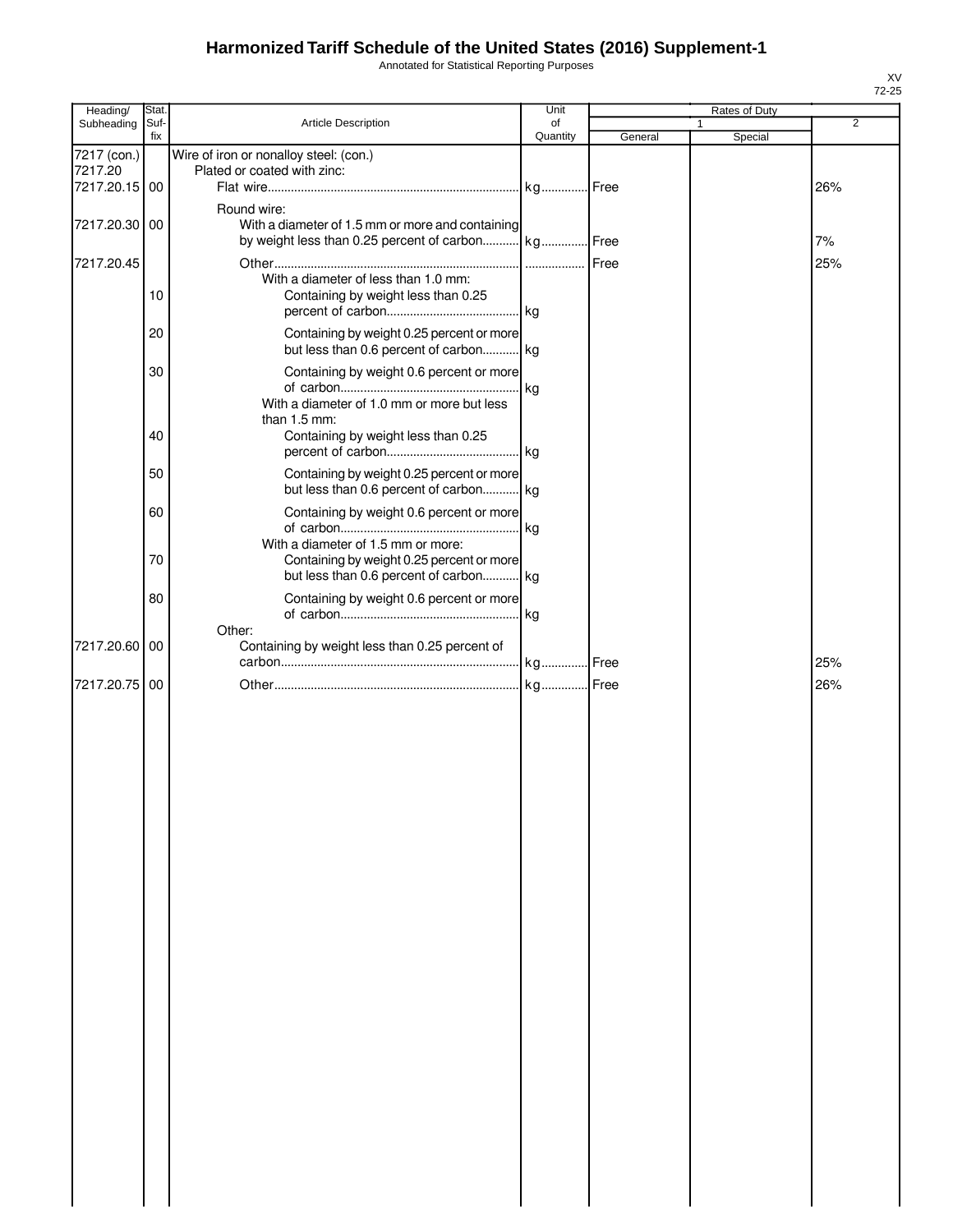Annotated for Statistical Reporting Purposes

| 72-26<br>Heading/ | Stat. |                                                    | Unit      |         | <b>Rates of Duty</b> |                |
|-------------------|-------|----------------------------------------------------|-----------|---------|----------------------|----------------|
| Subheading        | Suf-  | <b>Article Description</b>                         | of        |         |                      | $\overline{2}$ |
| 7217 (con.)       | fix   | Wire of iron or nonalloy steel: (con.)             | Quantity  | General | Special              |                |
| 7217.30           |       | Plated or coated with other base metals:           |           |         |                      |                |
| 7217.30.15        |       |                                                    |           | Free    |                      | 26%            |
|                   | 30    | Containing by weight 0.6 percent or more of        |           |         |                      |                |
|                   |       |                                                    |           |         |                      |                |
|                   | 60    | Round wire:                                        | . kg      |         |                      |                |
| 7217.30.30        | 00    | With a diameter of 1.5 mm or more and containing   |           |         |                      |                |
|                   |       | by weight less than 0.25 percent of carbon kg Free |           |         |                      | 7%             |
| 7217.30.45        |       |                                                    |           |         |                      | 25%            |
|                   | 04    | Containing by weight less than 0.20 percent        |           |         |                      |                |
|                   |       | of carbon, and suitable for electric arc           |           |         |                      |                |
|                   |       |                                                    |           |         |                      |                |
|                   |       | Other:<br>With a diameter of less than 1.0 mm:     |           |         |                      |                |
|                   | 11    | Containing by weight less than 0.25                |           |         |                      |                |
|                   |       |                                                    |           |         |                      |                |
|                   | 20    | Containing by weight 0.25 percent or               |           |         |                      |                |
|                   |       | more but less than 0.6 percent or                  |           |         |                      |                |
|                   |       |                                                    | l kg      |         |                      |                |
|                   | 30    | Containing by weight 0.6 percent or                |           |         |                      |                |
|                   |       | With a diameter of 1.0 mm or more but less         |           |         |                      |                |
|                   |       | than $1.5$ mm:                                     |           |         |                      |                |
|                   | 41    | Containing by weight less than 0.25                | . kg      |         |                      |                |
|                   | 50    | Containing by weight 0.25 percent or               |           |         |                      |                |
|                   |       | more but less than 0.6 percent of                  |           |         |                      |                |
|                   |       |                                                    | kg        |         |                      |                |
|                   | 60    | Containing by weight 0.6 percent or                |           |         |                      |                |
|                   |       |                                                    | kg        |         |                      |                |
|                   | 90    | With a diameter of 1.5 mm or more kg<br>Other:     |           |         |                      |                |
| 7217.30.60        | 00    | Containing by weight less than 0.25 percent of     |           |         |                      |                |
|                   |       |                                                    |           |         |                      | 25%            |
| 7217.30.75        | 00    |                                                    |           |         |                      | 26%            |
| 7217.90           |       | Other:                                             |           |         |                      |                |
| 7217.90.10 00     |       |                                                    | . kg Free |         |                      | 2%             |
| 7217.90.50        | 30    | Containing by weight less than 0.25 percent of     |           | Free    |                      | 35%            |
|                   |       |                                                    | . kg      |         |                      |                |
|                   | 60    | Containing by weight 0.25 percent or more but less |           |         |                      |                |
|                   |       |                                                    |           |         |                      |                |
|                   | 90    | Containing by weight 0.6 percent or more of        |           |         |                      |                |
|                   |       |                                                    |           |         |                      |                |
|                   |       |                                                    |           |         |                      |                |
|                   |       |                                                    |           |         |                      |                |
|                   |       |                                                    |           |         |                      |                |
|                   |       |                                                    |           |         |                      |                |
|                   |       |                                                    |           |         |                      |                |
|                   |       |                                                    |           |         |                      |                |
|                   |       |                                                    |           |         |                      |                |
|                   |       |                                                    |           |         |                      |                |
|                   |       |                                                    |           |         |                      |                |
|                   |       |                                                    |           |         |                      |                |
|                   |       |                                                    |           |         |                      |                |
|                   |       |                                                    |           |         |                      |                |
|                   |       |                                                    |           |         |                      |                |

XV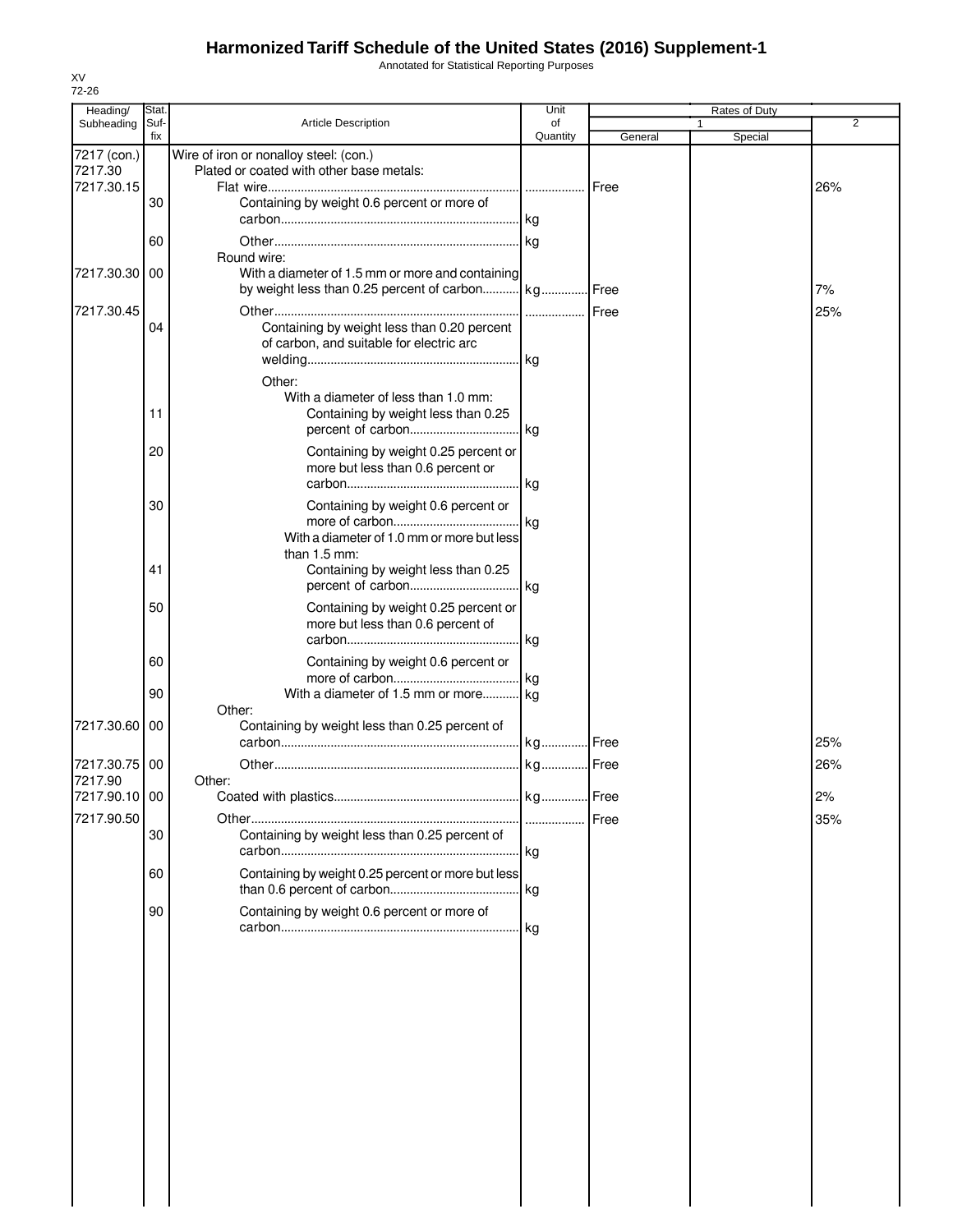Annotated for Statistical Reporting Purposes

| Heading/      | Stat.       |                                                                                                 | Unit           |         | Rates of Duty |     |
|---------------|-------------|-------------------------------------------------------------------------------------------------|----------------|---------|---------------|-----|
| Subheading    | Suf-<br>fix | <b>Article Description</b>                                                                      | of<br>Quantity | General | 1<br>Special  | 2   |
|               |             |                                                                                                 |                |         |               |     |
|               |             | <b>III. STAINLESS STEEL</b>                                                                     |                |         |               |     |
|               |             |                                                                                                 |                |         |               |     |
| 7218          |             | Stainless steel in ingots or other primary forms; semi-finished<br>products of stainless steel: |                |         |               |     |
| 7218.10.00 00 |             |                                                                                                 |                |         |               | 29% |
|               |             | Other:                                                                                          |                |         |               |     |
| 7218.91.00    |             | Of rectangular (other than square) cross-section    Free                                        |                |         |               | 29% |
|               |             | Having a width less than four times the thickness:                                              |                |         |               |     |
|               | 15          | Having a cross-sectional area of less than                                                      |                |         |               |     |
|               |             |                                                                                                 |                |         |               |     |
|               | 30          | Having a cross-sectional area of 232 cm <sup>2</sup> or                                         |                |         |               |     |
|               |             |                                                                                                 |                |         |               |     |
|               | 60          | Having a width at least four times the thickness kg                                             |                |         |               |     |
| 7218.99.00    |             |                                                                                                 |                |         |               | 29% |
|               |             | Of square cross section:                                                                        |                |         |               |     |
|               | 15          | Having a cross-sectional area of less than                                                      |                |         |               |     |
|               |             |                                                                                                 |                |         |               |     |
|               | 30          | Having a cross-sectional area of 232 cm <sup>2</sup> or                                         |                |         |               |     |
|               |             |                                                                                                 |                |         |               |     |
|               |             | Of circular cross section:                                                                      |                |         |               |     |
|               | 45          | Having a cross-sectional area of less than                                                      |                |         |               |     |
|               |             |                                                                                                 |                |         |               |     |
|               | 60          | Having a cross-sectional area of 232 $\text{cm}^2$ or                                           |                |         |               |     |
|               |             |                                                                                                 |                |         |               |     |
|               | 90          |                                                                                                 | ka             |         |               |     |
| 7219          |             | Flat-rolled products of stainless steel, of a width of 600 mm or                                |                |         |               |     |
|               |             | more:                                                                                           |                |         |               |     |
| 7219.11.00    |             | Not further worked than hot-rolled, in coils:                                                   |                |         |               | 29% |
|               | 30          |                                                                                                 |                |         |               |     |
|               | 60          |                                                                                                 |                |         |               |     |
| 7219.12.00    |             | Of a thickness of 4.75 mm or more but not exceeding                                             |                |         |               |     |
|               |             |                                                                                                 |                |         |               | 29% |
|               | 02          |                                                                                                 |                |         |               |     |
|               |             | Other:                                                                                          |                |         |               |     |
|               | 06          |                                                                                                 |                |         |               |     |
|               |             | Other:                                                                                          |                |         |               |     |
|               |             | Of a width of 1370 mm or more:                                                                  |                |         |               |     |
|               |             | Of a thickness exceeding 6.8 mm:                                                                |                |         |               |     |
|               | 21          | Of a width not exceeding                                                                        |                |         |               |     |
|               |             |                                                                                                 |                |         |               |     |
|               | 26          | Of a width exceeding 1575 mm kg                                                                 |                |         |               |     |
|               |             | Other:                                                                                          |                |         |               |     |
|               | 51          | Of a width not exceeding                                                                        |                |         |               |     |
|               |             |                                                                                                 |                |         |               |     |
|               | 56          | Of a width exceeding 1575 mm kg                                                                 |                |         |               |     |
|               |             | Other:                                                                                          |                |         |               |     |
|               |             | Containing more than 0.5 percent by<br>weight of nickel:                                        |                |         |               |     |
|               | 66          | Containing more than 1.5 percent                                                                |                |         |               |     |
|               |             | but less than 5 percent by weight                                                               |                |         |               |     |
|               |             | of molybdenum kg                                                                                |                |         |               |     |
|               | 71          |                                                                                                 |                |         |               |     |
|               | 81          |                                                                                                 |                |         |               |     |
|               |             |                                                                                                 |                |         |               |     |
|               |             |                                                                                                 |                |         |               |     |
|               |             |                                                                                                 |                |         |               |     |
|               |             |                                                                                                 |                |         |               |     |
|               |             |                                                                                                 |                |         |               |     |
|               |             |                                                                                                 |                |         |               |     |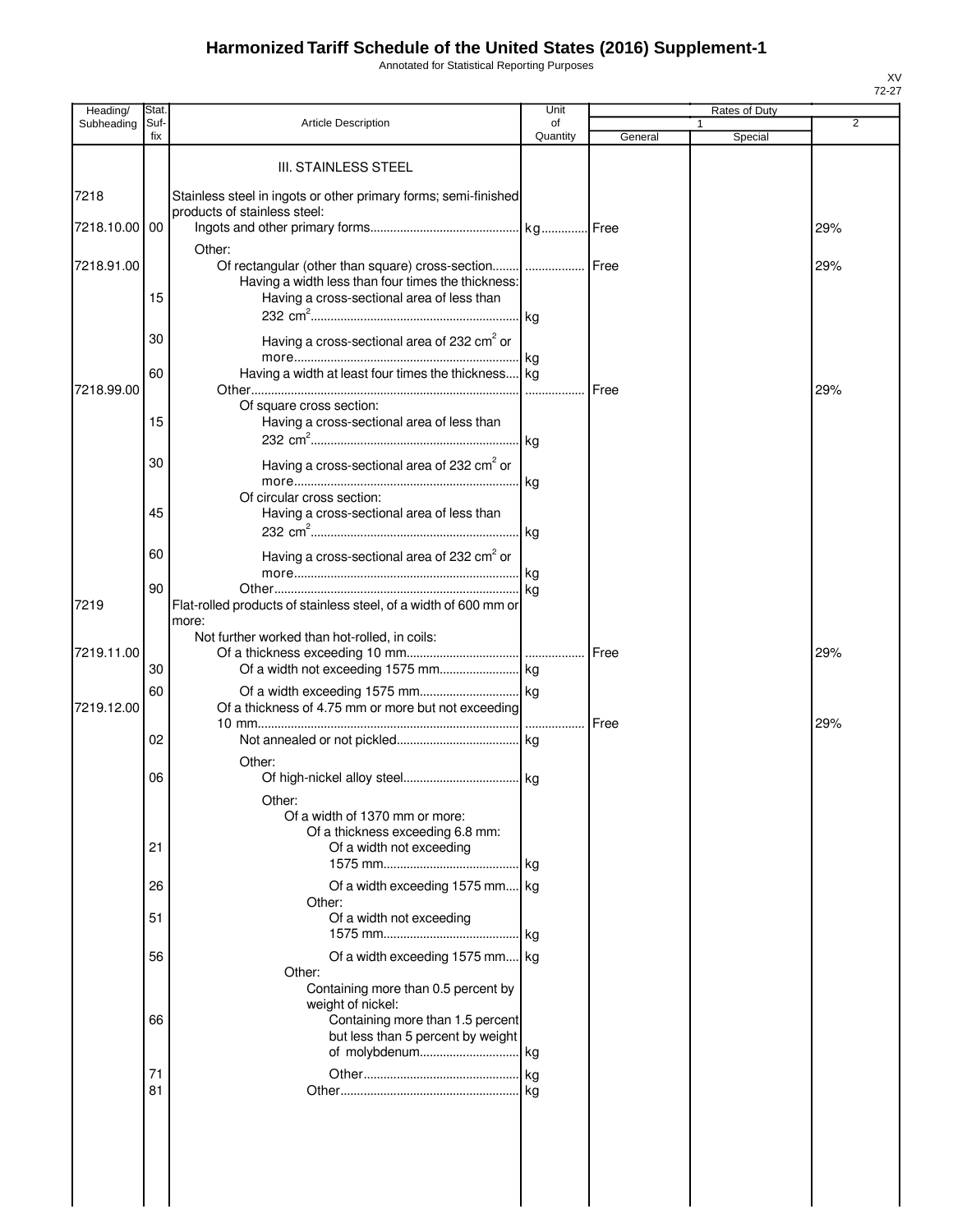Annotated for Statistical Reporting Purposes

| Heading/    | Stat.    |                                                                                                      | Unit     |         | Rates of Duty |                |
|-------------|----------|------------------------------------------------------------------------------------------------------|----------|---------|---------------|----------------|
| Subheading  | Suf-     | Article Description                                                                                  | of       |         | 1             | $\overline{2}$ |
| 7219 (con.) | fix      | Flat-rolled products of stainless steel, of a width of 600 mm or<br>more: (con.)                     | Quantity | General | Special       |                |
| 7219.13.00  |          | Not further worked than hot-rolled, in coils: (con.)<br>Of a thickness of 3 mm or more but less than |          |         |               |                |
|             | 02       |                                                                                                      |          | Free    |               | 29%            |
|             | 31       | Other:                                                                                               |          |         |               |                |
|             |          | Other:<br>Containing more than 0.5 percent but less<br>than 24 percent by weight of nickel:          |          |         |               |                |
|             | 51       | Containing more than 1.5 percent but<br>less than 5 percent by weight of                             |          |         |               |                |
|             | 71<br>81 |                                                                                                      |          |         |               |                |
| 7219.14.00  |          |                                                                                                      |          | Free    |               | 29%            |
|             | 30       | Other:                                                                                               |          |         |               |                |
|             | 65       |                                                                                                      |          |         |               |                |
|             | 90       |                                                                                                      |          |         |               |                |
|             |          |                                                                                                      |          |         |               |                |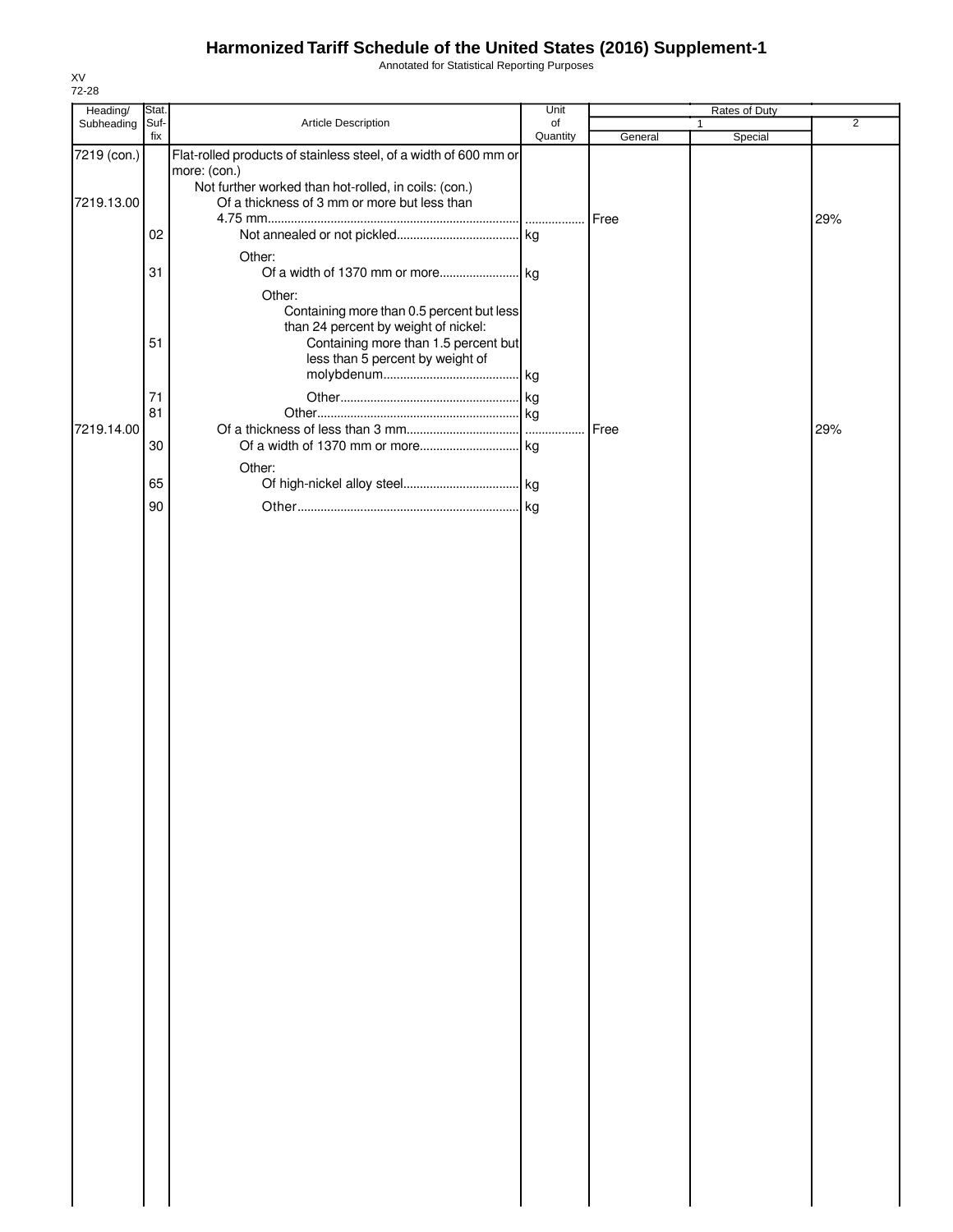Annotated for Statistical Reporting Purposes

| Heading/    | Stat        |                                                                                  | Unit     |         | Rates of Duty |     |
|-------------|-------------|----------------------------------------------------------------------------------|----------|---------|---------------|-----|
| Subheading  | Suf-<br>fix | Article Description                                                              | of       |         |               | 2   |
|             |             |                                                                                  | Quantity | General | Special       |     |
| 7219 (con.) |             | Flat-rolled products of stainless steel, of a width of 600 mm or<br>more: (con.) |          |         |               |     |
|             |             | Not further worked than hot-rolled, not in coils:                                |          |         |               |     |
| 7219.21.00  |             |                                                                                  |          |         |               | 29% |
|             | 05          |                                                                                  |          |         |               |     |
|             |             | Other:                                                                           |          |         |               |     |
|             | 20          | Of a width not exceeding 1575 mm kg                                              |          |         |               |     |
|             | 40          | Of a width exceeding 1575 mm but not                                             |          |         |               |     |
|             |             |                                                                                  |          |         |               |     |
|             |             |                                                                                  |          |         |               |     |
| 7219.22.00  | 60          | Of a thickness of 4.75 mm or more but not exceeding                              |          |         |               |     |
|             |             |                                                                                  |          | Free    |               | 29% |
|             | 05          |                                                                                  |          |         |               |     |
|             |             |                                                                                  |          |         |               |     |
|             |             | Other:<br>Containing more than 0.5 percent by weight                             |          |         |               |     |
|             |             | of nickel:                                                                       |          |         |               |     |
|             |             | Containing more than 1.5 percent but less                                        |          |         |               |     |
|             |             | than 5 percent by weight of molybdenum:                                          |          |         |               |     |
|             | 15          | Of a width not exceeding 1575 mm kg                                              |          |         |               |     |
|             | 20          | Of a width exceeding 1575 mm but not                                             |          |         |               |     |
|             |             |                                                                                  |          |         |               |     |
|             | 25          | Of a width exceeding 1880 mm kg                                                  |          |         |               |     |
|             |             | Other:                                                                           |          |         |               |     |
|             | 35          | Of a width not exceeding 1575 mm kg                                              |          |         |               |     |
|             | 40          |                                                                                  |          |         |               |     |
|             |             | Of a width exceeding 1575 mm but not                                             |          |         |               |     |
|             |             |                                                                                  |          |         |               |     |
|             | 45          | Of a width exceeding 1880 mm kg                                                  |          |         |               |     |
|             | 70          | Other:<br>Of a width not exceeding 1575 mm kg                                    |          |         |               |     |
|             |             |                                                                                  |          |         |               |     |
|             | 75          | Of a width exceeding 1575 mm but not                                             |          |         |               |     |
|             |             |                                                                                  |          |         |               |     |
|             | 80          | Of a width exceeding 1880 mm kg                                                  |          |         |               |     |
| 7219.23.00  |             | Of a thickness of 3 mm or more but less than                                     |          |         |               |     |
|             | 30          |                                                                                  |          | Free    |               | 29% |
|             |             |                                                                                  |          |         |               |     |
|             | 60          |                                                                                  |          |         |               |     |
| 7219.24.00  | 30          |                                                                                  |          |         |               | 29% |
|             |             |                                                                                  |          |         |               |     |
|             | 60          |                                                                                  |          |         |               |     |
|             |             |                                                                                  |          |         |               |     |
|             |             |                                                                                  |          |         |               |     |
|             |             |                                                                                  |          |         |               |     |
|             |             |                                                                                  |          |         |               |     |
|             |             |                                                                                  |          |         |               |     |
|             |             |                                                                                  |          |         |               |     |
|             |             |                                                                                  |          |         |               |     |
|             |             |                                                                                  |          |         |               |     |
|             |             |                                                                                  |          |         |               |     |
|             |             |                                                                                  |          |         |               |     |
|             |             |                                                                                  |          |         |               |     |
|             |             |                                                                                  |          |         |               |     |
|             |             |                                                                                  |          |         |               |     |
|             |             |                                                                                  |          |         |               |     |
|             |             |                                                                                  |          |         |               |     |
|             |             |                                                                                  |          |         |               |     |
|             |             |                                                                                  |          |         |               |     |
|             |             |                                                                                  |          |         |               |     |
|             |             |                                                                                  |          |         |               |     |
|             |             |                                                                                  |          |         |               |     |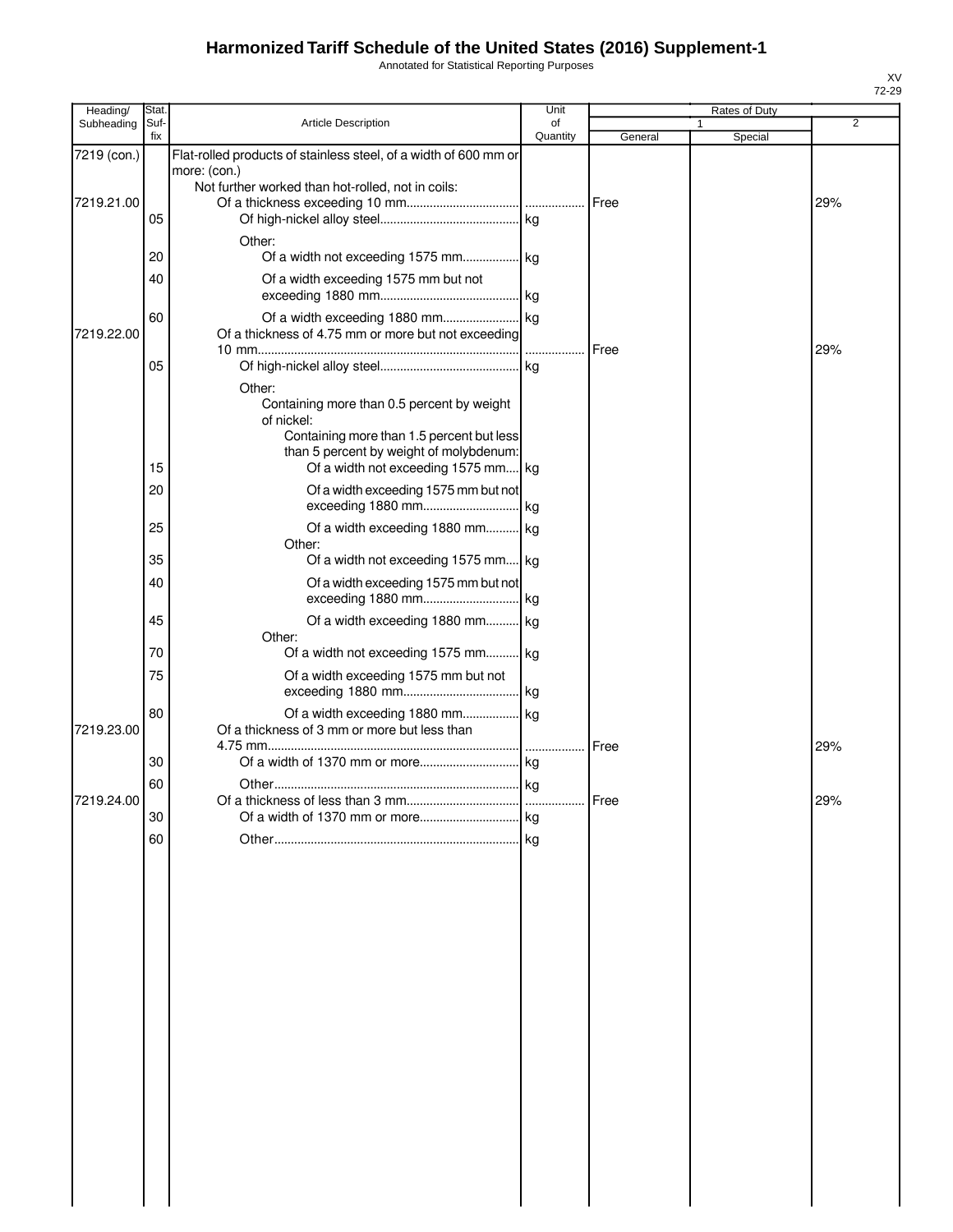Annotated for Statistical Reporting Purposes

| Heading/    | Stat.       |                                                                  | Unit           |         | Rates of Duty           |                |
|-------------|-------------|------------------------------------------------------------------|----------------|---------|-------------------------|----------------|
| Subheading  | Suf-<br>fix | <b>Article Description</b>                                       | of<br>Quantity | General | $\mathbf{1}$<br>Special | $\overline{2}$ |
| 7219 (con.) |             | Flat-rolled products of stainless steel, of a width of 600 mm or |                |         |                         |                |
|             |             | more: (con.)                                                     |                |         |                         |                |
|             |             | Not further worked than cold-rolled (cold-reduced):              |                |         |                         |                |
| 7219.31.00  | 10          |                                                                  |                | Free    |                         | 29%            |
|             |             |                                                                  |                |         |                         |                |
| 7219.32.00  | 50          | Of a thickness of 3 mm or more but less than                     |                |         |                         |                |
|             |             |                                                                  |                | Free    |                         | 29%            |
|             |             | In coils:                                                        |                |         |                         |                |
|             |             | Of a width of 1370 mm or more:                                   |                |         |                         |                |
|             | 05          |                                                                  |                |         |                         |                |
|             |             | Other:                                                           |                |         |                         |                |
|             | 20          | Containing more than 0.5 percent by                              |                |         |                         |                |
|             |             |                                                                  |                |         |                         |                |
|             | 25          |                                                                  |                |         |                         |                |
|             | 35          | Other:                                                           |                |         |                         |                |
|             |             |                                                                  |                |         |                         |                |
|             |             | Other:<br>Containing more than 0.5 percent by                    |                |         |                         |                |
|             |             | weight of nickel:                                                |                |         |                         |                |
|             | 36          | Containing more than 1.5 percent                                 |                |         |                         |                |
|             |             | but less than 5 percent by weight                                |                |         |                         |                |
|             |             |                                                                  |                |         |                         |                |
|             | 38          |                                                                  |                |         |                         |                |
|             |             | Other:                                                           |                |         |                         |                |
|             | 42          | Containing less than 15 percent<br>by weight of chromium kg      |                |         |                         |                |
|             | 44          |                                                                  |                |         |                         |                |
|             |             | Not in coils:                                                    |                |         |                         |                |
|             | 45          |                                                                  |                |         |                         |                |
|             | 60          |                                                                  |                |         |                         |                |
|             |             |                                                                  |                |         |                         |                |
|             |             |                                                                  |                |         |                         |                |
|             |             |                                                                  |                |         |                         |                |
|             |             |                                                                  |                |         |                         |                |
|             |             |                                                                  |                |         |                         |                |
|             |             |                                                                  |                |         |                         |                |
|             |             |                                                                  |                |         |                         |                |
|             |             |                                                                  |                |         |                         |                |
|             |             |                                                                  |                |         |                         |                |
|             |             |                                                                  |                |         |                         |                |
|             |             |                                                                  |                |         |                         |                |
|             |             |                                                                  |                |         |                         |                |
|             |             |                                                                  |                |         |                         |                |
|             |             |                                                                  |                |         |                         |                |
|             |             |                                                                  |                |         |                         |                |
|             |             |                                                                  |                |         |                         |                |
|             |             |                                                                  |                |         |                         |                |
|             |             |                                                                  |                |         |                         |                |
|             |             |                                                                  |                |         |                         |                |
|             |             |                                                                  |                |         |                         |                |
|             |             |                                                                  |                |         |                         |                |
|             |             |                                                                  |                |         |                         |                |
|             |             |                                                                  |                |         |                         |                |
|             |             |                                                                  |                |         |                         |                |
|             |             |                                                                  |                |         |                         |                |
|             |             |                                                                  |                |         |                         |                |
|             |             |                                                                  |                |         |                         |                |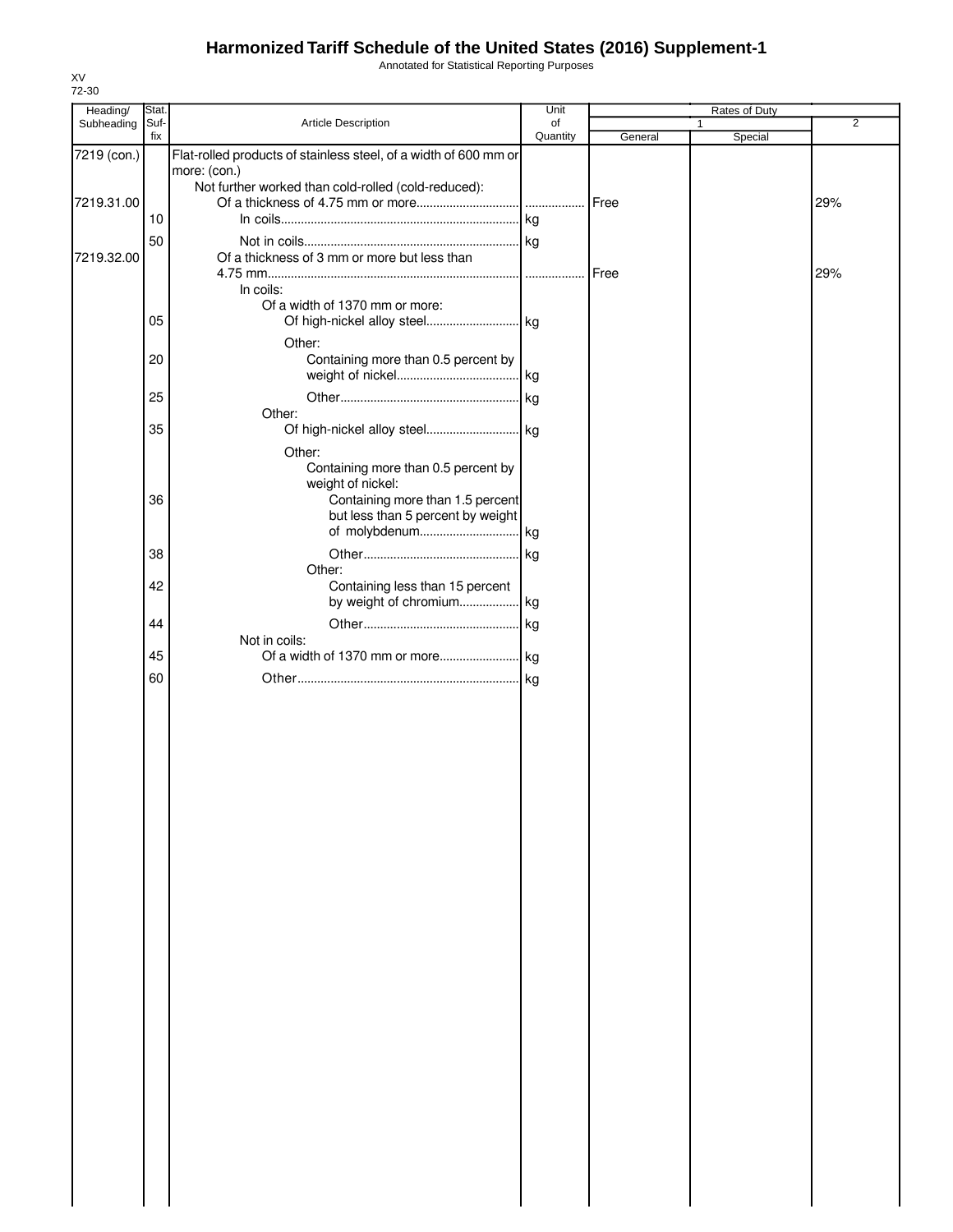Annotated for Statistical Reporting Purposes

| Heading/    | Stat.       |                                                                  | Unit           |         | Rates of Duty |     |
|-------------|-------------|------------------------------------------------------------------|----------------|---------|---------------|-----|
| Subheading  | Suf-<br>fix | Article Description                                              | of<br>Quantity | General | 1<br>Special  | 2   |
| 7219 (con.) |             | Flat-rolled products of stainless steel, of a width of 600 mm or |                |         |               |     |
|             |             | more: (con.)                                                     |                |         |               |     |
|             |             | Not further worked than cold-rolled (cold-reduced): (con.)       |                |         |               |     |
| 7219.33.00  |             | Of a thickness exceeding 1 mm but less than 3 mm                 | .              | Free    |               | 29% |
|             |             | In coils:<br>Of a width of 1370 mm or more:                      |                |         |               |     |
|             | 05          |                                                                  |                |         |               |     |
|             |             | Other:                                                           |                |         |               |     |
|             | 20          | Containing more than 0.5 percent by                              |                |         |               |     |
|             |             |                                                                  |                |         |               |     |
|             | 25          |                                                                  |                |         |               |     |
|             |             | Other:                                                           |                |         |               |     |
|             | 35          |                                                                  |                |         |               |     |
|             |             | Other:                                                           |                |         |               |     |
|             |             | Containing more than 0.5 percent by                              |                |         |               |     |
|             |             | weight of nickel:                                                |                |         |               |     |
|             | 36          | Containing more than 1.5 percent                                 |                |         |               |     |
|             |             | but less than 5 percent by weight                                |                |         |               |     |
|             |             |                                                                  |                |         |               |     |
|             | 38          | Other:                                                           |                |         |               |     |
|             | 42          | Containing less than 15 percent                                  |                |         |               |     |
|             |             |                                                                  |                |         |               |     |
|             | 44          |                                                                  |                |         |               |     |
|             |             | Not in coils:                                                    |                |         |               |     |
|             | 45          |                                                                  |                |         |               |     |
|             |             | Other:                                                           |                |         |               |     |
|             | 70          | Containing more than 0.5 percent but less                        |                |         |               |     |
|             |             | than 24 percent by weight of nickel kg                           |                |         |               |     |
|             | 80          |                                                                  |                |         |               |     |
| 7219.34.00  |             | Of a thickness of 0.5 mm or more but not exceeding               |                |         |               |     |
|             |             |                                                                  |                | Free    |               | 29% |
|             | 05          | In coils:                                                        |                |         |               |     |
|             |             | Other:                                                           |                |         |               |     |
|             |             | Containing more than 0.5 percent by                              |                |         |               |     |
|             |             | weight of nickel:                                                |                |         |               |     |
|             | 20          | Containing more than 1.5 percent but                             |                |         |               |     |
|             |             | less than 5 percent by weight of                                 |                |         |               |     |
|             |             |                                                                  |                |         |               |     |
|             | 25          |                                                                  |                |         |               |     |
|             | 30          | Other:<br>Containing less than 15 percent by                     |                |         |               |     |
|             |             |                                                                  |                |         |               |     |
|             | 35          |                                                                  |                |         |               |     |
|             | 50          |                                                                  |                |         |               |     |
|             |             |                                                                  |                |         |               |     |
|             |             |                                                                  |                |         |               |     |
|             |             |                                                                  |                |         |               |     |
|             |             |                                                                  |                |         |               |     |
|             |             |                                                                  |                |         |               |     |
|             |             |                                                                  |                |         |               |     |
|             |             |                                                                  |                |         |               |     |
|             |             |                                                                  |                |         |               |     |
|             |             |                                                                  |                |         |               |     |
|             |             |                                                                  |                |         |               |     |
|             |             |                                                                  |                |         |               |     |
|             |             |                                                                  |                |         |               |     |
|             |             |                                                                  |                |         |               |     |
|             |             |                                                                  |                |         |               |     |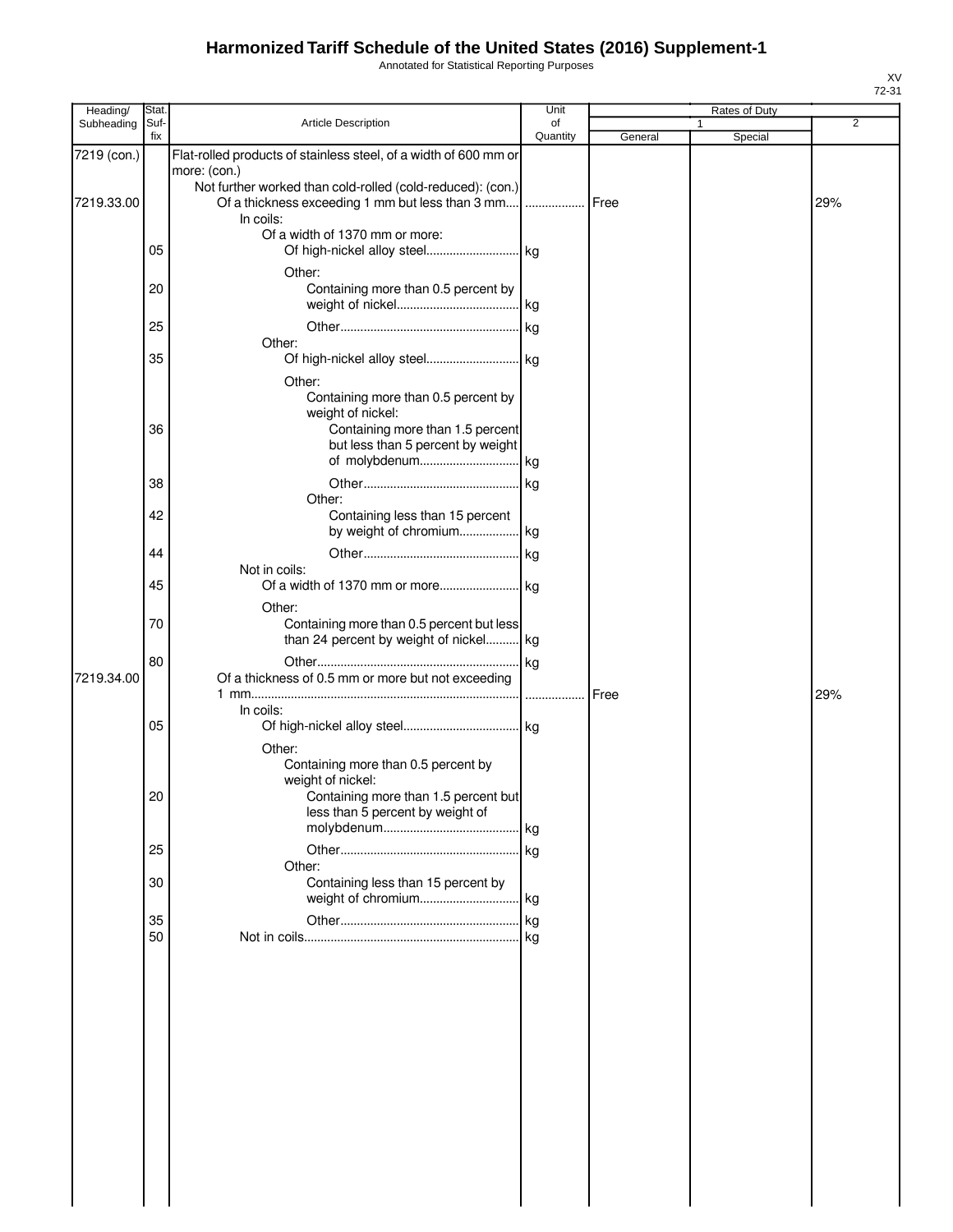Annotated for Statistical Reporting Purposes

| Heading/    | Stat.       |                                                                                                                                                      | Unit           |         | Rates of Duty           |                |
|-------------|-------------|------------------------------------------------------------------------------------------------------------------------------------------------------|----------------|---------|-------------------------|----------------|
| Subheading  | Suf-<br>fix | Article Description                                                                                                                                  | of<br>Quantity | General | $\mathbf{1}$<br>Special | $\overline{2}$ |
| 7219 (con.) |             | Flat-rolled products of stainless steel, of a width of 600 mm or<br>more: (con.)                                                                     |                |         |                         |                |
| 7219.35.00  |             | Not further worked than cold-rolled (cold-reduced): (con.)<br>In coils:<br>Containing more than 0.5 percent but less than                            |                | Free    |                         | 29%            |
|             | 05          | 24 percent by weight of nickel:<br>Containing more than 1.5 percent but less<br>than 5 percent by weight of                                          |                |         |                         |                |
|             | 15          | Other:                                                                                                                                               |                |         |                         |                |
|             | 30          | Containing less than 15 percent by weight                                                                                                            |                |         |                         |                |
|             | 35<br>50    |                                                                                                                                                      |                |         |                         |                |
| 7219.90.00  | 10          |                                                                                                                                                      |                | Free    |                         | 29%            |
|             | 20          | Other:<br>Containing more 0.5 percent by weight of nickel:<br>Containing more than 1.5 percent but less than<br>5 percent by weight of molybdenum kg |                |         |                         |                |
|             | 25          |                                                                                                                                                      | . kg           |         |                         |                |
|             | 60          | Other:<br>Containing less than 15 percent by weight of                                                                                               |                |         |                         |                |
|             | 80          |                                                                                                                                                      |                |         |                         |                |
|             |             |                                                                                                                                                      |                |         |                         |                |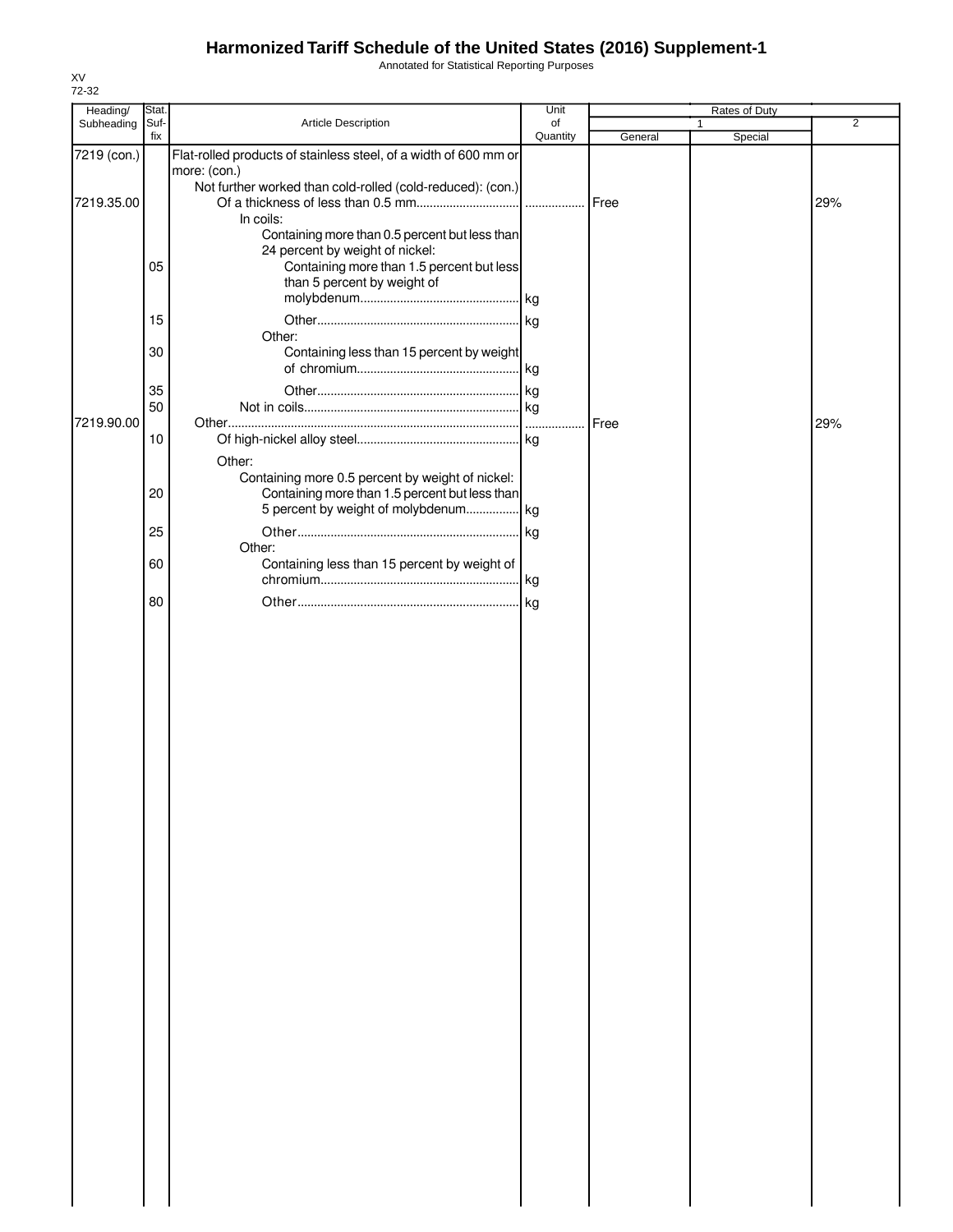Annotated for Statistical Reporting Purposes

| Heading/      | Stat.       |                                                                  | Unit                  |         | Rates of Duty           |                |
|---------------|-------------|------------------------------------------------------------------|-----------------------|---------|-------------------------|----------------|
| Subheading    | Suf-<br>fix | Article Description                                              | $\circ$ f<br>Quantity | General | $\mathbf{1}$<br>Special | $\overline{2}$ |
| 7220          |             | Flat-rolled products of stainless steel, of a width of less than |                       |         |                         |                |
|               |             | 600 mm:                                                          |                       |         |                         |                |
|               |             | Not further worked than hot-rolled:                              |                       |         |                         |                |
| 7220.11.00 00 |             |                                                                  |                       |         |                         | 29%            |
| 7220.12       |             | Of a thickness of less than 4.75 mm:                             |                       |         |                         |                |
| 7220.12.10 00 |             |                                                                  |                       |         |                         | 29%            |
| 7220.12.50 00 |             |                                                                  |                       |         |                         | 34%            |
|               |             |                                                                  |                       |         |                         |                |
|               |             |                                                                  |                       |         |                         |                |
|               |             |                                                                  |                       |         |                         |                |
|               |             |                                                                  |                       |         |                         |                |
|               |             |                                                                  |                       |         |                         |                |
|               |             |                                                                  |                       |         |                         |                |
|               |             |                                                                  |                       |         |                         |                |
|               |             |                                                                  |                       |         |                         |                |
|               |             |                                                                  |                       |         |                         |                |
|               |             |                                                                  |                       |         |                         |                |
|               |             |                                                                  |                       |         |                         |                |
|               |             |                                                                  |                       |         |                         |                |
|               |             |                                                                  |                       |         |                         |                |
|               |             |                                                                  |                       |         |                         |                |
|               |             |                                                                  |                       |         |                         |                |
|               |             |                                                                  |                       |         |                         |                |
|               |             |                                                                  |                       |         |                         |                |
|               |             |                                                                  |                       |         |                         |                |
|               |             |                                                                  |                       |         |                         |                |
|               |             |                                                                  |                       |         |                         |                |
|               |             |                                                                  |                       |         |                         |                |
|               |             |                                                                  |                       |         |                         |                |
|               |             |                                                                  |                       |         |                         |                |
|               |             |                                                                  |                       |         |                         |                |
|               |             |                                                                  |                       |         |                         |                |
|               |             |                                                                  |                       |         |                         |                |
|               |             |                                                                  |                       |         |                         |                |
|               |             |                                                                  |                       |         |                         |                |
|               |             |                                                                  |                       |         |                         |                |
|               |             |                                                                  |                       |         |                         |                |
|               |             |                                                                  |                       |         |                         |                |
|               |             |                                                                  |                       |         |                         |                |
|               |             |                                                                  |                       |         |                         |                |
|               |             |                                                                  |                       |         |                         |                |
|               |             |                                                                  |                       |         |                         |                |
|               |             |                                                                  |                       |         |                         |                |
|               |             |                                                                  |                       |         |                         |                |
|               |             |                                                                  |                       |         |                         |                |
|               |             |                                                                  |                       |         |                         |                |
|               |             |                                                                  |                       |         |                         |                |
|               |             |                                                                  |                       |         |                         |                |
|               |             |                                                                  |                       |         |                         |                |
|               |             |                                                                  |                       |         |                         |                |
|               |             |                                                                  |                       |         |                         |                |
|               |             |                                                                  |                       |         |                         |                |
|               |             |                                                                  |                       |         |                         |                |
|               |             |                                                                  |                       |         |                         |                |
|               |             |                                                                  |                       |         |                         |                |
|               |             |                                                                  |                       |         |                         |                |
|               |             |                                                                  |                       |         |                         |                |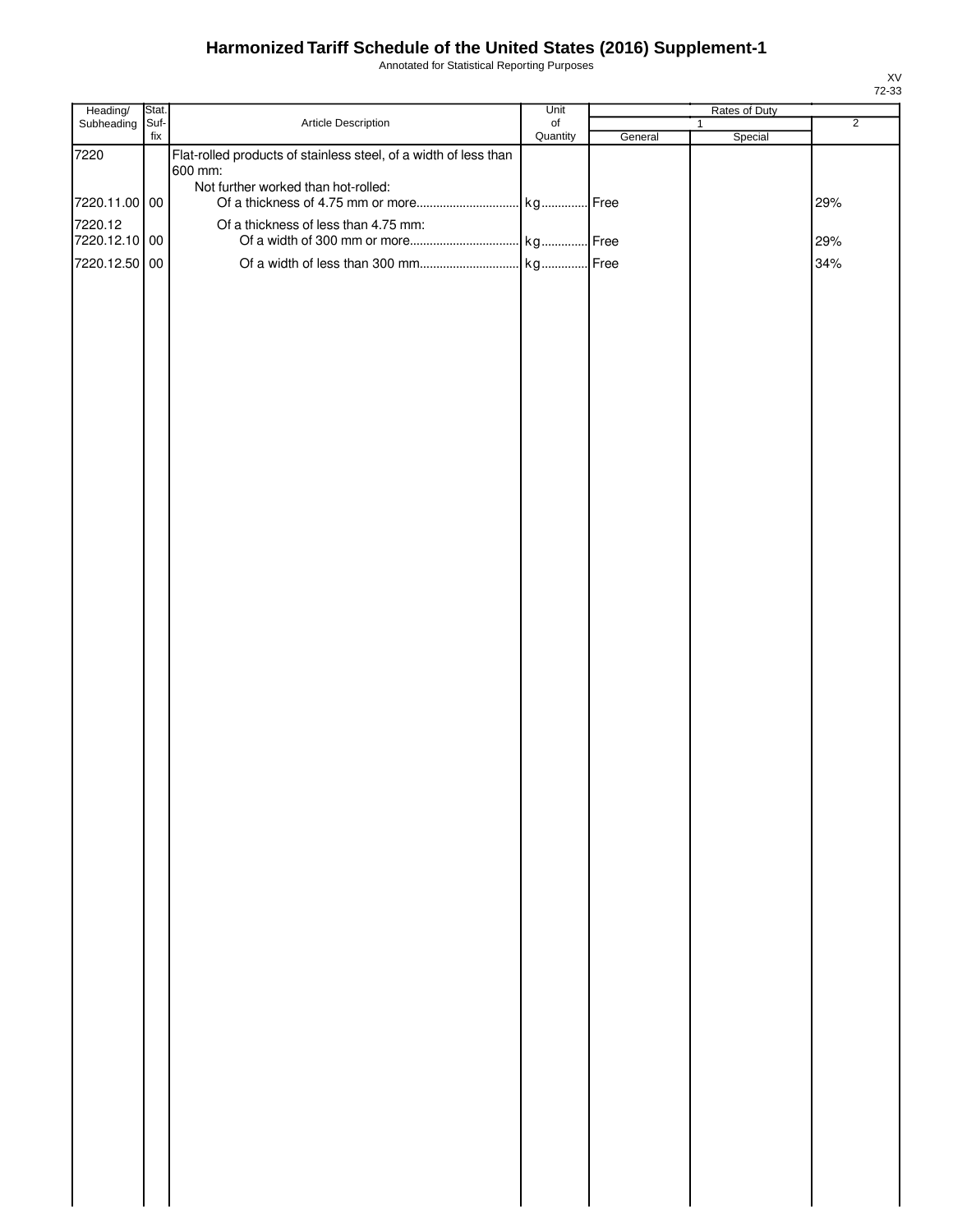Annotated for Statistical Reporting Purposes

| 72-34<br>Heading/ | Stat.       |                                                                                | Unit           |               | <b>Rates of Duty</b> |     |
|-------------------|-------------|--------------------------------------------------------------------------------|----------------|---------------|----------------------|-----|
| Subheading        | Suf-<br>fix | <b>Article Description</b>                                                     | of<br>Quantity | General       | Special              | 2   |
| 7220 (con.)       |             | Flat-rolled products of stainless steel, of a width of less than               |                |               |                      |     |
| 7220.20           |             | 600 mm: (con.)<br>Not further worked than cold-rolled (cold-reduced):          |                |               |                      |     |
| 7220.20.10        |             |                                                                                |                |               |                      | 29% |
|                   |             | Containing more than 0.5 percent but less than 24                              |                |               |                      |     |
|                   | 10          | percent by weight of nickel:<br>Containing more than 1.5 percent but less than |                |               |                      |     |
|                   |             | 5 percent by weight of molybdenum kg                                           |                |               |                      |     |
|                   | 15          |                                                                                |                |               |                      |     |
|                   |             | Other:                                                                         |                |               |                      |     |
|                   | 60          | Containing less than 15 percent by weight of                                   |                |               |                      |     |
|                   | 80          |                                                                                |                |               |                      |     |
|                   |             | Of a width of less than 300 mm:                                                |                |               |                      |     |
| 7220.20.60        |             |                                                                                |                |               |                      | 34% |
|                   | 05          |                                                                                |                |               |                      |     |
|                   |             | Other:                                                                         |                |               |                      |     |
|                   |             | Containing more than 0.5 percent by<br>weight of nickel:                       |                |               |                      |     |
|                   | 10          | Containing more than 1.5 percent but                                           |                |               |                      |     |
|                   |             | less than 5 percent by weight of                                               |                |               |                      |     |
|                   |             |                                                                                |                |               |                      |     |
|                   | 15          | Other:                                                                         |                |               |                      |     |
|                   | 60          | Containing less than 15 percent by                                             |                |               |                      |     |
|                   |             |                                                                                |                |               |                      |     |
|                   | 80          |                                                                                |                |               |                      |     |
| 7220.20.70        |             | Of a thickness exceeding 0.25 mm but not                                       |                | <b>IFree</b>  |                      | 34% |
|                   | 05          |                                                                                |                |               |                      |     |
|                   |             | Other:                                                                         |                |               |                      |     |
|                   |             | Containing more than 0.5 percent by                                            |                |               |                      |     |
|                   | 10          | weight of nickel:<br>Containing more than 1.5 percent but                      |                |               |                      |     |
|                   |             | less than 5 percent by weight of                                               |                |               |                      |     |
|                   |             |                                                                                |                |               |                      |     |
|                   | 15          |                                                                                |                |               |                      |     |
|                   | 60          | Other:<br>Containing less than 15 percent by                                   |                |               |                      |     |
|                   |             | weight of chromium                                                             | .lkg           |               |                      |     |
|                   | 80          |                                                                                | . kg           |               |                      |     |
| 7220.20.80        | 00          | Of a thickness not exceeding 0.25 mm:                                          |                | <b>I</b> Free |                      | 34% |
| 7220.20.90        |             |                                                                                |                | Free          |                      | 34% |
|                   | 30          | Containing more than 0.5 percent but less                                      |                |               |                      |     |
|                   |             | than 24 percent by weight of nickel kg                                         |                |               |                      |     |
|                   | 60          |                                                                                | . kg           |               |                      |     |
|                   |             |                                                                                |                |               |                      |     |
|                   |             |                                                                                |                |               |                      |     |
|                   |             |                                                                                |                |               |                      |     |
|                   |             |                                                                                |                |               |                      |     |
|                   |             |                                                                                |                |               |                      |     |
|                   |             |                                                                                |                |               |                      |     |
|                   |             |                                                                                |                |               |                      |     |
|                   |             |                                                                                |                |               |                      |     |
|                   |             |                                                                                |                |               |                      |     |
|                   |             |                                                                                |                |               |                      |     |
|                   |             |                                                                                |                |               |                      |     |

XV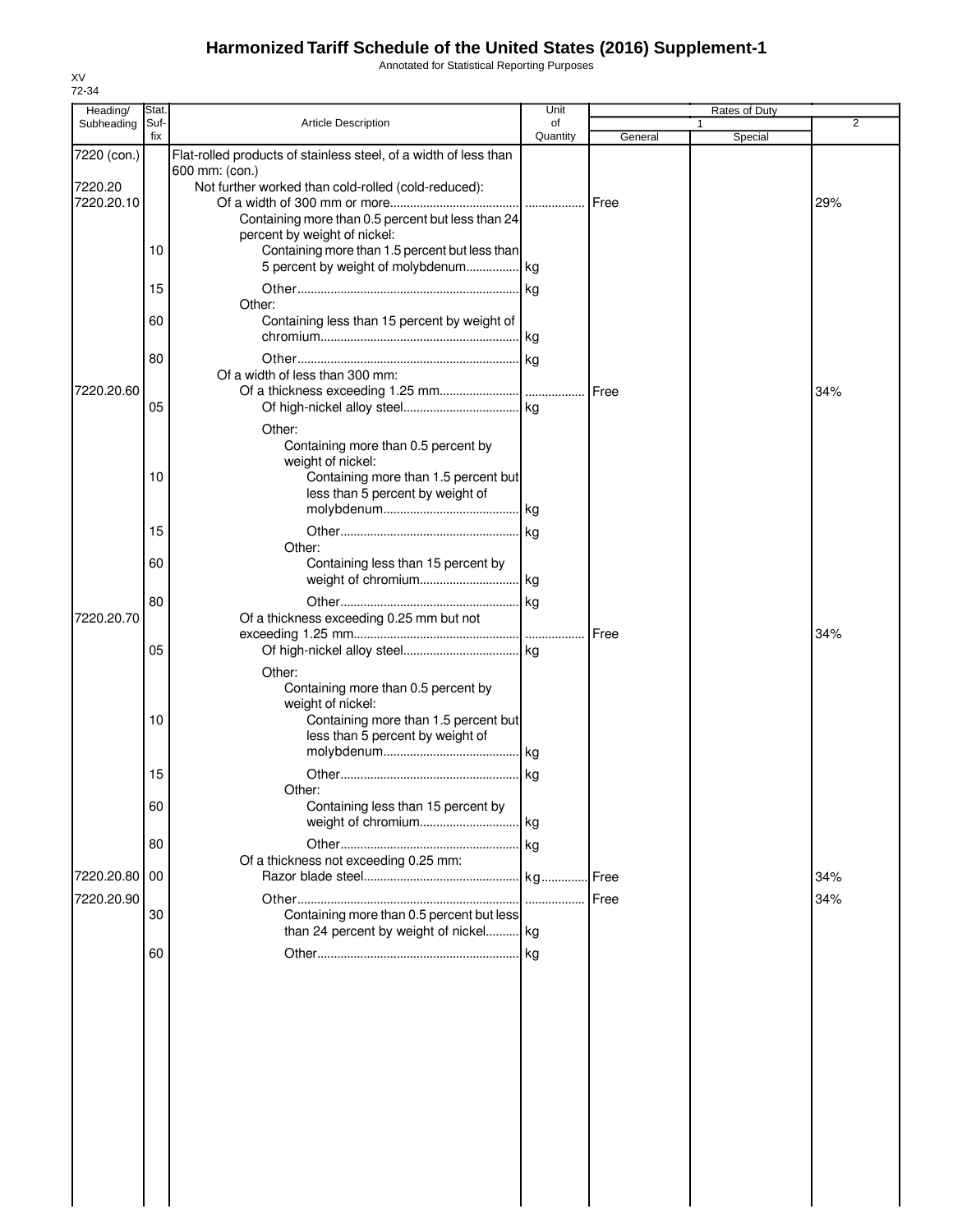Annotated for Statistical Reporting Purposes

| Heading/    | Stat. |                                                                                    | Unit     |         | Rates of Duty |     |
|-------------|-------|------------------------------------------------------------------------------------|----------|---------|---------------|-----|
| Subheading  | Suf-  | Article Description                                                                | of       |         | 1             | 2   |
|             | fix   |                                                                                    | Quantity | General | Special       |     |
| 7220 (con.) |       | Flat-rolled products of stainless steel, of a width of less than<br>600 mm: (con.) |          |         |               |     |
| 7220.90.00  |       |                                                                                    |          | Free    |               | 46% |
|             |       | Containing more than 0.5 percent but less than 24                                  |          |         |               |     |
|             |       | percent by weight of nickel:                                                       |          |         |               |     |
|             | 10    | Containing more than 1.5 percent but less than 5                                   |          |         |               |     |
|             |       |                                                                                    |          |         |               |     |
|             | 15    |                                                                                    |          |         |               |     |
|             |       | Other:                                                                             |          |         |               |     |
|             | 60    | Containing less than 15 percent by weight of                                       |          |         |               |     |
|             |       |                                                                                    |          |         |               |     |
|             | 80    |                                                                                    |          |         |               |     |
| 7221.00.00  |       | Bars and rods, hot-rolled, in irregularly wound coils, of stainless                |          |         |               |     |
|             |       |                                                                                    |          | Free    |               | 11% |
|             | 05    |                                                                                    |          |         |               |     |
|             |       | Other:                                                                             |          |         |               |     |
|             |       | Of circular cross section:                                                         |          |         |               |     |
|             | 17    | With a diameter of less than 14 mm:<br>Containing less than 8 percent by weight of |          |         |               |     |
|             |       |                                                                                    |          |         |               |     |
|             |       |                                                                                    |          |         |               |     |
|             | 18    | Containing 8 percent or more but less than 24                                      |          |         |               |     |
|             | 30    | With a diameter of 14 mm or more but less than                                     |          |         |               |     |
|             |       |                                                                                    |          |         |               |     |
|             | 45    |                                                                                    |          |         |               |     |
|             | 75    |                                                                                    |          |         |               |     |
|             |       |                                                                                    |          |         |               |     |
|             |       |                                                                                    |          |         |               |     |
|             |       |                                                                                    |          |         |               |     |
|             |       |                                                                                    |          |         |               |     |
|             |       |                                                                                    |          |         |               |     |
|             |       |                                                                                    |          |         |               |     |
|             |       |                                                                                    |          |         |               |     |
|             |       |                                                                                    |          |         |               |     |
|             |       |                                                                                    |          |         |               |     |
|             |       |                                                                                    |          |         |               |     |
|             |       |                                                                                    |          |         |               |     |
|             |       |                                                                                    |          |         |               |     |
|             |       |                                                                                    |          |         |               |     |
|             |       |                                                                                    |          |         |               |     |
|             |       |                                                                                    |          |         |               |     |
|             |       |                                                                                    |          |         |               |     |
|             |       |                                                                                    |          |         |               |     |
|             |       |                                                                                    |          |         |               |     |
|             |       |                                                                                    |          |         |               |     |
|             |       |                                                                                    |          |         |               |     |
|             |       |                                                                                    |          |         |               |     |
|             |       |                                                                                    |          |         |               |     |
|             |       |                                                                                    |          |         |               |     |
|             |       |                                                                                    |          |         |               |     |
|             |       |                                                                                    |          |         |               |     |
|             |       |                                                                                    |          |         |               |     |
|             |       |                                                                                    |          |         |               |     |
|             |       |                                                                                    |          |         |               |     |
|             |       |                                                                                    |          |         |               |     |
|             |       |                                                                                    |          |         |               |     |
|             |       |                                                                                    |          |         |               |     |
|             |       |                                                                                    |          |         |               |     |
|             |       |                                                                                    |          |         |               |     |
|             |       |                                                                                    |          |         |               |     |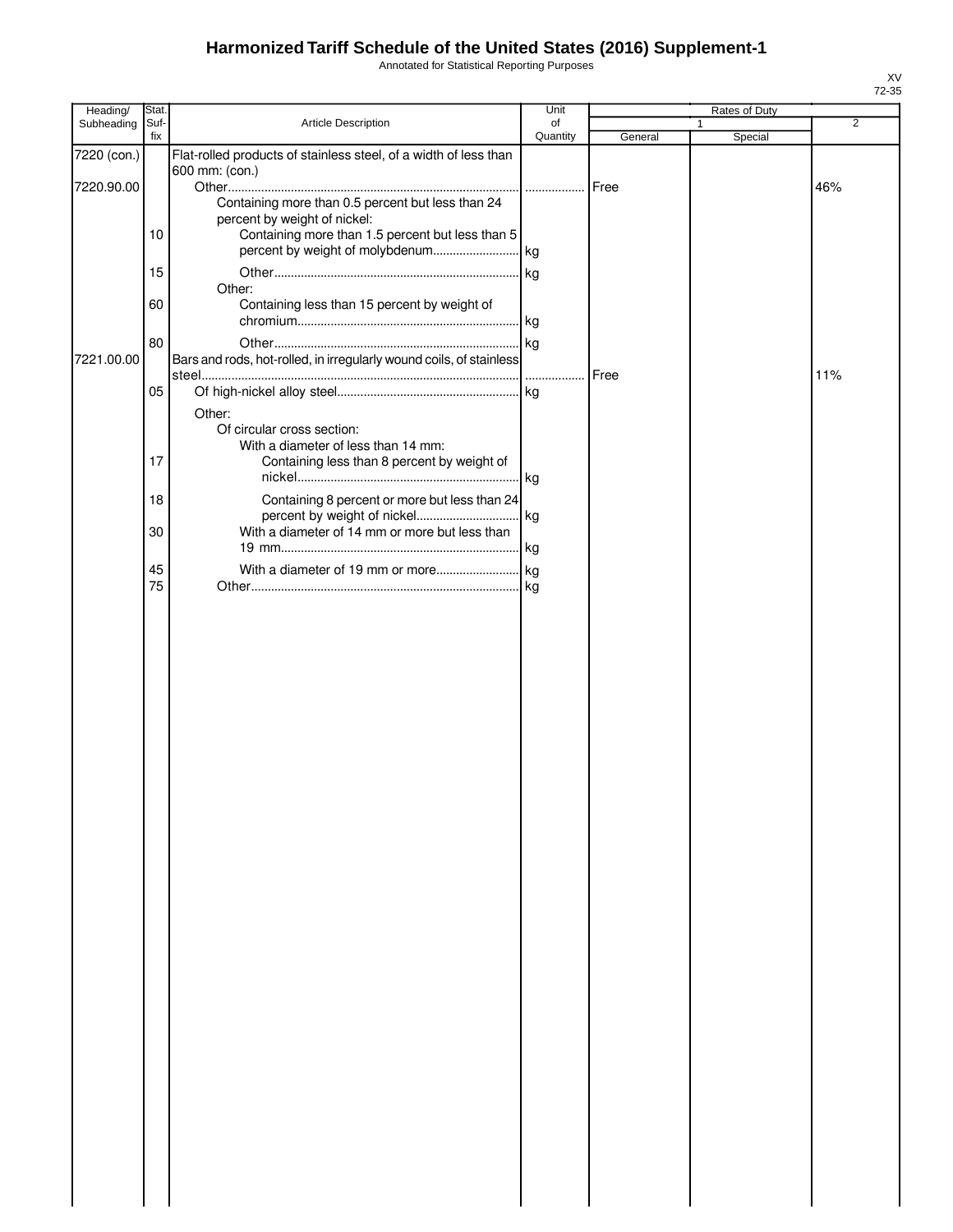Annotated for Statistical Reporting Purposes

| Heading/   | Stat.       |                                                                                                                                                            | Unit           |         | Rates of Duty |                |
|------------|-------------|------------------------------------------------------------------------------------------------------------------------------------------------------------|----------------|---------|---------------|----------------|
| Subheading | Suf-<br>fix | Article Description                                                                                                                                        | of<br>Quantity | General | Special       | $\overline{2}$ |
| 7222       |             | Other bars and rods of stainless steel; angles, shapes and<br>sections of stainless steel:<br>Bars and rods, not further worked than hot-rolled,           |                |         |               |                |
| 7222.11.00 | 01          | hot-drawn or extruded:                                                                                                                                     |                |         |               | 29%            |
|            | 06          |                                                                                                                                                            |                |         |               |                |
|            | 57          | Other:<br>With a maximum cross-sectional dimension of<br>less than 152.4 mm:<br>Containing less than 8 percent by weight                                   |                |         |               |                |
|            | 59<br>82    | Containing 8 percent or more but less than<br>With a maximum cross-sectional dimension of<br>152.4 mm or more:<br>Containing less than 8 percent by weight |                |         |               |                |
|            | 84          | Containing 8 percent or more but less than                                                                                                                 |                |         |               |                |
| 7222.19.00 |             | 24 percent by weight of nickel kg                                                                                                                          |                | Free    |               | 29%            |
|            | 01          | Other:                                                                                                                                                     |                |         |               |                |
|            | 06          | Other:                                                                                                                                                     |                |         |               |                |
|            | 52          | Containing less than 8 percent by weight                                                                                                                   | . kg           |         |               |                |
|            | 54          | Containing 8 percent or more but less than<br>24 percent by weight of nickel kg                                                                            |                |         |               |                |
|            |             |                                                                                                                                                            |                |         |               |                |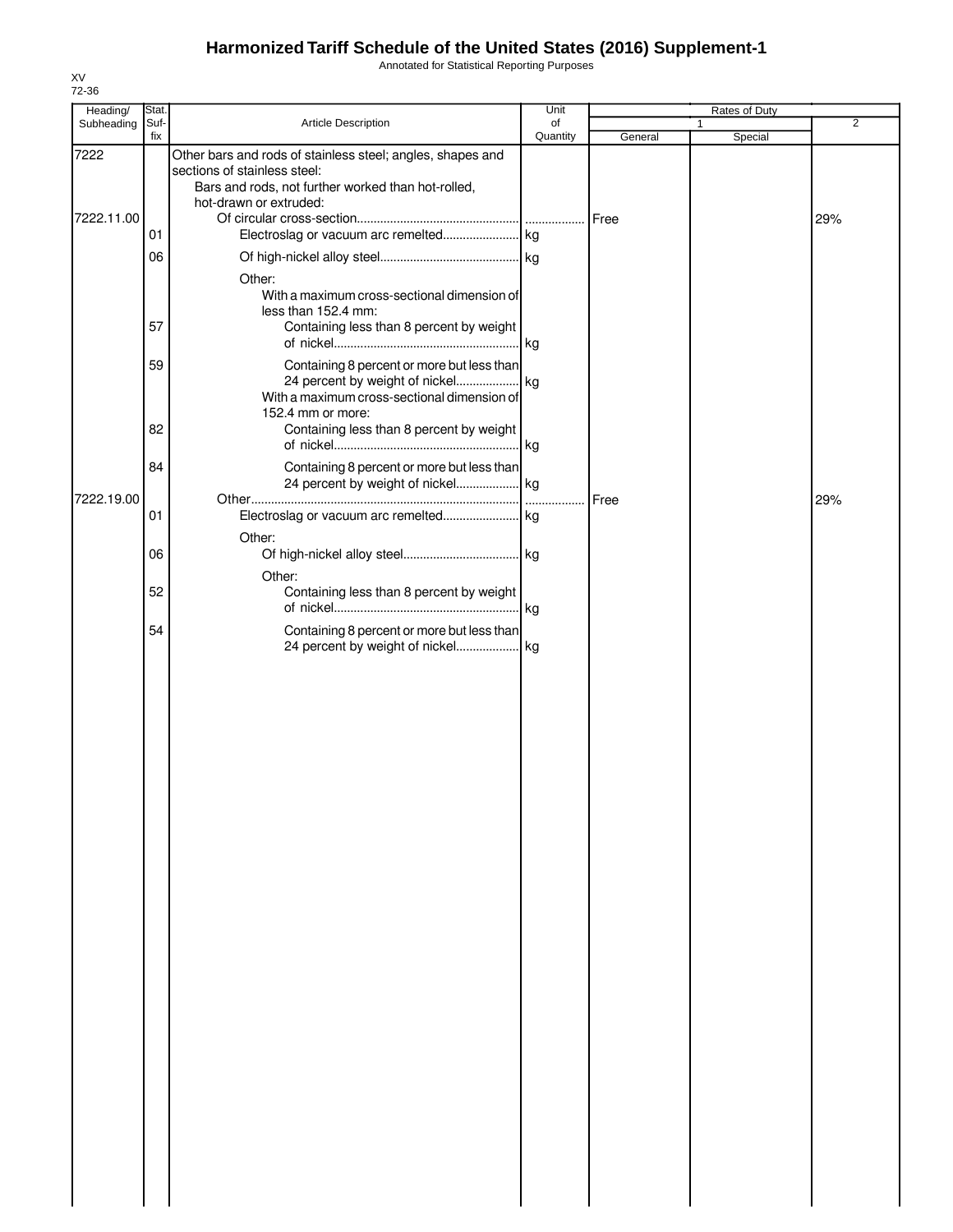Annotated for Statistical Reporting Purposes

| Heading/                  | <b>Stat</b> |                                                                                                                                                                                                                                 | Unit           |         | Rates of Duty |                |
|---------------------------|-------------|---------------------------------------------------------------------------------------------------------------------------------------------------------------------------------------------------------------------------------|----------------|---------|---------------|----------------|
| Subheading                | Suf-<br>fix | <b>Article Description</b>                                                                                                                                                                                                      | of<br>Quantity | General | Special       | $\overline{2}$ |
| 7222 (con.)<br>7222.20.00 |             | Other bars and rods of stainless steel; angles, shapes and<br>sections of stainless steel: (con.)<br>Bars and rods, not further worked than cold-formed or                                                                      |                |         |               |                |
|                           | 01          |                                                                                                                                                                                                                                 |                | Free    |               | 29%            |
|                           | 06          |                                                                                                                                                                                                                                 |                |         |               |                |
|                           |             | Other:<br>Of a circular cross-section:<br>With a maximum circular cross-sectional<br>dimension of less than 18 mm:                                                                                                              |                |         |               |                |
|                           | 41          | Containing less than 8 percent by weight                                                                                                                                                                                        |                |         |               |                |
|                           | 43<br>62    | Containing 8 percent or more but less than<br>24 percent by weight of nickel kg<br>With a maximum circular cross-sectional<br>dimension of 18 mm or more and less than<br>152.4 mm:<br>Containing less than 8 percent by weight |                |         |               |                |
|                           |             |                                                                                                                                                                                                                                 |                |         |               |                |
|                           | 64          | Containing 8 percent or more but less than<br>24 percent by weight of nickel kg<br>With a maximum circular cross-sectional<br>dimension of 152.4 mm or more:                                                                    |                |         |               |                |
|                           | 67          | Containing less than 8 percent by weight                                                                                                                                                                                        |                |         |               |                |
|                           | 69          | Containing 8 percent or more but less than<br>24 percent by weight of nickel kg                                                                                                                                                 |                |         |               |                |
|                           | 71          | Other:<br>Containing less than 8 percent by weight of                                                                                                                                                                           |                |         |               |                |
| 7222.30.00                | 73          | Containing 8 percent or more but less than 24                                                                                                                                                                                   |                | Free    |               | 29%            |
|                           | 01          |                                                                                                                                                                                                                                 |                |         |               |                |
|                           | 12          |                                                                                                                                                                                                                                 |                |         |               |                |
|                           | 22          | Other:<br>With a maximum cross-sectional dimension of less<br>than $152.4$ mm:<br>Containing less than 8 percent by weight of                                                                                                   |                |         |               |                |
|                           | 24          | Containing 8 percent or more but less than 24<br>With a maximum cross-sectional dimension of                                                                                                                                    |                |         |               |                |
|                           | 82          | 152.4 mm or more:<br>Containing less than 8 percent by weight of                                                                                                                                                                |                |         |               |                |
|                           | 84          | Containing 8 percent or more but less than 24                                                                                                                                                                                   |                |         |               |                |
|                           |             |                                                                                                                                                                                                                                 |                |         |               |                |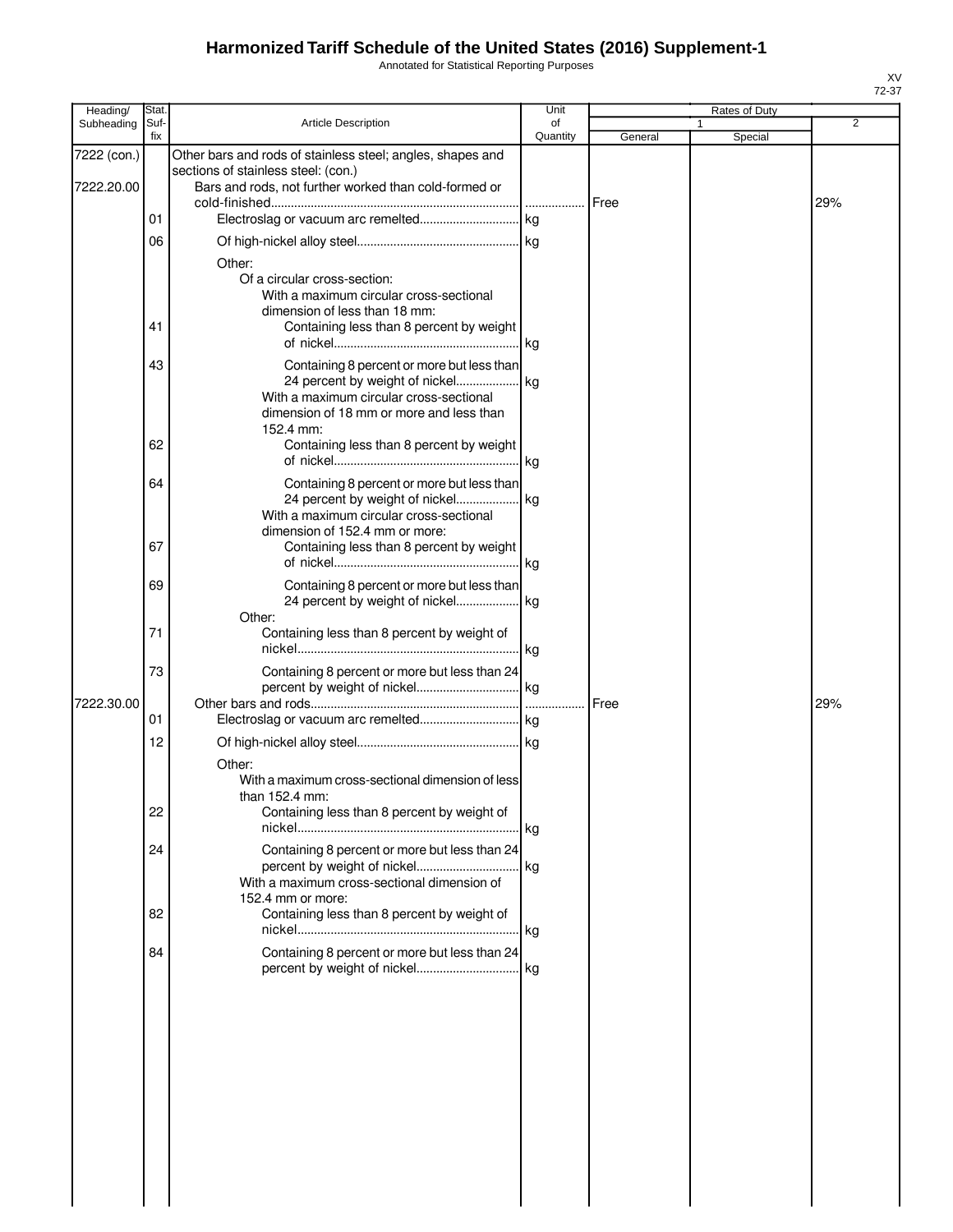Annotated for Statistical Reporting Purposes

| Heading/               | Stat.       |                                                                                                                                   | Unit           |              | Rates of Duty |     |
|------------------------|-------------|-----------------------------------------------------------------------------------------------------------------------------------|----------------|--------------|---------------|-----|
| Subheading             | Suf-<br>fix | <b>Article Description</b>                                                                                                        | of<br>Quantity | General      | Special       | 2   |
| 7222 (con.)<br>7222.40 |             | Other bars and rods of stainless steel; angles, shapes and<br>sections of stainless steel: (con.)<br>Angles, shapes and sections: |                |              |               |     |
| 7222.40.30             |             | Hot-rolled, not drilled, not punched and not otherwise                                                                            |                | <b>IFree</b> |               | 10% |
|                        | 25          | With a maximum cross-sectional dimension of<br>80 mm or more:                                                                     |                |              |               |     |
|                        | 45          |                                                                                                                                   |                |              |               |     |
|                        |             | With a maximum cross-sectional dimension of less<br>than 80 mm:                                                                   |                |              |               |     |
|                        | 65          |                                                                                                                                   |                |              |               |     |
| 7222.40.60 00          | 85          |                                                                                                                                   |                |              |               | 28% |
| 7223.00<br>7223.00.10  |             | Wire of stainless steel:                                                                                                          |                | Free         |               | 34% |
|                        | 05          |                                                                                                                                   |                |              |               |     |
|                        | 16          | Other:                                                                                                                            |                |              |               |     |
|                        | 31          | With a diameter of 0.25 mm or more but less than                                                                                  | .lkg           |              |               |     |
|                        | 46          | With a diameter of 0.76 mm or more but less than                                                                                  |                |              |               |     |
|                        | 61          | With a diameter of 1.52 mm or more but less than                                                                                  |                |              |               |     |
|                        | 76          |                                                                                                                                   |                |              |               |     |
| 7223.00.50             | 00          |                                                                                                                                   |                |              |               | 34% |
| 7223.00.90 00          |             |                                                                                                                                   |                |              |               | 34% |
|                        |             |                                                                                                                                   |                |              |               |     |
|                        |             |                                                                                                                                   |                |              |               |     |
|                        |             |                                                                                                                                   |                |              |               |     |
|                        |             |                                                                                                                                   |                |              |               |     |
|                        |             |                                                                                                                                   |                |              |               |     |
|                        |             |                                                                                                                                   |                |              |               |     |
|                        |             |                                                                                                                                   |                |              |               |     |
|                        |             |                                                                                                                                   |                |              |               |     |
|                        |             |                                                                                                                                   |                |              |               |     |
|                        |             |                                                                                                                                   |                |              |               |     |
|                        |             |                                                                                                                                   |                |              |               |     |
|                        |             |                                                                                                                                   |                |              |               |     |
|                        |             |                                                                                                                                   |                |              |               |     |
|                        |             |                                                                                                                                   |                |              |               |     |
|                        |             |                                                                                                                                   |                |              |               |     |
|                        |             |                                                                                                                                   |                |              |               |     |
|                        |             |                                                                                                                                   |                |              |               |     |
|                        |             |                                                                                                                                   |                |              |               |     |
|                        |             |                                                                                                                                   |                |              |               |     |
|                        |             |                                                                                                                                   |                |              |               |     |
|                        |             |                                                                                                                                   |                |              |               |     |
|                        |             |                                                                                                                                   |                |              |               |     |
|                        |             |                                                                                                                                   |                |              |               |     |
|                        |             |                                                                                                                                   |                |              |               |     |
|                        |             |                                                                                                                                   |                |              |               |     |
|                        |             |                                                                                                                                   |                |              |               |     |

XV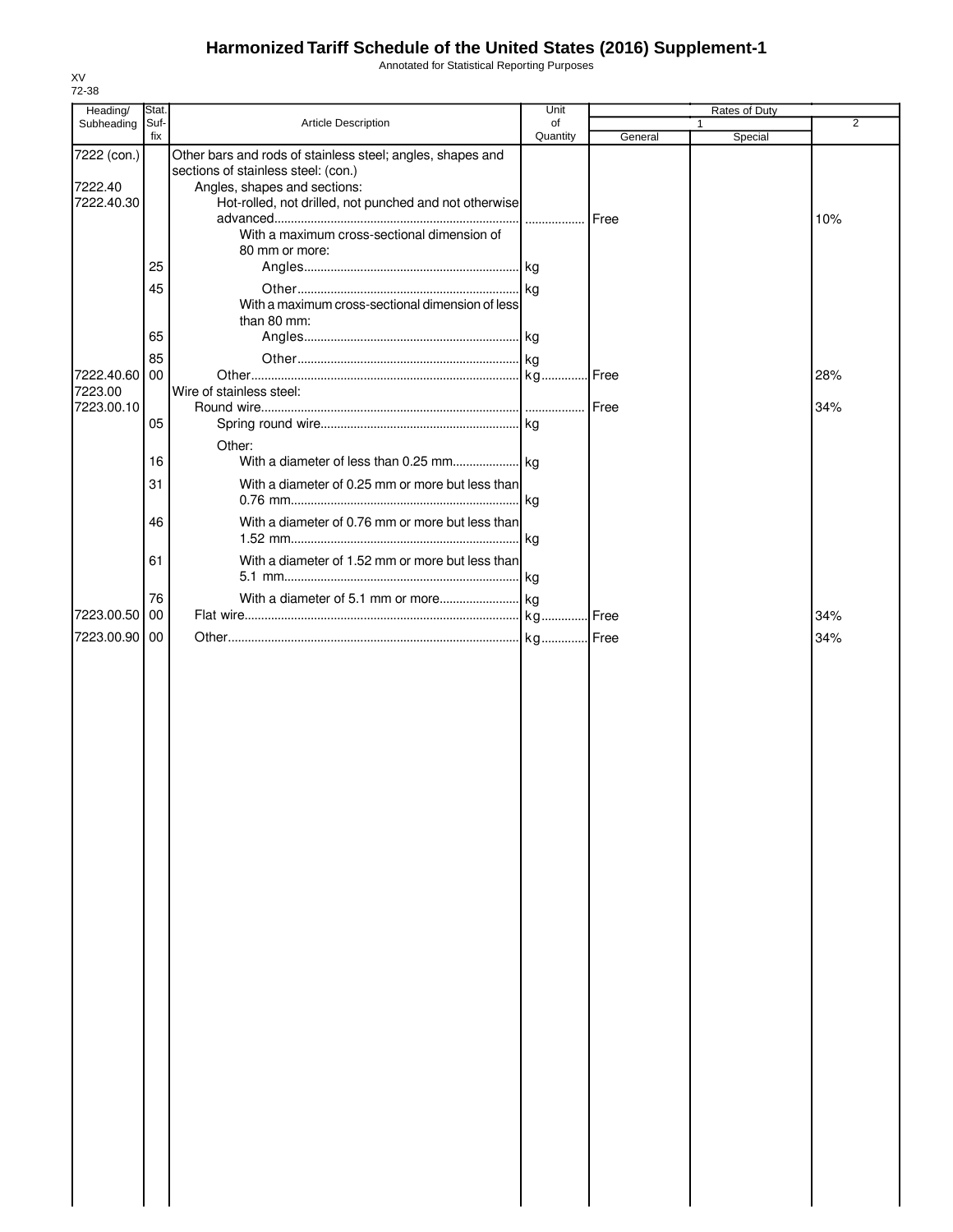Annotated for Statistical Reporting Purposes

| Heading/   | Stat.       |                                                                                                     | Unit           |         | Rates of Duty |                |
|------------|-------------|-----------------------------------------------------------------------------------------------------|----------------|---------|---------------|----------------|
| Subheading | Suf-<br>fix | Article Description                                                                                 | of<br>Quantity | General | 1<br>Special  | $\overline{2}$ |
|            |             | IV. OTHER ALLOY STEEL; HOLLOW DRILL BARS AND<br>RODS, OF ALLOY OR NONALLOY STEEL                    |                |         |               |                |
| 7224       |             | Other alloy steel in ingots or other primary forms; semi-finished<br>products of other alloy steel: |                |         |               |                |
| 7224.10.00 | 05          |                                                                                                     |                |         |               | 28%            |
|            | 45<br>75    | Other:                                                                                              |                |         |               |                |
| 7224.90.00 | 05          |                                                                                                     |                | Free    |               | 28%            |
|            |             | Other:<br>Of tool steel:<br>Of rectangular (including square) cross<br>section:                     |                |         |               |                |
|            | 15<br>25    | Having a width less than four times the                                                             | kg             |         |               |                |
|            |             | Having a width at least four times the                                                              | kg             |         |               |                |
|            | 35          | Other:<br>Of rectangular (including square) cross                                                   | kg             |         |               |                |
|            | 45          | section:<br>Having a width less than four times the                                                 | . kg           |         |               |                |
|            | 55          | Having a width at least four times the                                                              | . kg           |         |               |                |
|            | 65          |                                                                                                     |                |         |               |                |
|            | 75          |                                                                                                     | . kg           |         |               |                |
|            |             |                                                                                                     |                |         |               |                |
|            |             |                                                                                                     |                |         |               |                |
|            |             |                                                                                                     |                |         |               |                |
|            |             |                                                                                                     |                |         |               |                |
|            |             |                                                                                                     |                |         |               |                |
|            |             |                                                                                                     |                |         |               |                |
|            |             |                                                                                                     |                |         |               |                |
|            |             |                                                                                                     |                |         |               |                |
|            |             |                                                                                                     |                |         |               |                |
|            |             |                                                                                                     |                |         |               |                |
|            |             |                                                                                                     |                |         |               |                |
|            |             |                                                                                                     |                |         |               |                |
|            |             |                                                                                                     |                |         |               |                |
|            |             |                                                                                                     |                |         |               |                |
|            |             |                                                                                                     |                |         |               |                |
|            |             |                                                                                                     |                |         |               |                |
|            |             |                                                                                                     |                |         |               |                |
|            |             |                                                                                                     |                |         |               |                |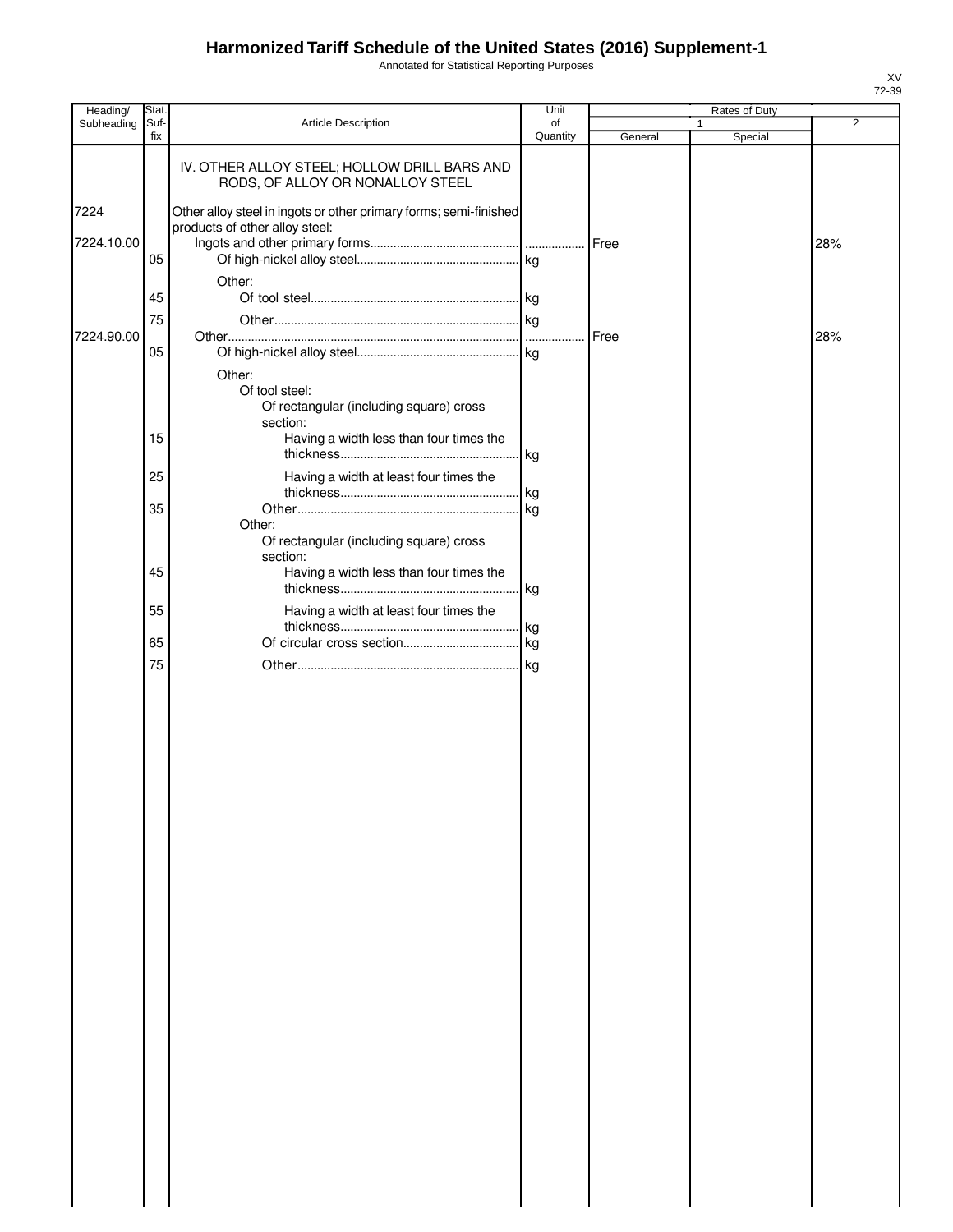Annotated for Statistical Reporting Purposes

| Heading/                 | Stat.       |                                                                 | Unit           |         | Rates of Duty |     |
|--------------------------|-------------|-----------------------------------------------------------------|----------------|---------|---------------|-----|
| Subheading               | Suf-<br>fix | <b>Article Description</b>                                      | of<br>Quantity | General | Special       | 2   |
| 7225                     |             | Flat-rolled products of other alloy steel, of a width of 600 mm |                |         |               |     |
|                          |             | or more:                                                        |                |         |               |     |
| 7225.11.00 00            |             | Of silicon electrical steel:                                    |                |         |               | 28% |
| 7225.19.00 00            |             |                                                                 |                |         |               | 28% |
| 7225.30                  |             | Other, not further worked than hot-rolled, in coils:            |                |         |               |     |
|                          |             | Of a thickness of 4.75 mm or more:                              |                |         |               |     |
| 7225.30.11               |             |                                                                 |                |         |               | 29% |
|                          | 10          |                                                                 |                |         |               |     |
| 7225.30.30               | 80          |                                                                 |                |         |               | 28% |
|                          | 05          |                                                                 |                |         |               |     |
|                          | 50          |                                                                 |                |         |               |     |
|                          |             | Of a thickness of less than 4.75 mm:                            |                |         |               |     |
| 7225.30.51               |             |                                                                 |                | Free    |               | 29% |
|                          | 10          |                                                                 |                |         |               |     |
|                          | 80          |                                                                 |                |         |               |     |
| 7225.30.70 00<br>7225.40 |             | Other, not further worked than hot-rolled, not in coils:        |                |         |               | 28% |
|                          |             | Of a thickness of 4.75 mm or more:                              |                |         |               |     |
| 7225.40.11               |             |                                                                 |                | Free    |               | 29% |
|                          | 10          |                                                                 |                |         |               |     |
|                          | 80          |                                                                 |                | Free    |               |     |
| 7225.40.30               | 05          |                                                                 |                |         |               | 28% |
|                          | 50          |                                                                 |                |         |               |     |
|                          |             | Of a thickness of less than 4.75 mm:                            |                |         |               |     |
| 7225.40.51               |             |                                                                 |                | Free    |               | 29% |
|                          | 10          |                                                                 |                |         |               |     |
|                          | 30          |                                                                 |                |         |               |     |
|                          | 60          |                                                                 |                |         |               |     |
| 7225.40.70<br>7225.50    | 00          | Other, not further worked than cold-rolled (cold-reduced):      |                | .I Free |               | 28% |
| 7225.50.11               |             |                                                                 |                |         |               | 29% |
|                          | 10          |                                                                 |                |         |               |     |
|                          | 30          |                                                                 |                |         |               |     |
|                          | 60          |                                                                 |                |         |               |     |
|                          |             | Other:                                                          |                |         |               |     |
| 7225.50.60 00            |             |                                                                 |                |         |               | 28% |
| 7225.50.70 00            |             | Of a thickness of less than 4.75 mm:                            |                |         |               |     |
|                          |             |                                                                 |                |         |               | 29% |
| 7225.50.80               | 10          |                                                                 |                | Free    |               | 28% |
|                          | 80          |                                                                 |                |         |               |     |
|                          |             |                                                                 |                |         |               |     |
|                          |             |                                                                 |                |         |               |     |
|                          |             |                                                                 |                |         |               |     |
|                          |             |                                                                 |                |         |               |     |
|                          |             |                                                                 |                |         |               |     |
|                          |             |                                                                 |                |         |               |     |
|                          |             |                                                                 |                |         |               |     |
|                          |             |                                                                 |                |         |               |     |
|                          |             |                                                                 |                |         |               |     |
|                          |             |                                                                 |                |         |               |     |
|                          |             |                                                                 |                |         |               |     |
|                          |             |                                                                 |                |         |               |     |
|                          |             |                                                                 |                |         |               |     |
|                          |             |                                                                 |                |         |               |     |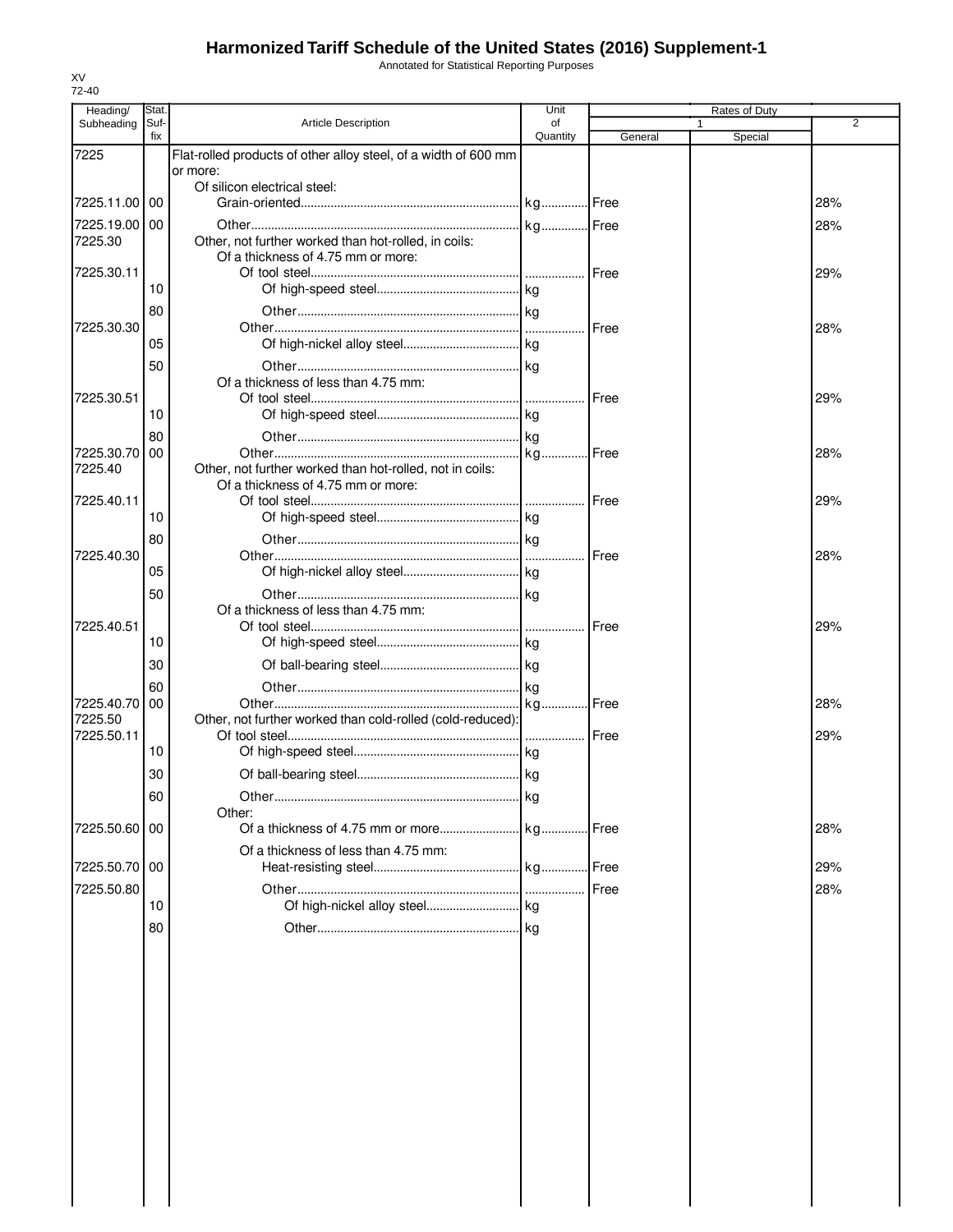Annotated for Statistical Reporting Purposes

| Heading/      | Stat. |                                                                                              | Unit     |         | Rates of Duty |                |
|---------------|-------|----------------------------------------------------------------------------------------------|----------|---------|---------------|----------------|
| Subheading    | Suf-  | Article Description                                                                          | of       |         |               | $\overline{2}$ |
|               | fix   |                                                                                              | Quantity | General | Special       |                |
| 7225 (con.)   |       | Flat-rolled products of other alloy steel, of a width of 600 mm<br>or more: (con.)<br>Other: |          |         |               |                |
| 7225.91.00 00 |       |                                                                                              |          |         |               | 28%            |
| 7225.92.00 00 |       |                                                                                              |          |         |               | 28%            |
|               |       |                                                                                              |          |         |               |                |
| 7225.99.00    |       |                                                                                              |          | Free    |               | 28%            |
|               | 10    |                                                                                              |          |         |               |                |
|               | 90    |                                                                                              |          |         |               |                |
| 7226          |       | Flat-rolled products of other alloy steel, of a width of less than<br>600 mm:                |          |         |               |                |
| 7226.11       |       | Of silicon electrical steel:<br>Grain-oriented:                                              |          |         |               |                |
| 7226.11.10    | 00    |                                                                                              |          |         |               | 28%            |
|               |       |                                                                                              |          |         |               |                |
| 7226.11.90    |       |                                                                                              |          | Free    |               | 33%            |
|               | 30    | Of thickness not exceeding 0.25 mm kg                                                        |          |         |               |                |
|               | 60    |                                                                                              |          |         |               |                |
| 7226.19       |       | Other:                                                                                       |          |         |               |                |
| 7226.19.10    | 00    |                                                                                              |          |         |               | 28%            |
| 7226.19.90    | 00    |                                                                                              |          | Free    |               | 33%            |
| 7226.20.00    | 00    |                                                                                              |          |         |               | 37%            |
|               |       |                                                                                              |          |         |               |                |
|               |       |                                                                                              |          |         |               |                |
|               |       |                                                                                              |          |         |               |                |
|               |       |                                                                                              |          |         |               |                |
|               |       |                                                                                              |          |         |               |                |
|               |       |                                                                                              |          |         |               |                |
|               |       |                                                                                              |          |         |               |                |
|               |       |                                                                                              |          |         |               |                |
|               |       |                                                                                              |          |         |               |                |
|               |       |                                                                                              |          |         |               |                |
|               |       |                                                                                              |          |         |               |                |
|               |       |                                                                                              |          |         |               |                |
|               |       |                                                                                              |          |         |               |                |
|               |       |                                                                                              |          |         |               |                |
|               |       |                                                                                              |          |         |               |                |
|               |       |                                                                                              |          |         |               |                |
|               |       |                                                                                              |          |         |               |                |
|               |       |                                                                                              |          |         |               |                |
|               |       |                                                                                              |          |         |               |                |
|               |       |                                                                                              |          |         |               |                |
|               |       |                                                                                              |          |         |               |                |
|               |       |                                                                                              |          |         |               |                |
|               |       |                                                                                              |          |         |               |                |
|               |       |                                                                                              |          |         |               |                |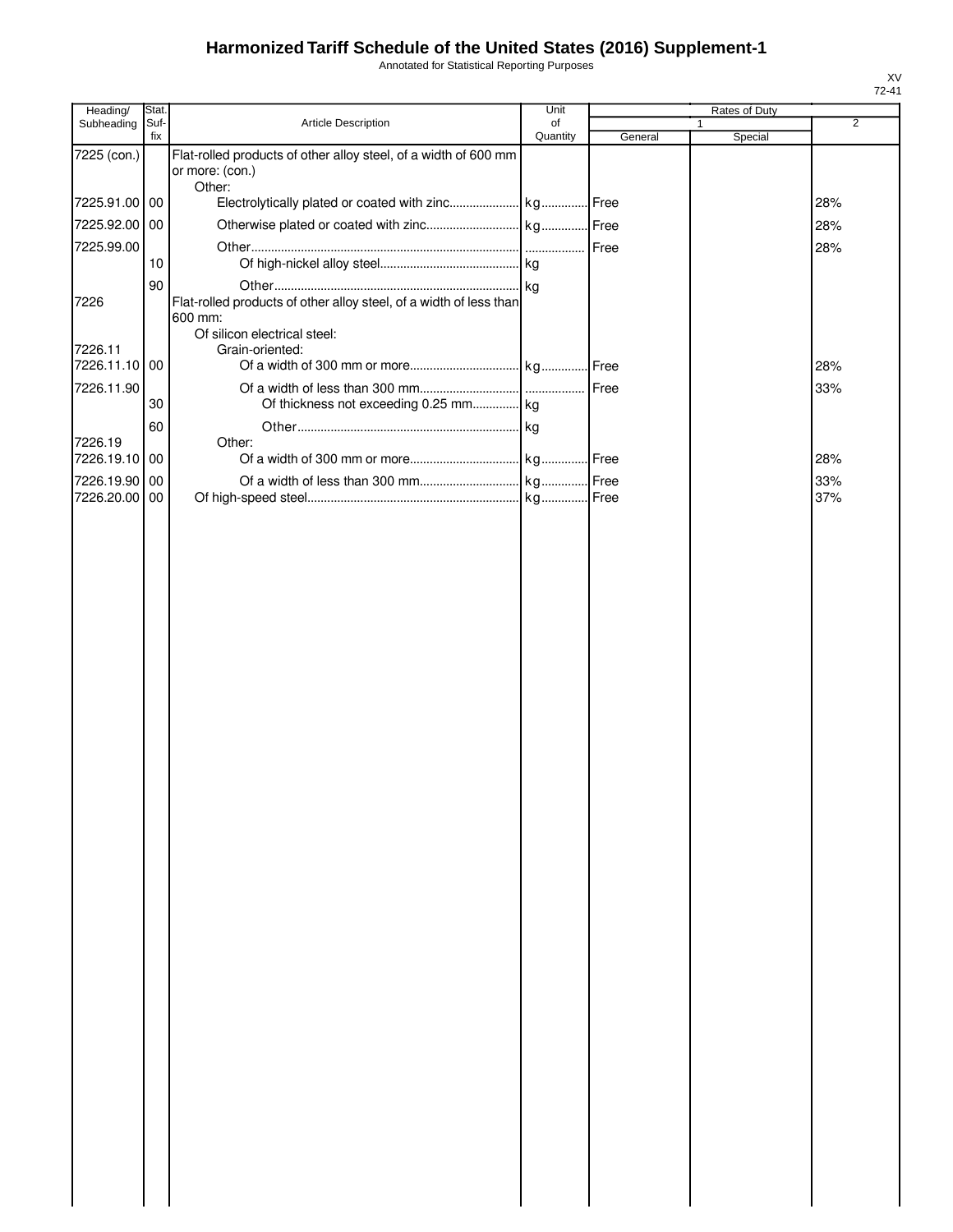Annotated for Statistical Reporting Purposes

| Subheading<br>7226 (con.)<br>7226.91<br>7226.91.05 00<br>7226.91.15 | Suf-<br>fix | <b>Article Description</b><br>Flat-rolled products of other alloy steel, of a width of less than<br>600 mm: (con.)<br>Other: | of<br>Quantity | General | $\mathbf{1}$<br>Special | 2                |
|---------------------------------------------------------------------|-------------|------------------------------------------------------------------------------------------------------------------------------|----------------|---------|-------------------------|------------------|
|                                                                     |             |                                                                                                                              |                |         |                         |                  |
|                                                                     |             |                                                                                                                              |                |         |                         |                  |
|                                                                     |             | Not further worked than hot-rolled:<br>Of tool steel (other than high-speed steel):                                          |                |         |                         |                  |
|                                                                     |             | Other:                                                                                                                       |                |         |                         | 34%              |
|                                                                     | 30          |                                                                                                                              |                |         |                         | 29%              |
|                                                                     | 60          |                                                                                                                              |                |         |                         |                  |
| 7226.91.25                                                          | 30          |                                                                                                                              |                | Free    |                         | 34%              |
|                                                                     | 60          | Other:                                                                                                                       |                |         |                         |                  |
| 7226.91.50 00                                                       |             |                                                                                                                              |                |         |                         | 28%              |
| 7226.91.70 00                                                       |             | Of a thickness of less than 4.75 mm:                                                                                         |                |         |                         | 28%              |
| 7226.91.80 00<br>7226.92                                            |             | Not further worked than cold-rolled (cold-reduced):<br>Of tool steel (other than high-speed steel):                          |                |         |                         | 33%              |
| 7226.92.10                                                          | 30          |                                                                                                                              |                |         |                         | $0.4$ ¢/kg + 29% |
| 7226.92.30                                                          | 60<br>30    |                                                                                                                              |                |         |                         | 34%              |
|                                                                     | 60          | Other:                                                                                                                       |                |         |                         |                  |
| 7226.92.50                                                          | 00          | Of a width of less than 300 mm:                                                                                              |                |         |                         | $0.4$ ¢/kg + 28% |
| 7226.92.70                                                          | 05          |                                                                                                                              |                |         |                         | 33%              |
| 7226.92.80                                                          | 50          | Of a thickness exceeding 0.25 mm                                                                                             |                | Free    |                         | 33%              |
|                                                                     | 05<br>50    |                                                                                                                              |                |         |                         |                  |
| 7226.99.01                                                          | 10          | Electrolytically plated or coated with zinc kg                                                                               |                | Free    |                         | 33%              |
|                                                                     | 30          |                                                                                                                              |                |         |                         |                  |
|                                                                     | 80          |                                                                                                                              |                |         |                         |                  |
|                                                                     |             |                                                                                                                              |                |         |                         |                  |
|                                                                     |             |                                                                                                                              |                |         |                         |                  |
|                                                                     |             |                                                                                                                              |                |         |                         |                  |
|                                                                     |             |                                                                                                                              |                |         |                         |                  |
|                                                                     |             |                                                                                                                              |                |         |                         |                  |
|                                                                     |             |                                                                                                                              |                |         |                         |                  |
|                                                                     |             |                                                                                                                              |                |         |                         |                  |
|                                                                     |             |                                                                                                                              |                |         |                         |                  |
|                                                                     |             |                                                                                                                              |                |         |                         |                  |

XV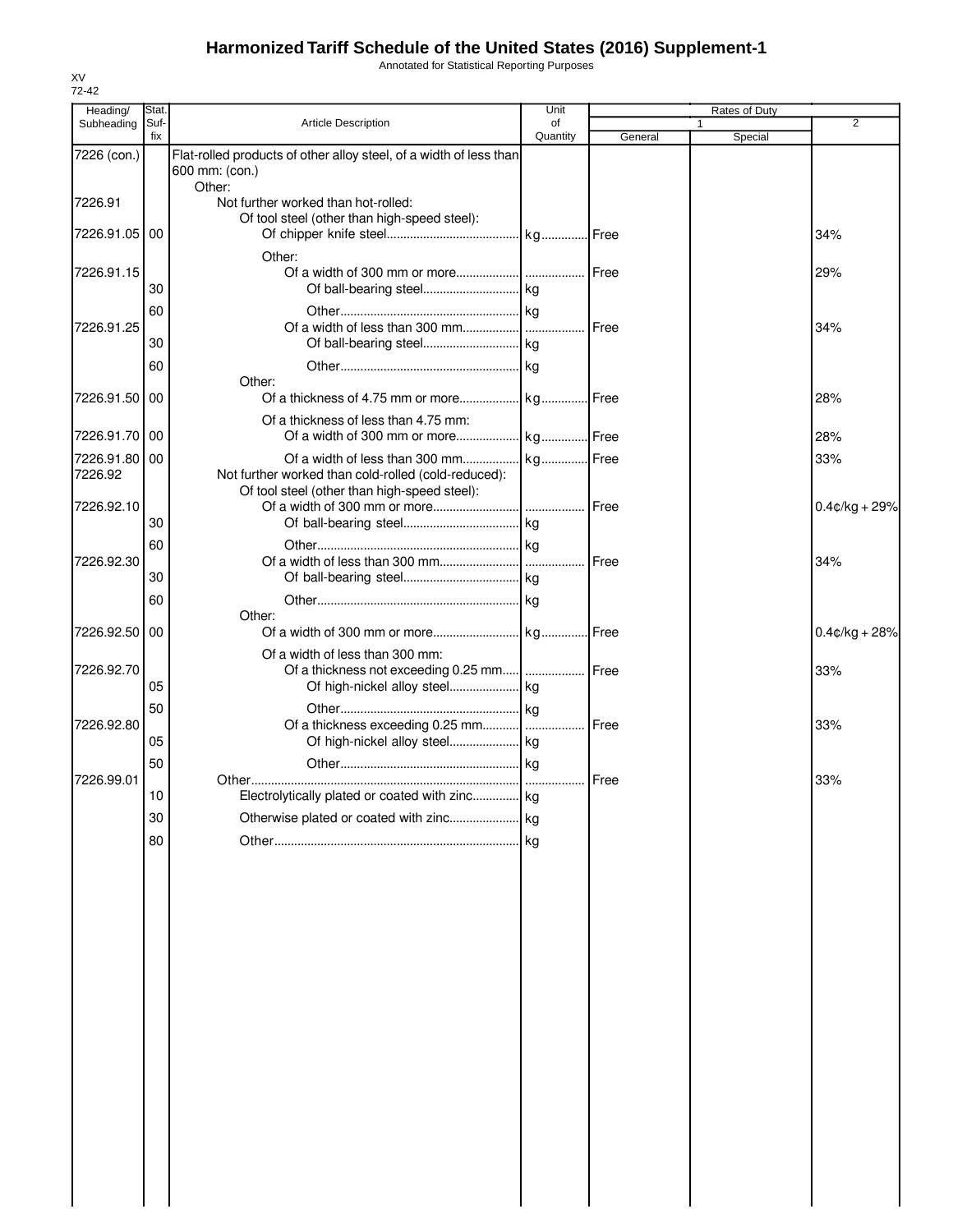Annotated for Statistical Reporting Purposes

| Heading/      | Stat.       |                                                                                           | Unit           |         | Rates of Duty |     |
|---------------|-------------|-------------------------------------------------------------------------------------------|----------------|---------|---------------|-----|
| Subheading    | Suf-<br>fix | Article Description                                                                       | of<br>Quantity | General | 1<br>Special  | 2   |
| 7227          |             | Bars and rods, hot-rolled, in irregularly wound coils, of other                           |                |         |               |     |
|               |             | alloy steel:                                                                              |                |         |               |     |
| 7227.10.00 00 |             |                                                                                           |                |         |               | 14% |
| 7227.20.00    |             |                                                                                           |                |         |               | 10% |
|               | 30          | Of welding quality wire rods as defined in statistical                                    |                |         |               |     |
|               |             |                                                                                           |                |         |               |     |
|               | 80          |                                                                                           |                |         |               |     |
| 7227.90       |             | Other:                                                                                    |                |         |               |     |
| 7227.90.10    |             | Of tool steel (other than high-speed steel):<br>Not tempered, not treated, and not partly |                | Free    |               | 12% |
|               | 30          |                                                                                           |                |         |               |     |
|               | 60          |                                                                                           |                |         |               |     |
| 7227.90.20    |             |                                                                                           | .              | Free    |               | 11% |
|               | 30          |                                                                                           |                |         |               |     |
|               | 60          |                                                                                           |                |         |               |     |
| 7227.90.60    |             |                                                                                           |                | Free    |               | 10% |
|               | 05          |                                                                                           |                |         |               |     |
|               | 10          | Of Cold Heading Quality (CHQ) steel, as defined                                           |                |         |               |     |
|               | 20          | Of welding quality wire rods as defined in statistical                                    |                |         |               |     |
|               |             |                                                                                           |                |         |               |     |
|               |             | Of a circular cross section:                                                              |                |         |               |     |
|               | 30          | With a diameter of less than 14 mm kg                                                     |                |         |               |     |
|               | 35          | With a diameter of 14 mm or more but less                                                 |                |         |               |     |
|               | 40<br>90    |                                                                                           |                |         |               |     |
|               |             |                                                                                           |                |         |               |     |
|               |             |                                                                                           |                |         |               |     |
|               |             |                                                                                           |                |         |               |     |
|               |             |                                                                                           |                |         |               |     |
|               |             |                                                                                           |                |         |               |     |
|               |             |                                                                                           |                |         |               |     |
|               |             |                                                                                           |                |         |               |     |
|               |             |                                                                                           |                |         |               |     |
|               |             |                                                                                           |                |         |               |     |
|               |             |                                                                                           |                |         |               |     |
|               |             |                                                                                           |                |         |               |     |
|               |             |                                                                                           |                |         |               |     |
|               |             |                                                                                           |                |         |               |     |
|               |             |                                                                                           |                |         |               |     |
|               |             |                                                                                           |                |         |               |     |
|               |             |                                                                                           |                |         |               |     |
|               |             |                                                                                           |                |         |               |     |
|               |             |                                                                                           |                |         |               |     |
|               |             |                                                                                           |                |         |               |     |
|               |             |                                                                                           |                |         |               |     |
|               |             |                                                                                           |                |         |               |     |
|               |             |                                                                                           |                |         |               |     |
|               |             |                                                                                           |                |         |               |     |
|               |             |                                                                                           |                |         |               |     |
|               |             |                                                                                           |                |         |               |     |
|               |             |                                                                                           |                |         |               |     |
|               |             |                                                                                           |                |         |               |     |
|               |             |                                                                                           |                |         |               |     |
|               |             |                                                                                           |                |         |               |     |
|               |             |                                                                                           |                |         |               |     |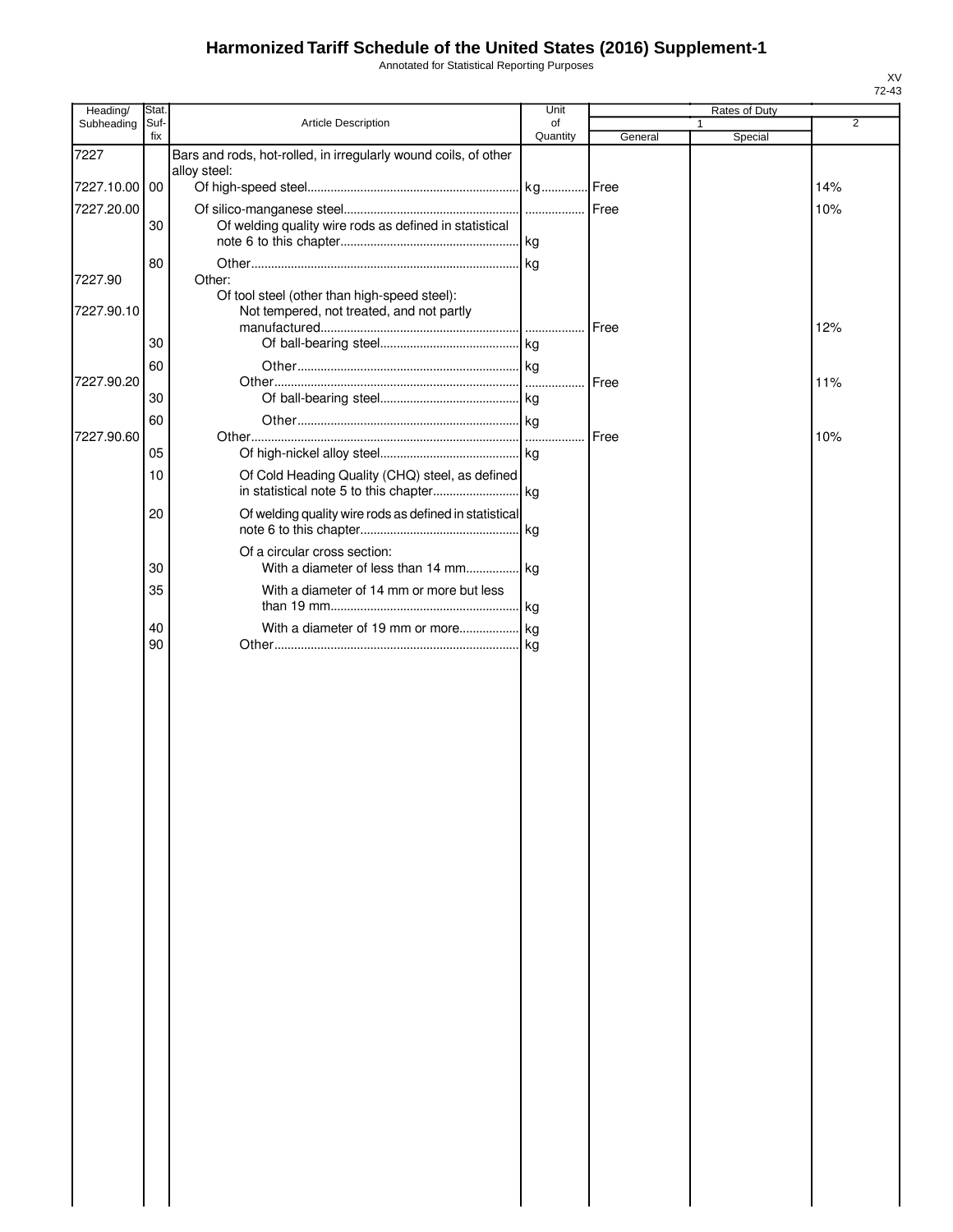Annotated for Statistical Reporting Purposes

| 72-44<br>Heading/                         | Stat.    |                                                                                                                                    | Unit      |         | Rates of Duty |                |
|-------------------------------------------|----------|------------------------------------------------------------------------------------------------------------------------------------|-----------|---------|---------------|----------------|
| Subheading                                | Suf-     | <b>Article Description</b>                                                                                                         | of        |         |               | $\overline{2}$ |
| 7228                                      | fix      | Other bars and rods of other alloy steel; angles, shapes and                                                                       | Quantity  | General | Special       |                |
| 7228.10.00                                | 10       | sections, of other alloy steel; hollow drill bars and rods, of alloy<br>or non-alloy steel:                                        |           | Free    |               | 32%            |
|                                           |          |                                                                                                                                    |           |         |               |                |
|                                           | 30       | Cold-formed:<br>With a maximum cross-sectional dimension of less                                                                   |           |         |               |                |
| 7228.20                                   | 60       | With a maximum cross-sectional dimension of<br>Bars and rods, of silico-manganese steel:                                           |           |         |               |                |
| 7228.20.10 00                             |          |                                                                                                                                    | . kg Free |         |               | 28%            |
| 7228.20.50 00<br>7228.30<br>7228.30.20 00 |          | Other bars and rods, not further worked than hot-rolled,<br>hot-drawn or extruded:<br>Of tool steel (other than high-speed steel): | kg Free   | Free    |               | 28%<br>29%     |
| 7228.30.40 00                             |          | Of chipper knife steel, not cold-formed kg Free                                                                                    |           |         |               | 28%            |
| 7228.30.60 00                             |          |                                                                                                                                    |           |         |               | 29%            |
| 7228.30.80                                |          |                                                                                                                                    |           | Free    |               | 28%            |
|                                           | 05       |                                                                                                                                    |           |         |               |                |
|                                           | 10       | Other:                                                                                                                             |           |         |               |                |
|                                           | 15       | With a diameter of less than 76 mm kg                                                                                              |           |         |               |                |
|                                           | 40       | With a diameter of 76 mm or more but not                                                                                           |           |         |               |                |
| 7228.40.00                                | 70<br>00 | With a diameter exceeding 228 mm kg<br>Other bars and rods, not further worked than forged kg                                      |           | Free    |               | 28%            |
|                                           |          |                                                                                                                                    |           |         |               |                |
|                                           |          |                                                                                                                                    |           |         |               |                |

XV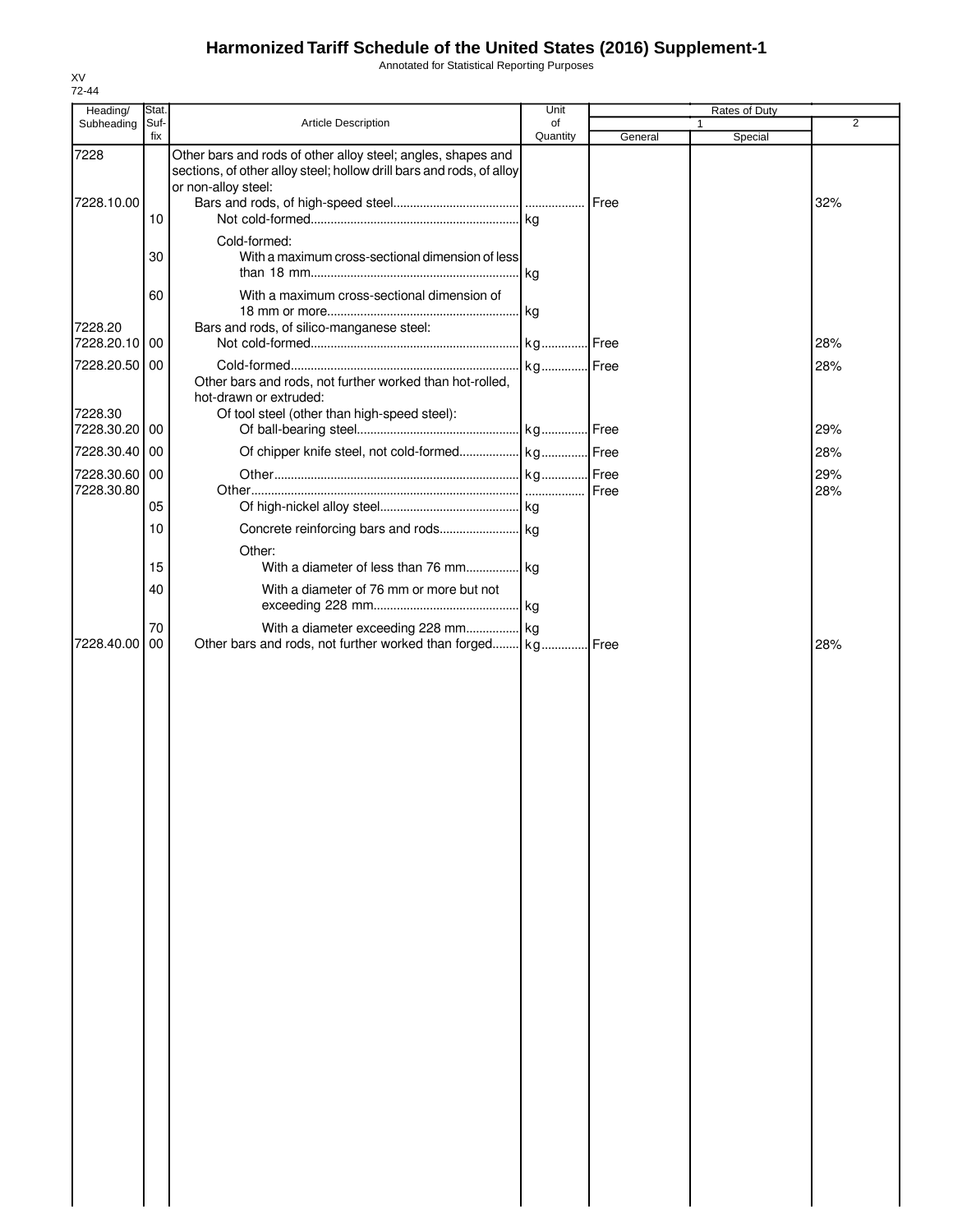Annotated for Statistical Reporting Purposes

| Heading/                               | Stat.       |                                                                                                                                      | Unit           |         |   | Rates of Duty |            |
|----------------------------------------|-------------|--------------------------------------------------------------------------------------------------------------------------------------|----------------|---------|---|---------------|------------|
| Subheading                             | Suf-<br>fix | <b>Article Description</b>                                                                                                           | of<br>Quantity | General | 1 | Special       | 2          |
| 7228 (con.)                            |             | Other bars and rods of other alloy steel; angles, shapes and<br>sections, of other alloy steel; hollow drill bars and rods, of alloy |                |         |   |               |            |
| 7228.50                                |             | or non-alloy steel: (con.)<br>Other bars and rods, not further worked than cold-formed<br>or cold-finished:                          |                |         |   |               |            |
| 7228.50.10                             | 10          |                                                                                                                                      |                |         |   |               | 29%        |
|                                        |             | Other:<br>With a maximum cross-sectional dimension of<br>less than 18 mm:                                                            |                |         |   |               |            |
|                                        | 20          | Of round or rectangular cross section with<br>surfaces ground, milled or polished kg                                                 |                |         |   |               |            |
|                                        | 40          | With a maximum cross-sectional dimension of<br>18 mm or more:                                                                        |                |         |   |               |            |
|                                        | 60          | Of round or rectangular cross section with<br>surfaces ground, milled or polished kg                                                 |                |         |   |               |            |
| 7228.50.50                             | 80          |                                                                                                                                      |                | Free    |   |               | 28%        |
|                                        | 05          | Other:                                                                                                                               |                |         |   |               |            |
|                                        | 15<br>40    | With a diameter of less than 76 mm kg<br>With a diameter of 76 mm or more but not                                                    |                |         |   |               |            |
|                                        | 70          | With a diameter exceeding 228 mm kg                                                                                                  |                |         |   |               |            |
| 7228.60<br>7228.60.10                  |             | Other bars and rods:                                                                                                                 |                | Free    |   |               | 29%        |
|                                        | 30<br>60    |                                                                                                                                      |                |         |   |               |            |
| 7228.60.60                             | 00          | Other:                                                                                                                               |                |         |   |               | 28%        |
| 7228.60.80 00<br>7228.70<br>7228.70.30 |             | Angles, shapes and sections:<br>Hot-rolled, not drilled, not punched and not otherwise                                               |                | Free    |   |               | 28%<br>10% |
|                                        | 10          | Other:<br>With a maximum cross-sectional dimension of                                                                                |                |         |   |               |            |
|                                        | 20          | 76 mm or more:                                                                                                                       |                |         |   |               |            |
|                                        | 41          | With a maximum cross-sectional dimension of<br>less than 76 mm:                                                                      |                |         |   |               |            |
|                                        | 60          |                                                                                                                                      |                |         |   |               |            |
| 7228.70.60                             | 81<br>00    |                                                                                                                                      |                | Free    |   |               | 28%        |
| 7228.80.00                             | 00          |                                                                                                                                      |                |         |   |               | 30%        |
|                                        |             |                                                                                                                                      |                |         |   |               |            |
|                                        |             |                                                                                                                                      |                |         |   |               |            |
|                                        |             |                                                                                                                                      |                |         |   |               |            |
|                                        |             |                                                                                                                                      |                |         |   |               |            |
|                                        |             |                                                                                                                                      |                |         |   |               |            |
|                                        |             |                                                                                                                                      |                |         |   |               |            |